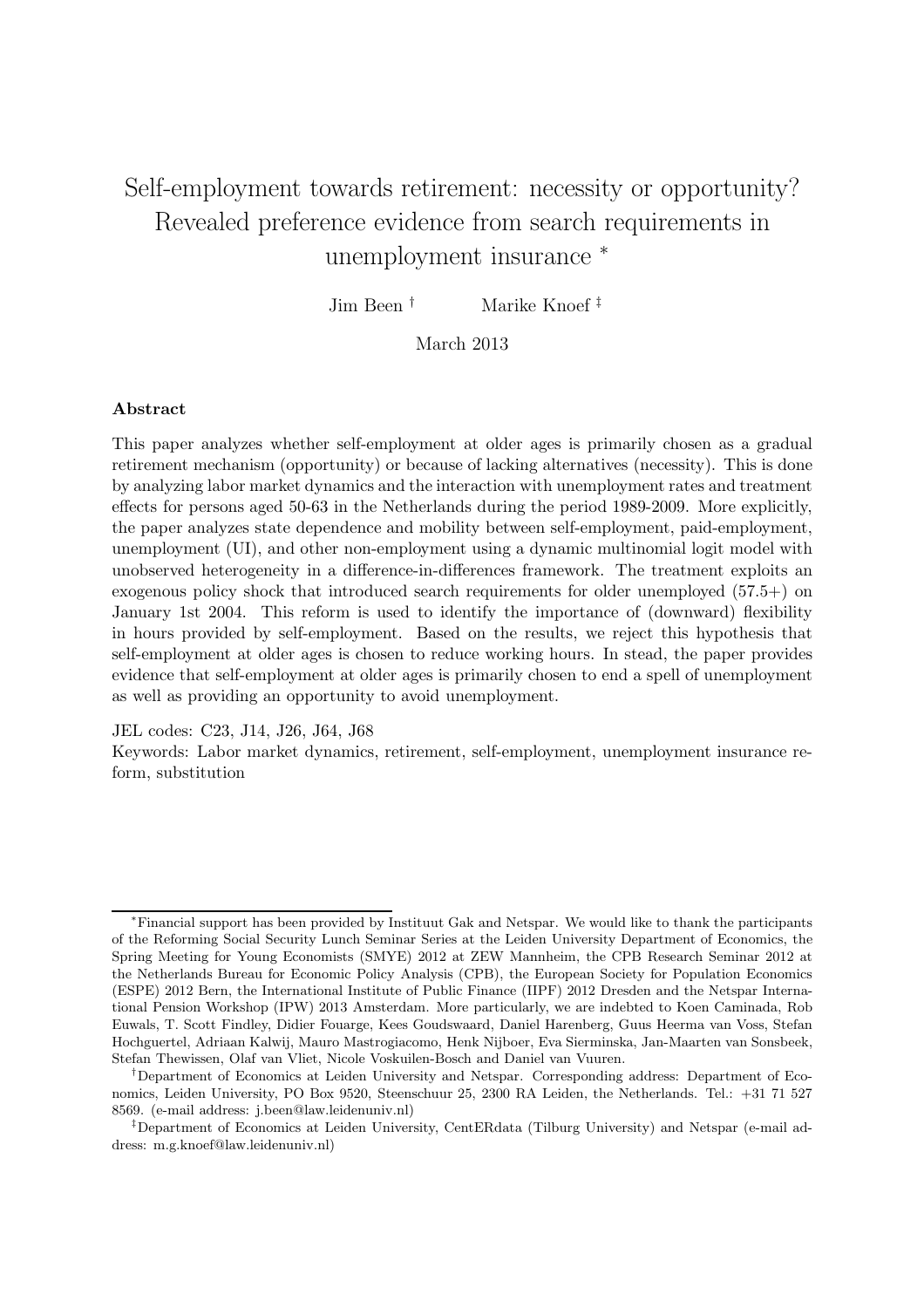# 1 Introduction

In virtually all OECD countries, labor force participation rates of the 50+ population decreased in the period from the 1960s to the mid-1990s (OECD, 2011). Among others, Blondal and Scarpetta (1999) argue that this was partially due to generous early retirement possibilities, provided by social insurance schemes such as unemployment- and disability insurance. The Netherlands was not an exception to this phenomenon and social insurance reforms have been undertaken to increase the labor force participation of the 50+ population since the mid-1990s. As a result, participation rates of the 50+ population increased from 40% in 1996 to 60% in 2011, thereby increasing the number of 50+ persons being active in both paid-employment and self-employment.

In several countries, it has been found that social insurance reforms resulted in substitution effects between unemployment insurance, disability insurance, early retirement and paidemployment.<sup>1</sup> With regard to self-employment, substitution with unemployment insurance has been found by Carrasco (1999), Moore and Mueller (2002), Martinez-Granado (2002) and Parker and Robson (2004), indicating that less generous unemployment insurance, in terms of benefits, duration and eligibility, make self-employment a more attractive alternative.<sup>2</sup> These results suggest that the recent increase in self-employment among Dutch older persons (Van Es and Van Vuuren, 2010) may, at least partially, be explained by recent policy reforms that have made self-employment relatively more attractive compared to social insurance schemes. Selfemployment may then be chosen as an alternative opportunity to reduce working hours and enhance gradual retirement (e.g. Quinn, 1980; Quinn and Kozy, 1996; Gustman and Steinmeier, 1984; Ruhm, 1990; Bruce et al., 2000; Kim and DeVaney, 2005; Ruhm, 2006; Parker and Rougier, 2007; Giandrea et al., 2008; Gu, 2009; Maestas and Zissimopoulos, 2010).<sup>3</sup> On the other hand, self-employment may be chosen out of necessity when people lack adequate alternatives.

<sup>&</sup>lt;sup>1</sup>E.g. Hassink et al. (1995); Kapteyn and De Vos (1997); Riphahn (1997); Autor and Duggan (2003); Karlstrom et al. (2008); Koning and Van Vuuren (2010); Bratsberg et al. (2010); De Jong et al. (2011); Staubli (2011); De Vos et al. (2012); Lammers et al. (2012).

<sup>2</sup>Carrasco (1999) and Moore and Mueller (2002) find that persons who are actually eligible for UI benefits have a smaller probability to enter self-employment than person who are unemployed but not eligible. Martinez-Granado (2002) indicates that persons with a longer duration of UI benefits have a smaller probability to enter self-employment. On a macro level, Parker and Robson (2004) shows that self-employment rates are significantly higher when benefit replacement rates are low.

<sup>&</sup>lt;sup>3</sup>Older workers generally tend to reduce working hours substantially before complete withdrawal from the labor market (Gordon and Blinder, 1980; Gustman and Steinmeier, 1983, 1984; Quinn and Kozy, 1996; Ekerdt et al., 1996; Ghent and Clark, 2001; Ruhm, 1990; Morris and Millier, 2003; Cahill et al., 2006; Kantarci and Van Soest, 2008). The flexible working hours for self-employed may also result in later withdrawals from the labor market, as suggested by Fuchs (1982), Hochguertel (2010) and Zissimopoulos et al. (2007).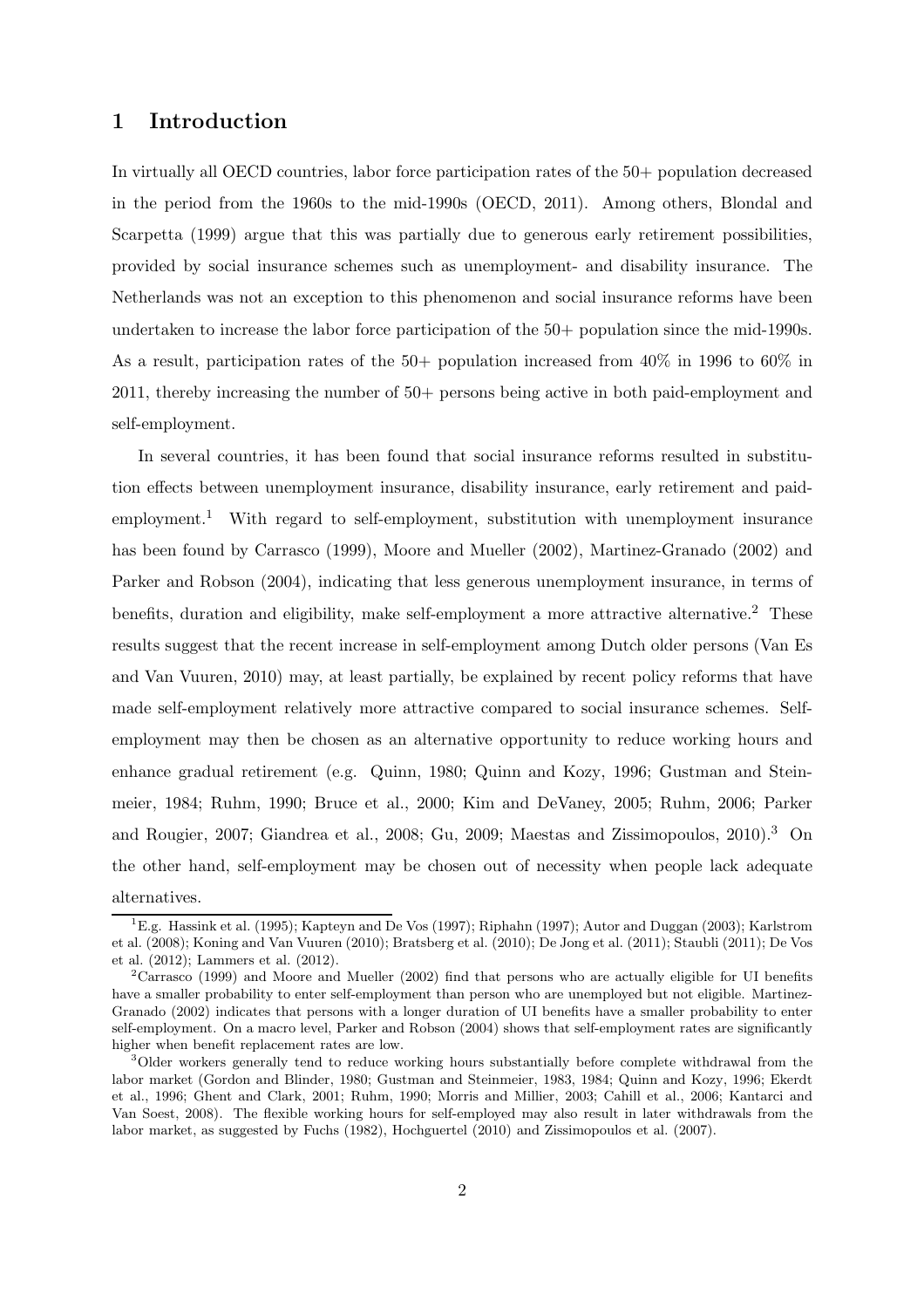Self-employment out of necessity may be relevant for older workers, since they often face difficulties finding a job (Chan and Stevens, 1999, 2001; Maestas and Li, 2006; Walker and Webster, 2007). It has been found that flows from unemployment to self-employment are relatively high, such that self-employment is used as a way to escape unemployment (e.g. Tapia, 2008; Martinez-Granado, 2002; Carrasco, 1999; Falter, 2001; Taylor, 1999; Reize, 2000; Rissman, 2003; Glocker and Steiner, 2007).<sup>4</sup> Furthermore, Benedict (2008), for example, finds a positive relation between the aggregate unemployment rate and self-employment (known as the recession push hypothesis). However, the recession push hypothesis has not been confirmed by Moore and Mueller (2002) and Tapia (2008). On the contrary, Carrasco (1999) finds that self-employment becomes more attractive when the economic situation improves (the *recession pull* hypothesis).<sup>5</sup>

This paper focuses on an age-specific unemployment insurance (UI) reform for older unemployed in the Netherlands in order to identify the importance of (downward) flexibility in working hours in choosing self-employment at older ages (opportunity). On the first of January 2004, the reform introduced job search requirements for persons between the age of 57.5 and 63 which implied an exogenous shock in the attractiveness of unemployment as a pathway to retire before the statutory retirement age.<sup>6</sup> Persons who started their own business, however, were excluded from job search requirements. The paper builds on two recent papers by Lammers et al. (2012) and Hullegie and Van Ours (2012), who found that the 2004 UI reform has significantly increased exits from unemployment to paid-employment as well as exits from unemployment to disability insurance. The primary difference between their papers and this paper is that we focus on self-employment. Increases in flows from paid-employment to self-employment due to the hours shock in unemployment would provide evidence in favor of the hypothesis that self-employment primarily acts a gradual retirement mechanism (opportunity).

Our papers contribution to the empirical literature is threefold. First, we estimate the effect of job search requirements for unemployed individuals at the end of their working life on transitions to self-employment, using a Dutch UI reform in 2004. As far as we know, there are no other studies that investigated the effect of job search requirements on substitution between unemployment and self-employment as an exit route to retirement.<sup>7</sup> Second, whereas Lammers

<sup>&</sup>lt;sup>4</sup>A remark here, is that it has been found that flowing from unemployment to self-employment also reduces the probability of success of the business.

 ${}^{5}$ For an overview of the discussion regarding the necessity and opportunity of self-employment before 1991, see Meager (1992).

 $665$  is the statutory retirement age and persons aged 64 are excluded from the reform.

<sup>&</sup>lt;sup>7</sup>For an overview of the literature regarding the effects of search requirements in unemployment, see Fredriksson and Holmlund (2006). Section 4.3 of that paper focuses on the empirical studies analyzing the effects of search requirements and shows that the bulk of the literature is focused on the effects of exiting unemployment. Little attention has been paid to the effect of search requirements on the labor market state after the unemployment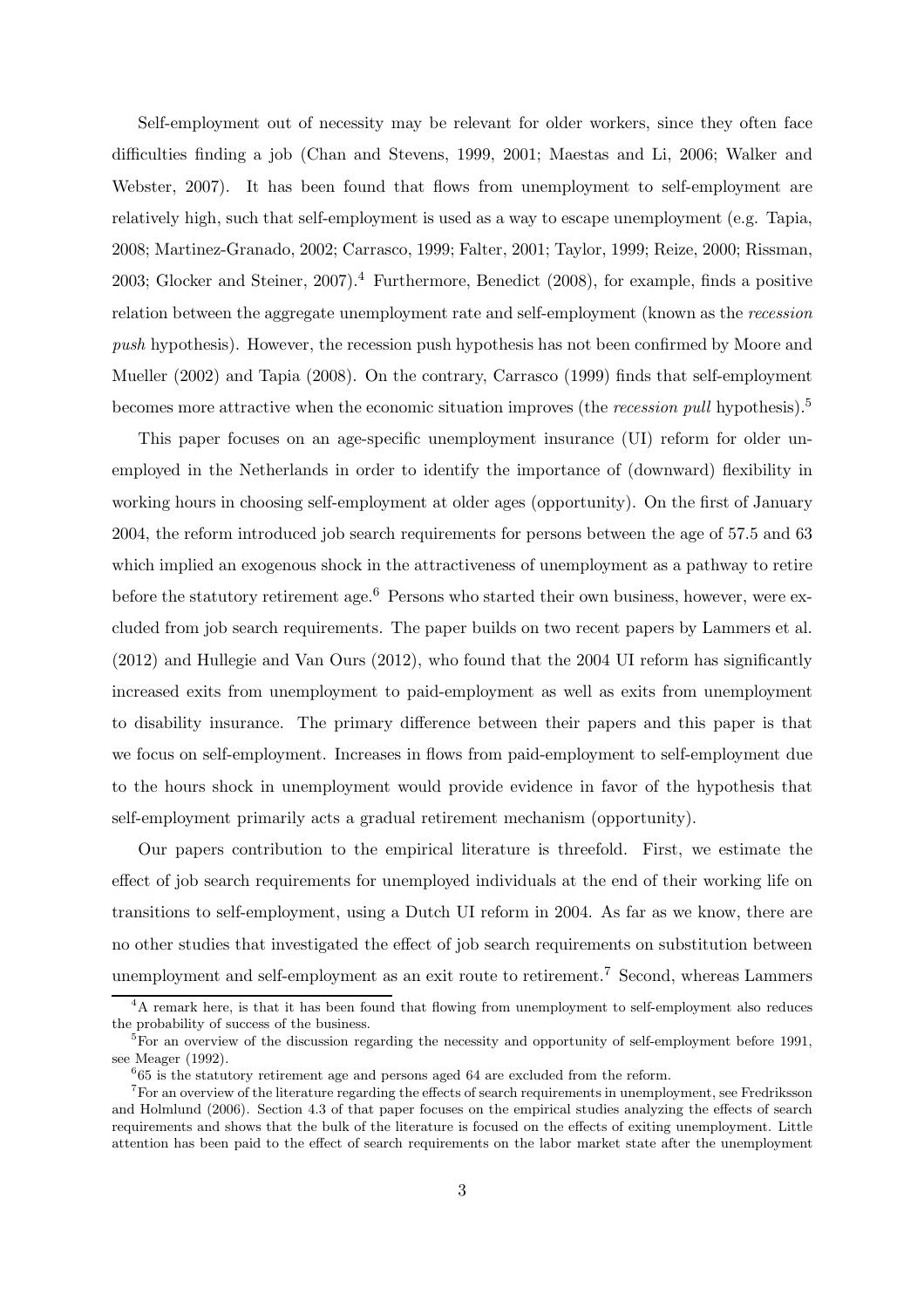et al. (2012) and Hullegie and Van Ours (2012) thoroughly investigated the effect of job search requirements for older workers on the outflow from unemployment, this paper shows whether and to what degree job search requirements have decreased the inflow to unemployment. A lower inflow would be reasonable since the introduction of search requirements for older people has made unemployment a less attractive exit route to retirement for people in paid employment. Finally, this study contributes to the literature on push and pull factors to self-employment by investigating the pathways through which people enter self-employment and by estimating the effects of the unemployment rate on these pathways. Previous research found ambiguous results. We focus on push and pull factors for people at the end of their working life, for whom the decision to become self-employed is incomparable to people at a younger age. That is because people at the end of their working life may prefer flexibility in working hours as a way to retire partially and for unemployed older people it is relatively difficult to find a paid job.

The methodology used in this paper is related to previous research by Cappellari et al. (2010), who model state dependence and mobility of employment among men and women of age 50-63 in the UK. Transition probabilities between mutually exclusive labor market states are modeled in a dynamic multinomial logit framework<sup>8</sup> correcting for unobserved heterogeneity. Estimating a dynamic multinomial logit model avoids a possible sample selection bias, which may occur when considering binomial estimates for a transition. Whereas Cappellari et al. consider higher-order transitions, we introduce self-employment as a separate state in the model, similar to Emmanoulidi and Kyriazidou (2012) and Zucchelli et al. (2012). However, unlike most other studies, which distinguish paid-employment, self-employment and unemployment (which generally includes all non-employed people), we separately distinguish paid-employment, selfemployment, unemployment (indicated by receiving UI benefits) and other non-employment (hereafter called 'inactivity').<sup>9</sup> To estimate the effects of the 2004 UI reform we use a differencein-differences approach. The results of the difference-in-differences estimation should indicate to what extent job search requirements for the unemployed have increased self-employment as a retirement route. Finally, the paper takes advantage of the long panel dimension of the Dutch Income Panel data (1989-2009), where repeated observations of the same individuals allow us to take into account unobserved heterogeneity.

Our main finding is that older persons who chose a period of self-employment before retire-

spell.

<sup>8</sup>This approach is also used by, among others, Constant and Zimmerman (2004), Caliendo and Uhlendorff (2008) and Martinez-Granado (2002).

<sup>9</sup>E.g. people in social assistance, disability, early retirement or people without a personal income. Most of the people in 'inactivity' receive early retirement benefits or disability benefits.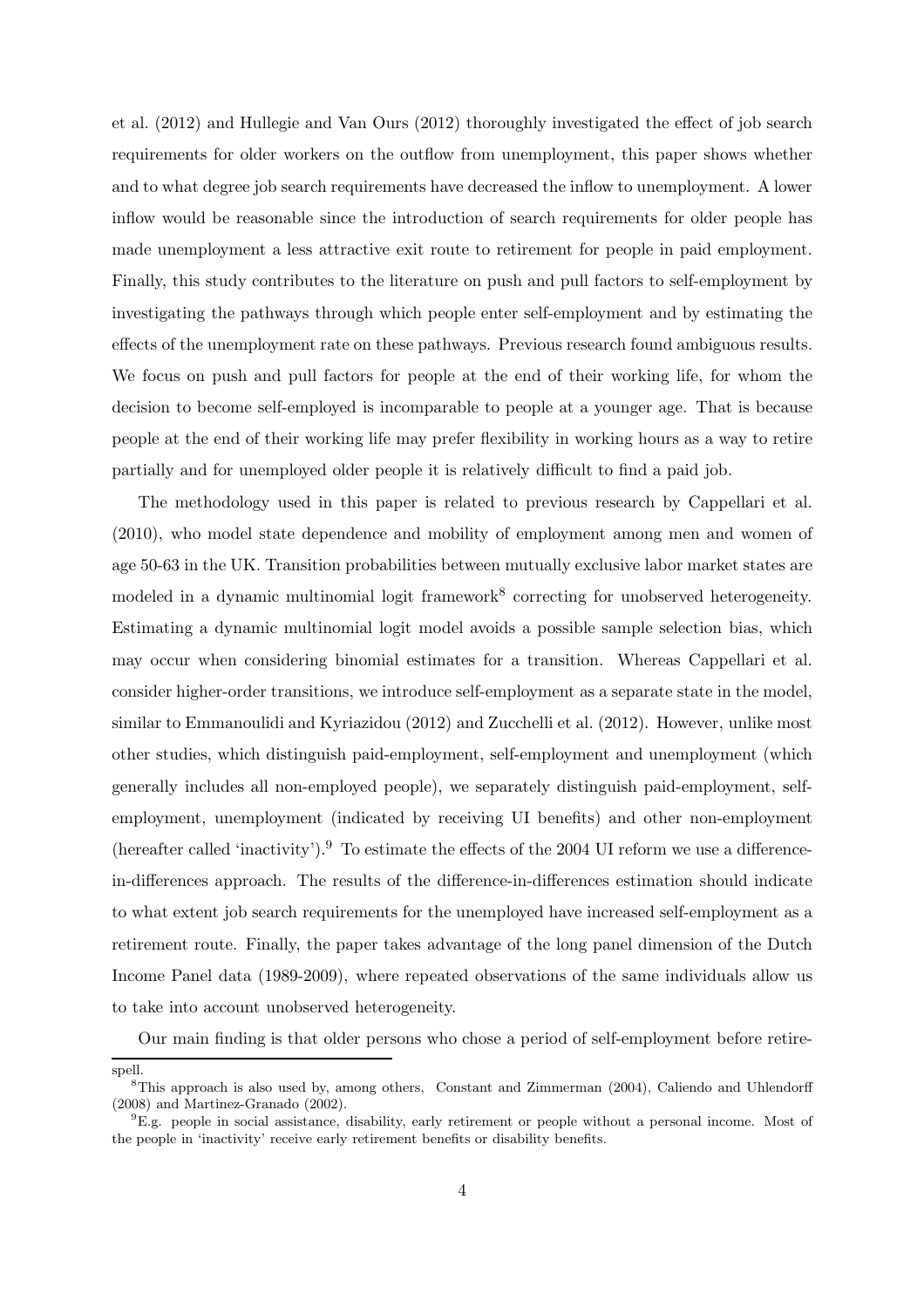ment tend to do this out of necessity, e.g. primarily to end a spell of unemployment or even to avoid a spell of unemployment. Even after correcting for observed and unobserved characteristics, most people enter self-employment from unemployment and unemployed individuals at the end of their working life have a higher probability to enter self-employment than paid employment. This effect is found to be increasing in age as well as in periods of high unemployment rates. Introducing job search requirements among unemployed individuals at the end of their working age increased exits to both paid employment and self-employment in a similar degree. This means that job search requirements for the unemployed of age 57.5-63 increased self-employment at the expense of unemployment, but self-employment did not increase more than paid employment. For older workers in paid employment the reform made unemployment a less attractive exit route to retirement and we indeed find that flows to unemployment declined. As an alternative, women more often move to inactivity (e.g. early retirement or disability), while men stay in paid employment, despite the flexible character of self-employment. This suggests that self-employment has not acted as an alternative opportunity to reduce working hours.

The structure of the paper is as follows. The next section describes the system of unemployment insurance in the Netherlands. Section 3 describes the model we use to analyze labor market dynamics of older workers as well as the identification of the reform. Section 4 addresses the data and presents summary statistics on labor market statuses and mobility of older workers, after which section 5 presents the estimation results. Finally, section 6 discusses the results and 7 concludes.

# 2 Unemployment insurance towards retirement

In the Netherlands individuals receive public pension benefits as from the statutory retirement age of 65.<sup>10</sup> Several e4xit routes can be taken to retirement, namely paid employment, selfemployment, early retirement, disability, unemployment, and other non-employment. In the 1990s the use of UI benefits expanded since generous arrangements and easy eligibility rules made unemployment attractive to bridge employment and retirement for older workers (Kapteyn and De Vos, 1997; Huynen et al., 2004; De Vos et al., 2012; Lammers et al., 2012).<sup>11</sup> In light of the aging population, exits from the labor market through unemployment have been made

 $10$ From 2013, the statutory retirement age increases gradually to 66 in 2018 and 67 in 2021.

 $11$ For an extensive description of the Dutch social security system before 1990, see Aarts and Jong (1990).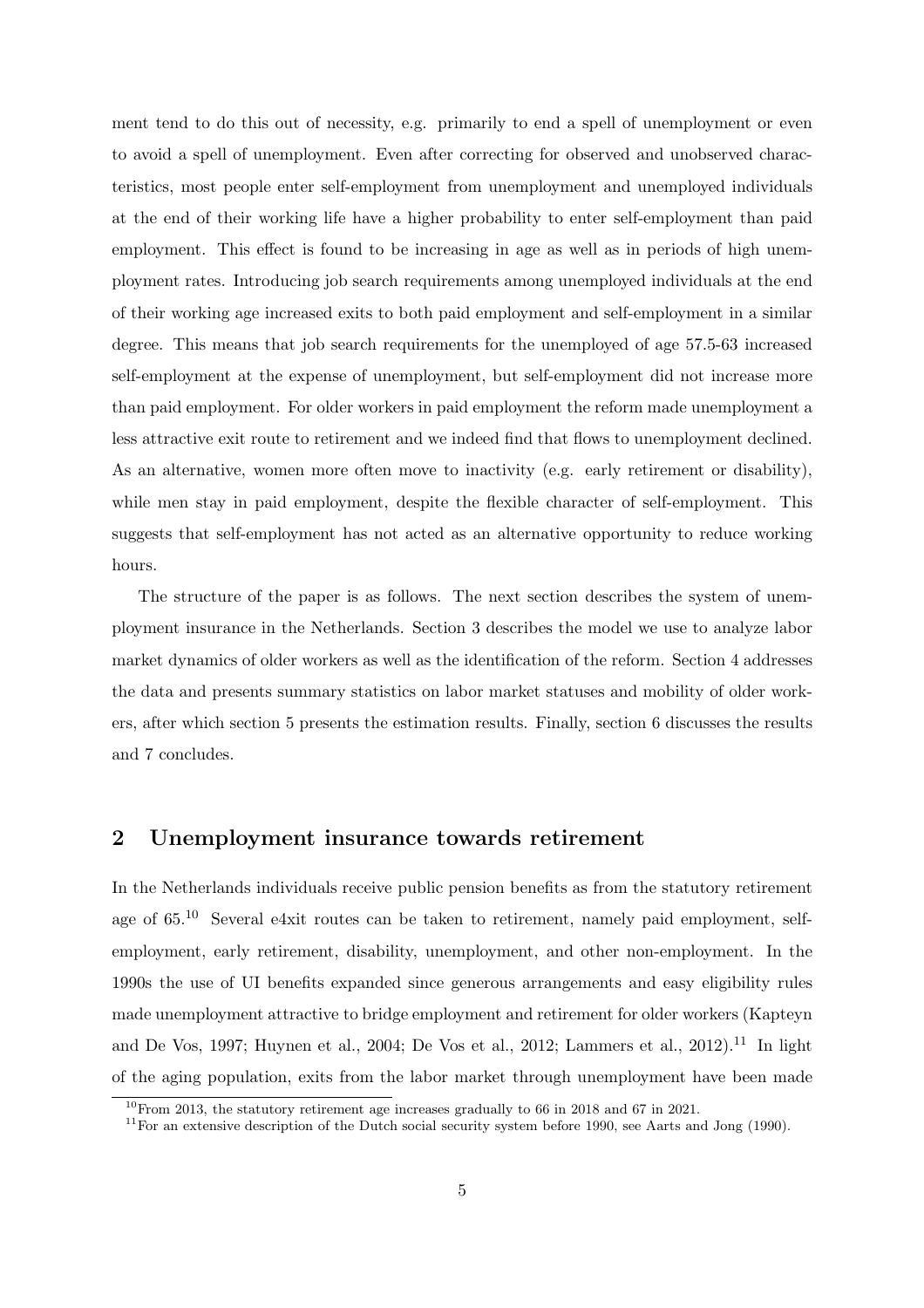far less attractive since the late 1990's / early 2000's. For an excellent overview of all social security reforms to reduce early exits from the labor market in the Netherlands, see De Vos et al. (2012). For a more detailed overview of reforms in unemployment insurance, we refer to Lammers et al. (2012).

This paper focusses on a UI reform started on January 1st 2004, which implied that unemployed persons older than 57.5 years were no longer exempted from the requirement to search actively for a job. Before 2004, only persons younger than 57.5 years faced search requirements to be eligible for UI benefits. Such search requirements imply that persons in unemployment 1) have a mandatory intake meeting at the unemployment office  $(UWV)$  where individual criteria are made regarding the expected activities undertaken during unemployment that are ex post testable,<sup>12</sup> 2) have the obligation to accept suitable job-offers, where suitable job offers are defined by the educational level and the time spent in unemployment, 3) have to make a sufficient number of applications, $13$  where sufficiency is individually determined and related to the labor market, the number of available vacancies and personal health, 4) have to participate in educational programs and job-search assistance when they are assumed to not to be able to find work within six months, and 5) have regular report meetings every 4-6 weeks in addition to the mandatory intake meeting and the follow-up to explain the further procedures.

The baseline from which individual arrangements are made is the requirement of applying for a job once a week on average. An automatic exception is made for individuals starting their own business. Exceptions are also made for persons participating in care or volunteering for at least 20 hours per week for a period of at most six months, individuals taking part in an educational program, people aged 64, or persons older than 62 years and 2 months who already received UI benefits for at least a year in 2004. The first two exceptions are made because they may increase the probability to find a job. The latter two exceptions are part of transitory arrangements.

The 2004 UI reform made unemployment far less attractive as an exit route to retirement and we can reasonably assume people to be complying with the search requirements due to the risk of substantial financial sanctions otherwise (Verveen et al., 2005). Not only did the reform imply mandatory search effort, it also introduced mandatory acceptance of a job if offered. This also implies that, after time, people have to accept all job offers irrespective of educational level.

<sup>&</sup>lt;sup>12</sup>The employability of an individual is determined by objective characteristics such as profession, education, age and experience as well as the subjective impression of the caseworker during the interview.

<sup>&</sup>lt;sup>13</sup>The following options are considered to be an application: letter, e-mail, phone call or nuncupative contact with a company, registering at an agency, having a job interview and doing an assessment.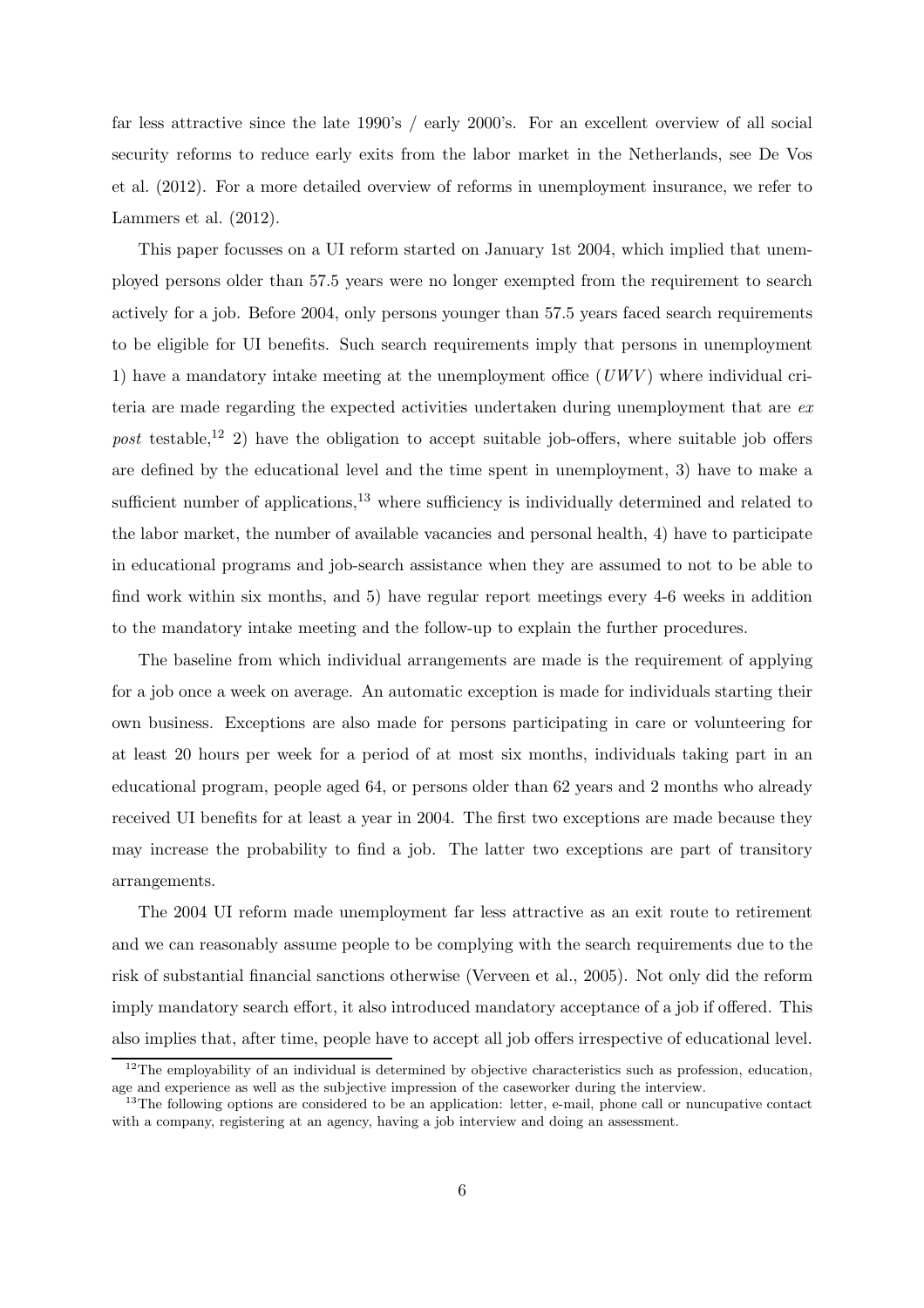Fulfilling above mentioned obligations, together with the eligibility requirements that people do not quit voluntarily and have worked at least 26-out-of-36 weeks, gives persons the right to receive UI benefits. In October 2006, both benefits and the duration of benefits were moderated for all UI recipients. Since then, benefits amount to  $75\%$  of previously earned labor income<sup>14</sup> in the first two months<sup>15</sup> and  $70\%$  thereafter up to exhaustion. The duration of benefits depends on actual employment history with a maximum of 38 months. Before October 2006, maximum UI benefits duration was age-dependent and amounted to a maximum of 42, 48 and 60 months for persons aged 50-54, 55-59 and 60-64 respectively.

The policy prior to October 2006 implied that persons aged 60-64 could retire at the age of 60 using UI benefits up to the mandatory retirement age without having to search for a job. Until August 2003, even all persons aged 57.5+ had this possibility by being able to extend the benefit period with 3.5 years with an income replacement of 70% of minimum wage or 70% of previous wage whichever is lower.<sup>16</sup> Unemployment was, therefore, used frequently to bridge retirement in agreement between employers and employees.

Since the introduction of job search requirements for older persons in unemployment, extended benefits, in the form of IOAW-insurance for persons aged 50-64, are consistent with the job search requirements introduced in UI. The actual benefits of the IOAW are similar to the benefits of the previous extended UI benefits: household income is complemented up to subsistence level independently from wealth. For low-income people with a low wealth level this means that benefits from IOAW are as generous as the UI benefits prior to the extended benefits. The IOAW benefit is very similar to the means-tested social assistance benefits covering low-wealth households independent of age. Prior to IOAW legislation, social assistance was often an important way to retain benefits as an extension of UI benefits among low income and -wealth households.

Additionally, while self-employed persons in general do not have access to social insurances such as UI, older self-employed persons (55-64) can opt for a special type of UI for self-employed (IOAZ-insurance). Given the same requirements as in UI, IOAZ is available for older self-employed who terminate their business and have insufficient income. This arrangement complements household income up to subsistence level comparable to social assistance with the major difference that wealth threshold is substantially larger in IOAZ compared to

 $14$ Up to a maximum of 187.77 euro (gross) a day in 2010.

<sup>15</sup>This was 70% for persons who had worked at least 26-out-of-39 weeks until October 2006.

<sup>&</sup>lt;sup>16</sup>Persons younger than 57.5 only had the possibility to extend the benefit period with 2 years prior to August 2003.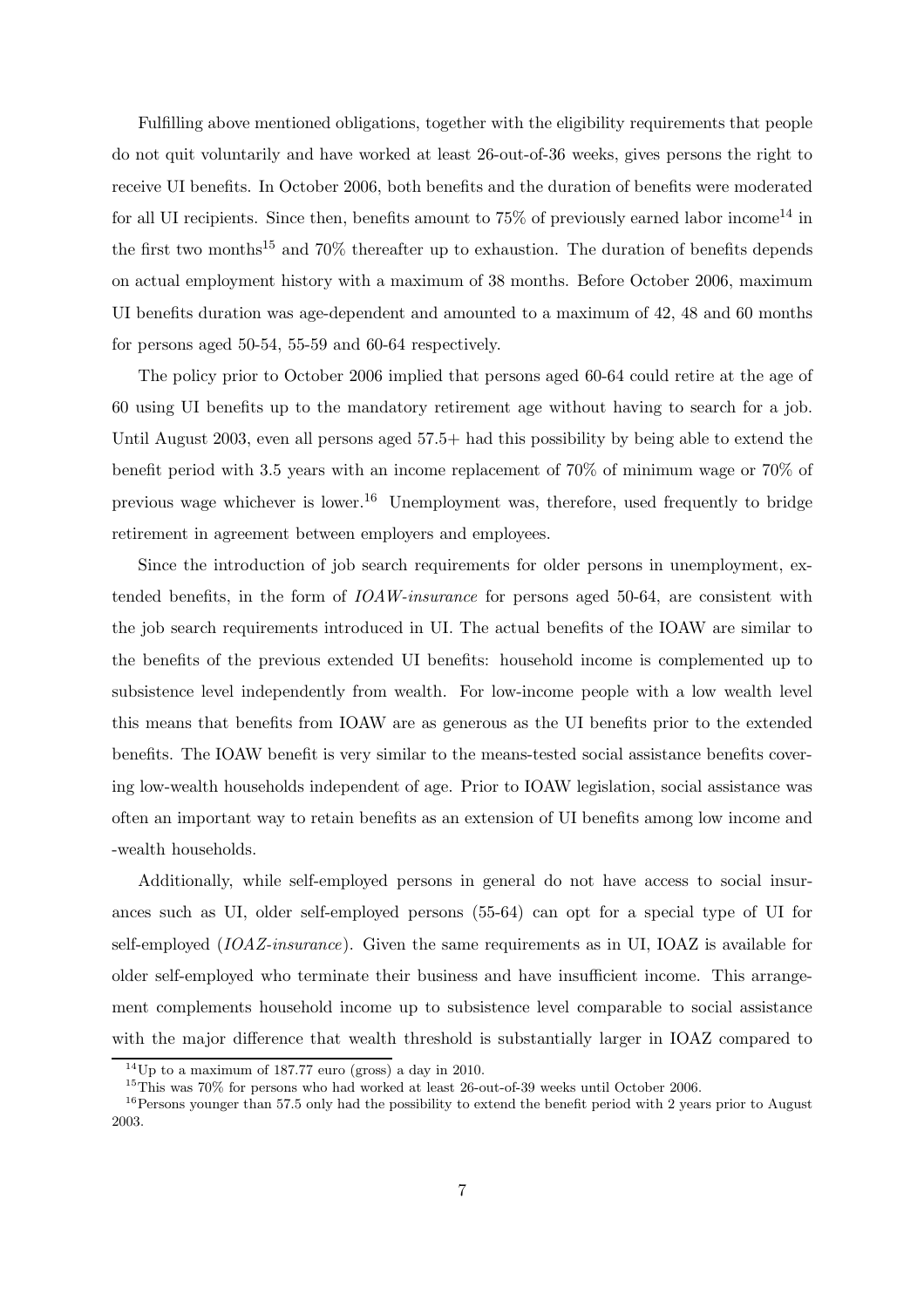social assistance.

As from 2006, unemployed are encouraged to start a business: irrespective of age, 26 weeks of unemployment benefits can be received in advance without any further job-search requirements if a person tries to start a business from unemployment. Evidence from Germany suggests that such programs tend to be an effective way of stimulating people to enter self-employment from unemployment (Baumgartner and Caliendo, 2008). However, there is no evidence on the long-term effectiveness, e.g. sustained (self-)employment or re-entry of unemployment, of these programs. Income from self-employment is deducted ex post from the unemployment benefits.

# 3 Model

#### 3.1 Exit routes to retirement

This section describes the model we use to investigate labor market transitions of individuals in the age group 50-63. The exit route to retirement can be seen as the outcome of a maximization process, in which individuals reevaluate their optimal labor market status each period, given their preferences and the constraints that coincide with each labor market state. They compare utility streams associated with different exit routes and choose the alternative with the highest utility stream. More specifically, we define the inter-temporal utility of individual  $i$  as follows:

$$
U_{\tau} = \sum_{t=\tau}^{T} (1+\rho)^{\tau-t} u_t(c_{it}, l_{it}, j_{it}; s_{it}, v_{it})
$$
\n(1)

where  $c_{it}$  and  $l_{it}$  denote consumption and leisure time of individual i in time period t, respectively.  $\rho$  is the discount factor and T the time horizon of the individual (life expectancy). In our model we distinguish between four mutually exclusive labor market states: paid-employment  $(j = 1)$ , self-employment  $(j = 2)$ , unemployment insurance  $(j = 3)$ , and inactivity  $(j = 4)$ . After the age of 65, unemployment  $(j = 3)$  disappears from the set of labor market statuses. Furthermore, transitions from self-employment or inactivity to unemployment are not possible because only persons in paid-employment are eligible for UI benefits. Each labor market status is associated with it's own consumption and leisure possibilities, but labor market status itself may also influence the utility function directly. E.g. conditional on leisure and consumption, some people receive a higher utility from self-employment than from paid employment, due to characteristics of self-employment such as the independence and flexibility that self-employment provides. These preferences for labor market statuses, but also for consumption and leisure may differ between demographic groups.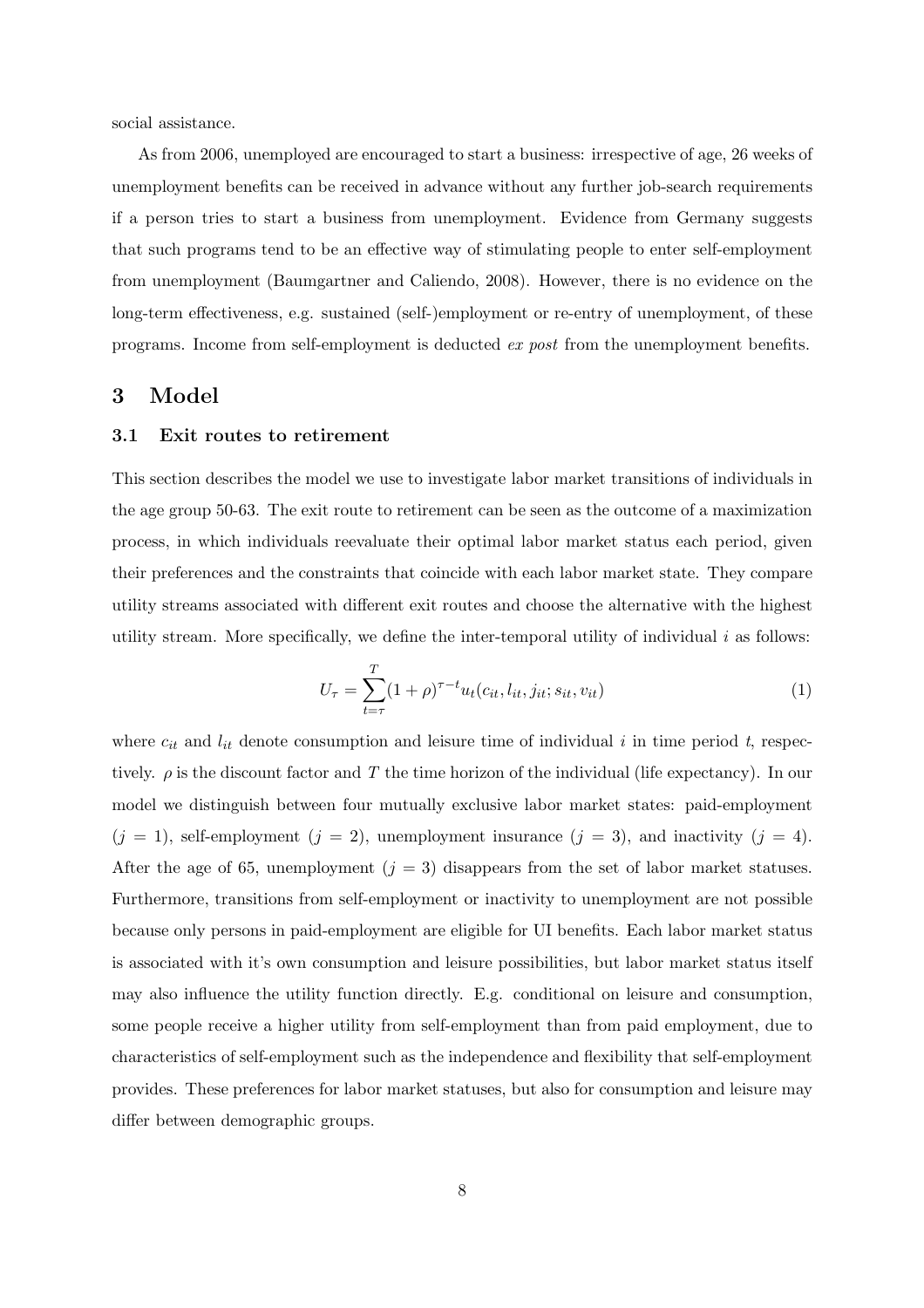Social security rules  $s_{it}$  that hold for individual i in period t also influence the exit route to retirement. The search requirements of the 2004 Dutch UI reform, for example, decrease the amount of leisure associated with the exit route through unemployment. Finally, observed and unobserved characteristics  $v_{it}$  influence the utility function indirectly through preferences. For example, the number of children in the household (observed) and education (unobserved) may influence the utility perceived from consumption and leisure.

Equation 1 provides a guideline for the empirical specification of the model. It shows that individuals choose the exit route that maximizes their utility over consumption, leisure, and labor market status. Furthermore, individual characteristics and social security rules affect current and future labor market statuses. For the empirical implementation of the problem, like Blau (1998) and Mastrogiacomo et al. (2004), we approximate the value function  $U_{\tau}$  for individual  $i$  who chooses labor market status  $j$  at time  $\tau$  with a linear function:

$$
V_{ij}(\tau) = X_{i\tau}\beta_j + Z_{i\tau-1}\gamma_j + UR_{\tau}Z_{i\tau-1}\theta_j + D_{ij\tau} + \mu_{ij} + \epsilon_{ij\tau},\tag{2}
$$

where  $X_{i\tau}$  is a vector of observed personal and household characteristics that influence preferences as shown in (1).  $Z_{i\tau-1}$  is a vector of dummy variables indicating the lagged labor market status and  $UR_{\tau}$  is the unemployment rate in period  $\tau$ , which we interact with  $Z_{i\tau-1}$  to take into account that the unemployment rate may affect individuals with various previous employment states differently. The treatment variables function D contains variables and interactions that we use to identify the effect of the 2004 UI reform. We will explain  $D$  in more detail in the next section. Finally, the terms  $\mu_{ij}$  describe individual specific unobserved heterogeneity and  $\epsilon_{ij\tau}$  are i.i.d. error terms, which we assume to be independent of the explanatory variables and to follow a Type I extreme value distribution. Hence, the probability for individual  $i$  to have labor market status  $j$  at time  $\tau > 0$  can be written as

$$
P(j|X_{i\tau}, Z_{i\tau-1}, UR_{\tau}, D_{ij\tau}, \mu_{i1}, ..., \mu_{iJ}) = \frac{\exp(X_{i\tau}\beta_j + Z_{i\tau-1}\gamma_j + UE_{\tau}Z_{i\tau-1}\theta_j + D_{ij\tau} + \mu_{ij})}{\sum_{k=1}^{J} \exp(X_{i\tau}\beta_k + Z_{i\tau-1}\gamma_k + UR_{\tau}Z_{i\tau-1}\theta_k + D_{ik\tau} + \mu_{ik})}
$$
(3)

where J denotes the number of mutually exclusive labor market states distinguished in the model. To identify the model,  $\beta_1, \gamma_1, \theta_1$  and  $\mu_{i1}$  are normalized to zero (paid employment is the reference category). The unobserved heterogeneity or random effects  $\mu_i = (\mu_{i2}, \mu_{i3}, \mu_{i4})'$  are assumed to follow a multivariate normal distribution with mean zero and variance  $\Sigma_{\mu}$ . In other words,

$$
\begin{pmatrix} \mu_{i2} \\ \mu_{i3} \\ \mu_{i4} \end{pmatrix} = L \begin{pmatrix} \eta_{i2} \\ \eta_{i3} \\ \eta_{i4} \end{pmatrix} \quad \text{with} \begin{pmatrix} \eta_{i2} \\ \eta_{i3} \\ \eta_{i4} \end{pmatrix} \sim N \left( \begin{pmatrix} 0 \\ 0 \\ 0 \end{pmatrix}, \begin{pmatrix} 1 & 0 & 0 \\ 0 & 1 & 0 \\ 0 & 0 & 1 \end{pmatrix} \right), \tag{4}
$$

,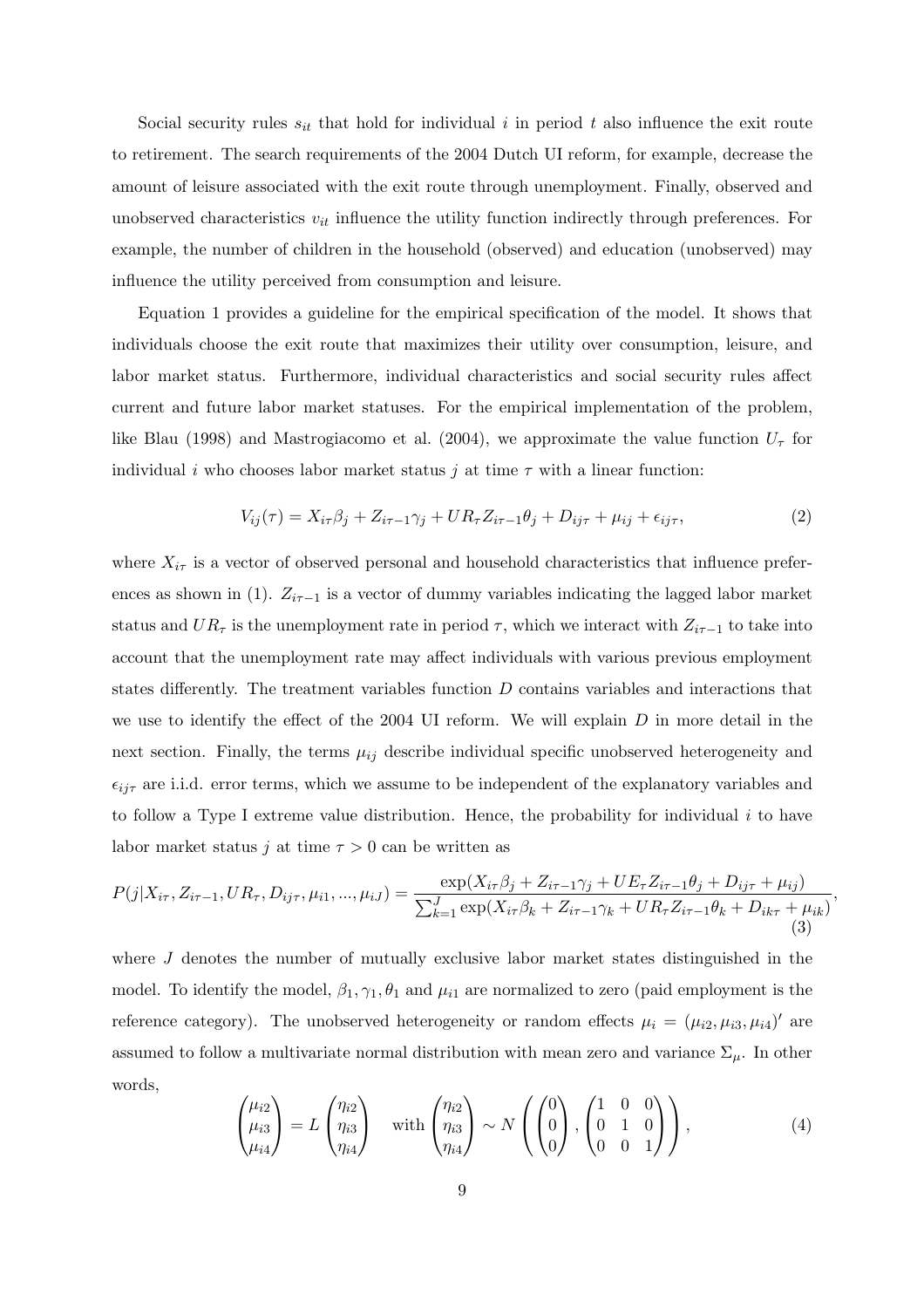where L is the Choleski matrix of  $\Sigma_{\mu}$  which has to be estimated (the unique lower triangular matrix such that  $LL' = \Sigma_{\mu}$ . This dynamic multinomial logit model with unobserved heterogeneity (random effects) has the advantage that the irrelevance of independent alternatives (IIA) property of the multinomial logit model is avoided. Furthermore, allowing for unobserved heterogeneity between choice possibilities will give true, instead of spurious, state dependence in the model.

The initial labor market status  $Z_{i0}$  is not fixed or exogenous and, as in most papers, we do not have the entire history of the process generating individual's employment dynamics available. Therefore, the initial conditions problem arises, which is discussed in Heckman (1981). To deal with this problem Heckman (1981) proposes to estimate a static multinomial logit model for the initial state with different slope parameters and without lagged labor market status, simultaneously with the dynamic model. Several studies investigating transitions between multiple states have used this method, e.g. Gong et al. (2000), Uhlendorff (2006) and Cappellari et al. (2010). However, the number of parameters increases a lot with this method and with a lot of observations this becomes computationally unattractive. To take into account the initial conditions problem, Wooldridge (2005) proposed an alternative approach, which has been used in several studies, such as Devicienti and Poggi (2011), Michaud and Tatsiramos (2011), Haan and Wrohlich (2011), Buddelmeyer et al. (2010) and Christelis and Sanz-de Galdeano (2011). In the method of Wooldridge (2005), individual specific heterogeneity terms are modeled conditional on the initial condition and the individual mean of time-varying covariates

$$
\mu_{ij} = \alpha_{0j} + Z_{i0}\alpha_{1j} + X_i\alpha_{2j} + a_{ij}
$$
\n(5)

where  $Z_{i0}$  is the vector of initial conditions and  $X_i$  the vector of the individual mean of timevarying covariates. The remaining stochastic element,  $a_{ij}$ , follows a multivariate normal distribution with mean zero and variance  $\Sigma_{\alpha}$ . This implies that applying the Wooldridge correction for initial conditions automatically results in a Mundlak random effects estimation (Mundlak, 1978). Applying the Mundlak random effects regression has the advantage of allowing for correlation between the observed- and unobserved heterogeneity similar to a fixed effects model, even in an unbalanced panel (Wooldridge, 2010).

Akay (2011) studied the performance of the Wooldridge method, compared to for example the Heckman method. He found that for moderately long panels (5-8 periods) the Wooldridge method works well and that all methods perform equally well for panels of long duration (longer than 15-20 periods). Since we have a long panel available and our large sample makes the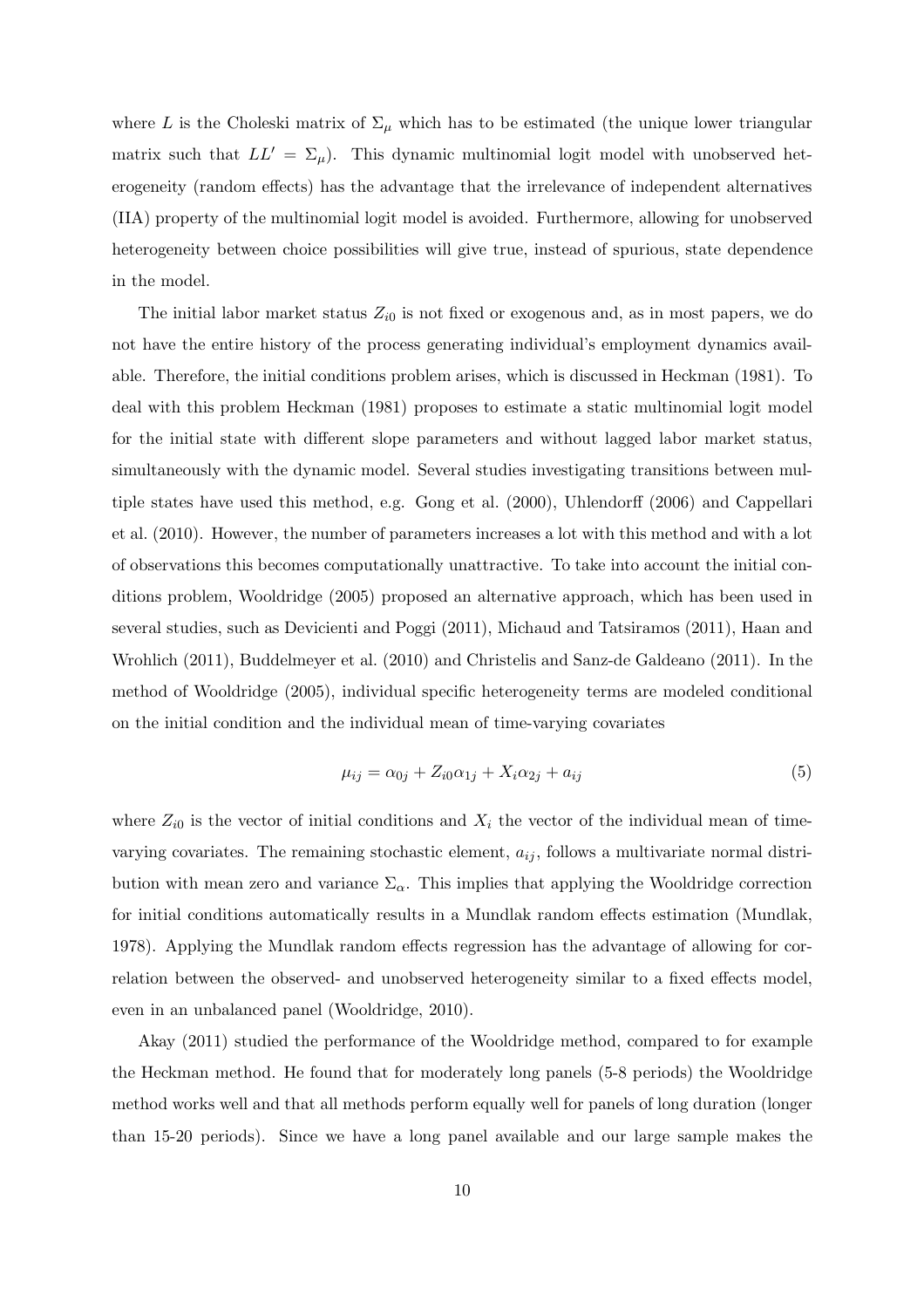Heckman method computationally unattractive, we use the method of Wooldridge (2005).

#### 3.2 Identification of job search requirements

The 2004 reform in UI, where persons aged 57.5+ are no longer exempted from job-search requirements except for the special cases described in section 2, provides an exogenous source of variability in the data. To exploit the exogeneity of the reform and infer a causal relationship between job search requirements among older unemployed and labor market mobility, we apply a differences-in-differences framework. In this framework we compare labor market transitions before and after the reform for the 57.5+ population (for whom job search requirements were no longer exempted), relative to those younger than 57.5 (for whom nothing changed). We assume that in absence of the reform there should not be a discontinuous change in labor market transitions for 57.5+ individuals relative to those younger than 57.5 after the reform.

Formally, the difference-in-difference framework is implemented in (2) using the treatment variable function  $D$  which is given by

$$
D_{ijt} = [PE_{it-1} \quad UI_{it-1}] \otimes [G_{it} \quad P_{it} \quad G_{it} \cdot P_{it}] \delta_j \tag{6}
$$

where  $G_{it}$  is a dummy variable indicating the treatment group, which is equal to one if a person is aged 58-63 and zero otherwise.<sup>17</sup> Only, due to a transitional regime, persons older than 62 years and 2 months who were already unemployed for a minimum of one year at the time the reform was implemented were not affected by the reform and belong to the control group.  $P_{it}$  indicates the treatment period (2004-2009) and  $G_{it} \cdot P_{it}$  refers to the interaction term that captures the treatment effect of the policy reform. Finally, by interacting the treatment variables with paid employment (PE) and unemployment (UI) in the previous period, we explicitly model the effects of the reform on the inflow to unemployment and outflow from unemployment to other labor market states.

Anticipation effects may disturb our analysis. If before 2004 unemployed individuals who were close to 57.5 were already reducing their search capacity in anticipation of the removal of the search requirement after the age of 57.5, the labor market transitions of those younger than 57.5 are also affected by the reform. Hullegie and Van Ours (2012), however, find no strong evidence that UI recipients who were getting close to the age of 57.5 reduced their search intensity. Lammers et al. (2012) notice that anticipation of the policy change can result in

<sup>&</sup>lt;sup>17</sup>Since we have yearly data we cannot distinguish people as from the age of 57.5. Instead, our treatment group includes all individuals as from the age of 58, such that we are sure that they are being treated as from the introduction of the reform (1st of January 2004).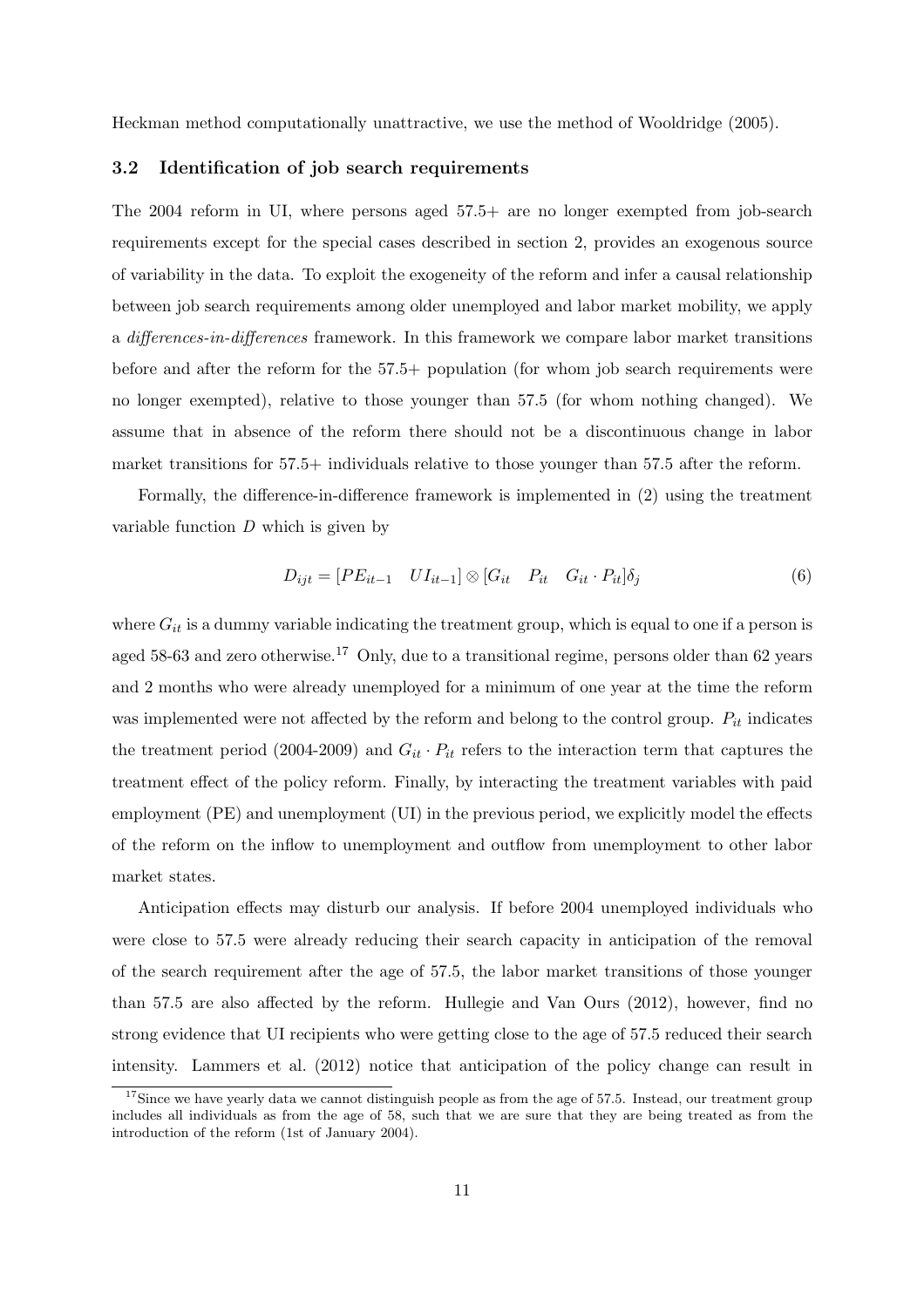selective inflow into unemployment around the time the policy was initiated, but found no evidence of this. Probably, since none of the individuals flowing into UI in 2003 were exempted from the new rules, speeding up the firing procedure could not prevent them from the new search requirements after the age of 57.5.

## 3.3 Estimation

We estimate the model parameters using maximum likelihood. The likelihood contribution of and individual i with observed labor market states  $j_1, ..., j_M$  is

$$
L_i(j_1, ..., j_M | X, Z, UR, D, a_i; \alpha, \beta, \gamma, \theta, \delta) =
$$
  

$$
\prod_{t=1}^M \frac{\exp(X_{it}\beta_{j(t)} + Z_{it-1}\gamma_{j(t)} + UR_tZ_{it-1}\theta_{j(t)} + D_{ijt} + Z_{i0}\alpha_{1j(t)} + X_i\alpha_{2j(t)} + a_{ij})}{\sum_{k=1}^J \exp(X_{it}\beta_{k(t)} + Z_{it-1}\gamma_{k(t)} + UR_tZ_{it-1}\theta_{k(t)} + D_{ikt} + Z_{i0}\alpha_{1k(t)} + X_i\alpha_{2k(t)} + a_{ik})}
$$
\n(7)

where M is the last year for which we observe labor market status j for individual i. We do not observe the individual specific effects  $a_i$ . This term has to be integrated out, such that the likelihood contribution becomes

$$
L_i(j_1, ..., j_M|X, Z, UR, D, a_i; \alpha, \beta, \gamma, \theta, \delta) = \int_{-\infty}^{\infty} L_i(j_1, ..., j_M|X, Z, UR, D, a_i; \alpha, \beta, \gamma, \theta, \delta) da_i
$$
\n(8)

We evaluate the integral using Maximum Simulated Likelihood (for details, see Gourieroux and Monfort (1993) and Hajivassiliou and Ruud (1994)) applying Halton Sequences.<sup>18</sup>

## 4 Data

### 4.1 Data and definitions

Data are taken from the Dutch Income Panel Study 1989-2009 of Statistics Netherlands (IPO, Inkomens Panel Onderzoek, CBS (2009)) using the years 1989-2009. IPO is a representative sample of the population in the Netherlands and consists of administrative data, most particularly from the tax office. About 95,000 individuals are selected and followed over time. This selection takes place on persons' national security number. A major advantage of having administrative data is the number of observations and the high level of representativeness. It is a well-known fact that the rich and the poor are often underrepresented in surveys, but also that self-employed individuals are often underrepresented.

<sup>&</sup>lt;sup>18</sup>Results of models applying Halton draws instead of random draws are found to give more precise estimation results (Train, 2000; Bhat, 2001). We use 50 Halton draws in our analysis. Results are, however, robust for 100 and 200 Halton draws.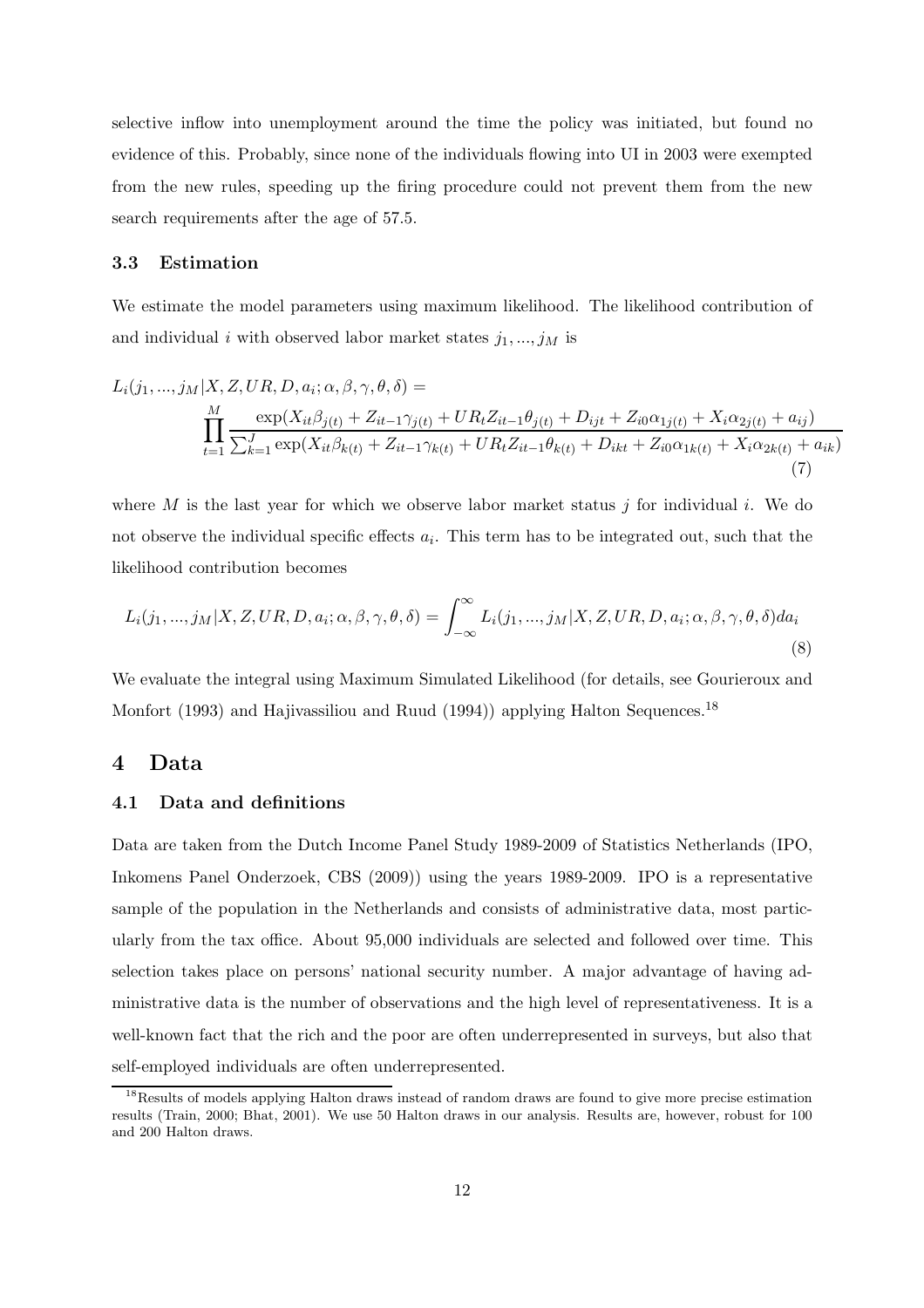Another advantage of IPO is that we have a long time span available (21 years) and that we have no endogenous panel attrition, since panel attrition only occurs as a result of emigration or death. IPO contains detailed information on income, wealth, gender, age, marital status, children, ethnicity, homeownership and labor market status.

In this paper we analyze men and women of age 50-63.<sup>19</sup> Men and women are analyzed separately, because their retirement routes may be quite different (as suggested by Huynen et al., 2004).

To indicate whether someone is paid-employed, self-employed, unemployed or inactive we use an individuals's main source of income during a year of observation. We make one exception for self-employment, namely, we also indicate someone to be self-employed when he has a negative profit (i.e. a loss) while income from wealth is larger than any other component that year. This, for example, allows us to take into account start-ups. Income from self-employment denotes income from profit, freelancing or from being a director/major shareholder. Income from paid employment includes all wages earned in the private or public sector and Unemployment income includes all regular unemployment insurance benefits. The remaining category *inactivity* includes all other people, who are for example in disability, early retirement, social assistance or out of the labor force.

Additional published data of Statistics Netherlands about the macroeconomic unemployment rate and the consumer price index (CPI) are used in the analysis. Using the CPI we express all financial variables in 2010 euro's.

#### 4.2 Descriptive analysis

Table ?? describes individual- and household characteristics of persons aged 50-57 in the periods 1989-2003 (control group) and 2004-2009 (control group) and persons aged 58-63 in the periods 1989-2003 (control group) and 2004-2009 (treatment group). No large differences in characteristics are observed within age groups over time such that the age groups are well comparable over time in terms of observed heterogeneity.

The treatment and unemployment rates are important variables in the analysis. From the table, it becomes clear that all persons belong to the control group in the period 1989-2003, the persons aged 50-57 also belong to the control group in the period 2004-2009 and that 5% of the men and x% of the women aged 58-63 are in the transitory arrangement and therefore belong to the control group as well in the period 2004-2009. Furthermore, it can be observed that the

<sup>&</sup>lt;sup>19</sup>We exclude persons of age 64, since they are excluded from the UI reform that we investigate.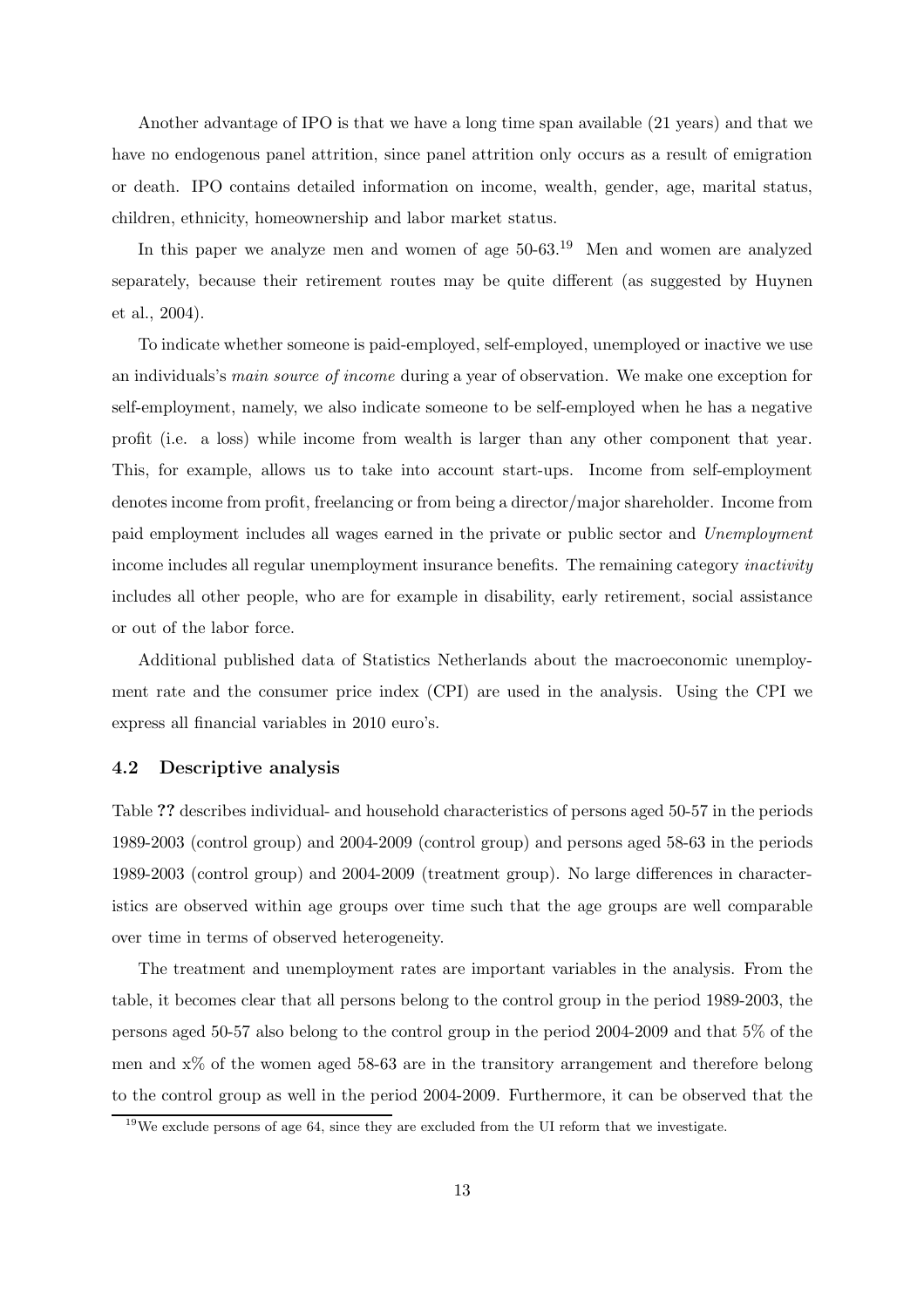unemployment rate is virtually constant across age groups and somewhat lower in the period 2004-2009 than in 1989-2003.

Given our definitions of paid-employment, self-employment, unemployment and inactivity from previous section, Table ?? indicates the percentage of persons present in each labor market state. The table shows that the percentage of persons in paid-employment is generally higher among the group of persons aged 50-57 compared to the group of 58-63 year old. The percentage of persons in paid employment increased in the period 2004-2009 compared to the period 1989- 2003 for both age groups. Nevertheless, the 58-63 group shows a more substantial increase in the period 2004-2009. This is true for both men and women although the absolute percentage of persons in paid employment is lower among women. This may be explained by cohort effects, as has been found by Euwals et al. (2011). Among women, inactivity percentages are more substantial than among men although the percentage of persons in inactivity decreases substantially over time among both men and women.

The percentage of persons in unemployment is fairly constant over age groups and periods although we do observe a more pronounced decrease in unemployment among 58-63 year old men in the period 2004-2009. For the same group, we observe a small increase in self-employment in the period 2004-2009. A larger increase is observed among 58-63 year old women. Selfemployment remained constant for the persons aged 50-57. These results suggest that the period in which the UI reform was introduced is associated with increasing activity at the labor market at the cost of unemployment and inactivity. To get a better picture of the transitions associated with these changes over time, we present transition matrices below.

A final remark regarding Table ?? has to be made. The table shows the prevalence of individuals combining self-employment or unemployment with a (part-time) paid job. The incidence of these combinations is small (only 2 to 5% of the self-employed receive labor income for at least half of their profits from business and only 10 to 15% of the unemployed received labor income for at least half of their unemployment benefits), which reassures us that we do not have to worry about the main income source approach in the model.

[Insert Table ?? here, TO DO]

Transition matrices in tables 1 to 4 present labor market transitions for both men and women during the period 1989-2003 and 2004-2009 (the control and treatment period). We distinguish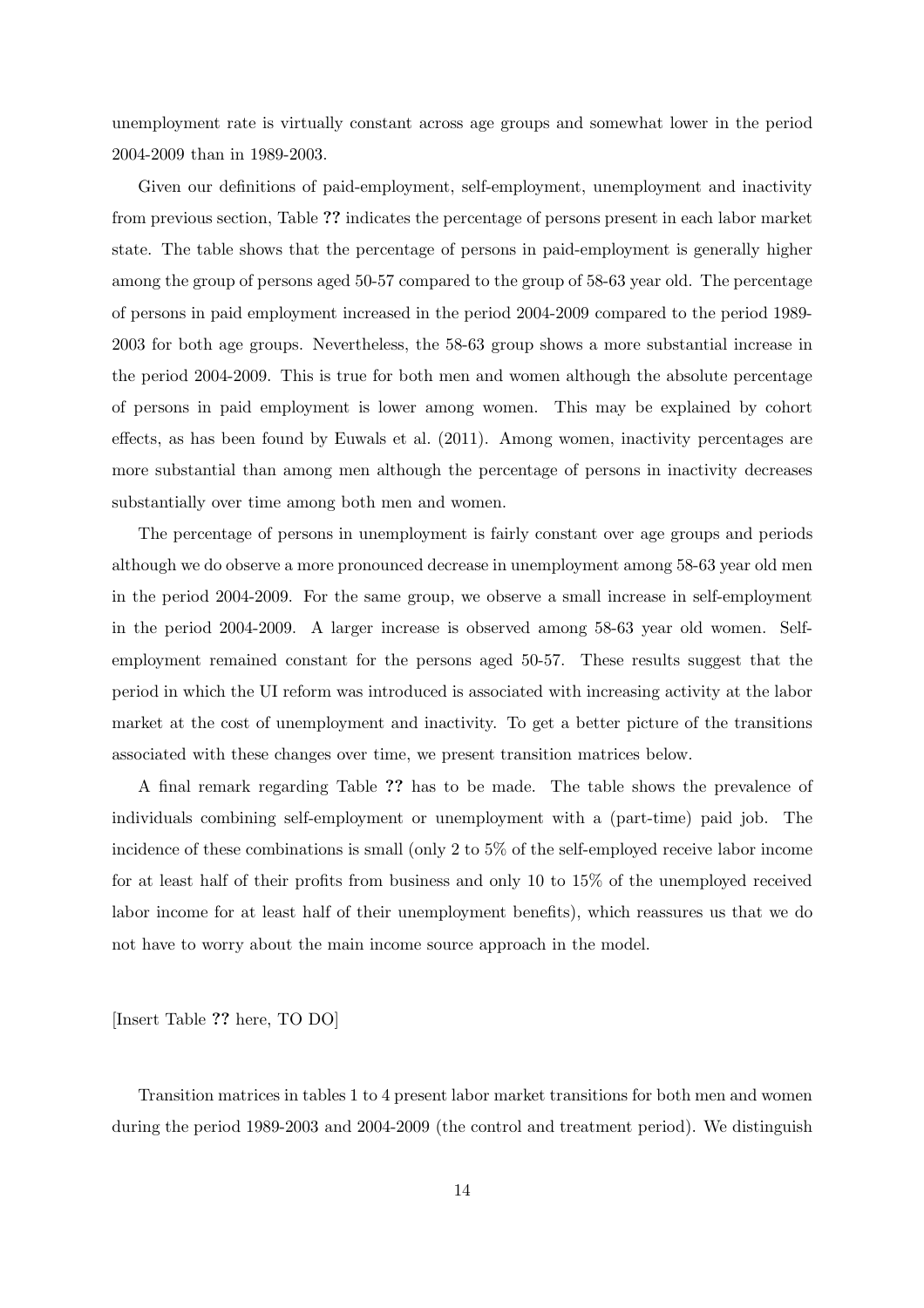between the age groups 50-57 and 58-63 (the control and treatment group). The diagonals of tables 1 and 2 for men show that year to year transitions out of paid employment, selfemployment and inactivity diminished between 1989-2003 and 2004-2009 for both age groups. Only, yearly transitions out of unemployment increased between the 1989-2003 and 2004-2009 period. Whereas in 1989-2003 64.62% of the unemployed men aged 50-57 were still unemployed in the next period, this declined to 53.82% during the 2004-2009 period. In the age group 58-63, people stay in unemployment more often, but also the number of people that continued to be unemployed from one year to the other declined approximately 7.5%-points, from 80.61% in 1989-2003 to 73.14% in 2004-2009. More transitions out of unemployment led to more transitions into paid employment and self-employment. For individuals of age 50-57 transitions from unemployment to paid employment increased from 16.27% to 26.61% and transitions to self-employment increased from 1.80% to 3.91%. For individuals aged 58-63 transition rates from unemployment to employment are much lower, probably because it is more difficult for them to find a job. However, when we compare the period 1989-2003 with 2004-2009 transitions rates out of unemployment increased from 1.81% to 4.74% and from 0.55% to 1.26% for paid employment and self-employment, respectively. Regarding self-employment we find that among the employed individuals the prevalence of self-employment is higher in the age group 58-63 than in the age group 50-57. This may be due to necessity reasons (it is generally more difficult for them to find a job), but also preferences may play a role (gradual retirement through self-employment). Furthermore, in the older age group the share of self-employment in total employment decreased between 1989-2003 and 2004-2009. Among other things, this may be due to early retirement plans that have become less generous, which stimulates paid employed individuals to also work longer. Transitions from paid-employment to self-employment do not change that much but we do observe a decline in the share of employed people moving to unemployment, especially in the age group 58-63 who were confronted with the 2004 UI reform discussed before, which made unemployment less attractive as an exit route to retirement because of search requirements. For men of age 58-63 we find that the share of individuals moving from paid employment to unemployment declined from 2.51% to 1.42%, compared to a decline only from 1.30% to 1.21% for the younger age group that was not confronted with the reform.

Similar patterns emerge for women. The major difference compared to men is that relatively more women are inactive. Transitions in tables 1 to 4 are not conditional on observed and unobserved characteristics. Therefore, information on state dependence may be spurious and may contain information of both observed and unobserved heterogeneity. These problems are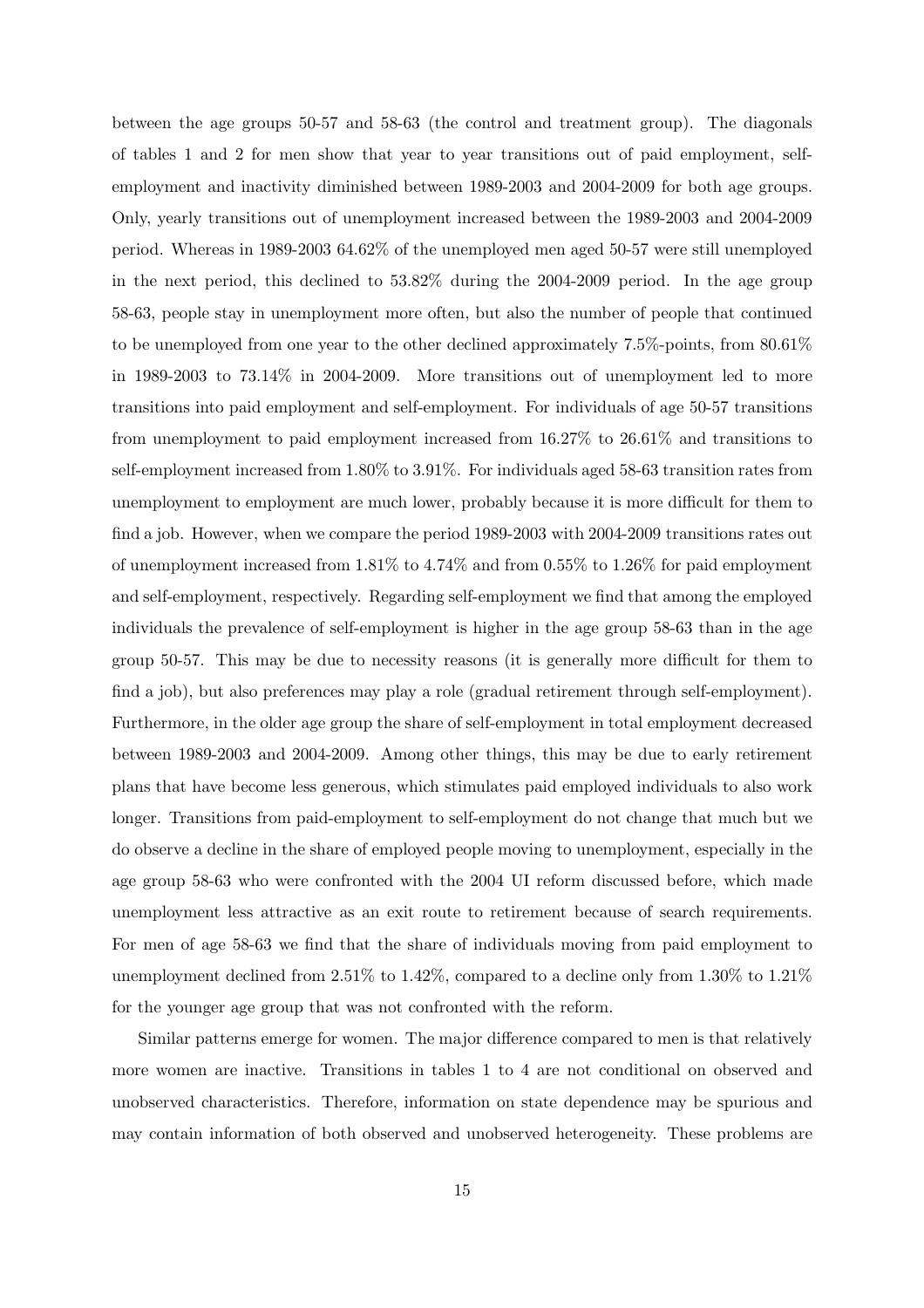solved in the following section.

[Insert Table 1 here]

[Insert Table 2 here]

[Insert Table 3 here]

[Insert Table 4 here]

# 5 Estimation results

Tables 5 and 6 present parameter estimates of our baseline model for men and women, respectively.<sup>20</sup> As we pointed out earlier in the paper, we try to explain the nature (necessity or opportunity) of self-employment among older persons. Our empirical specification allows us to analyze the importance of avoiding unemployment or inactivity with self-employment and, from a macroeconomic perspective, how the unemployment rate affects inflow into self-employment (necessity). More importantly, the treatment effect allows us to analyze the opportunity hypothesis of self-employment as gradual retirement mechanism. Essentially, the 2004 UI reform changed the number of active hours to be spend (obligatory and monitored job search) in unemployment while keeping generosity fixed, in terms of benefit and duration. This implies that the reform did not increase the necessity of starting self-employment out of unemployment thereby disentangling necessity and opportunity effects.

Controlling for individual- and household characteristics as well as unobserved hetero-

 $^{20}$ Random sample indicates the percentage of persons that is drawn from the original number of persons in the data set if the number of observations-variables combinations exceed the maximum size of the matrix that is used in the procedure to calculate individual- and state-specific heterogeneity. Results of the multinomial logit model excluding this heterogeneity indicate that results are robust to different percentages of persons drawn.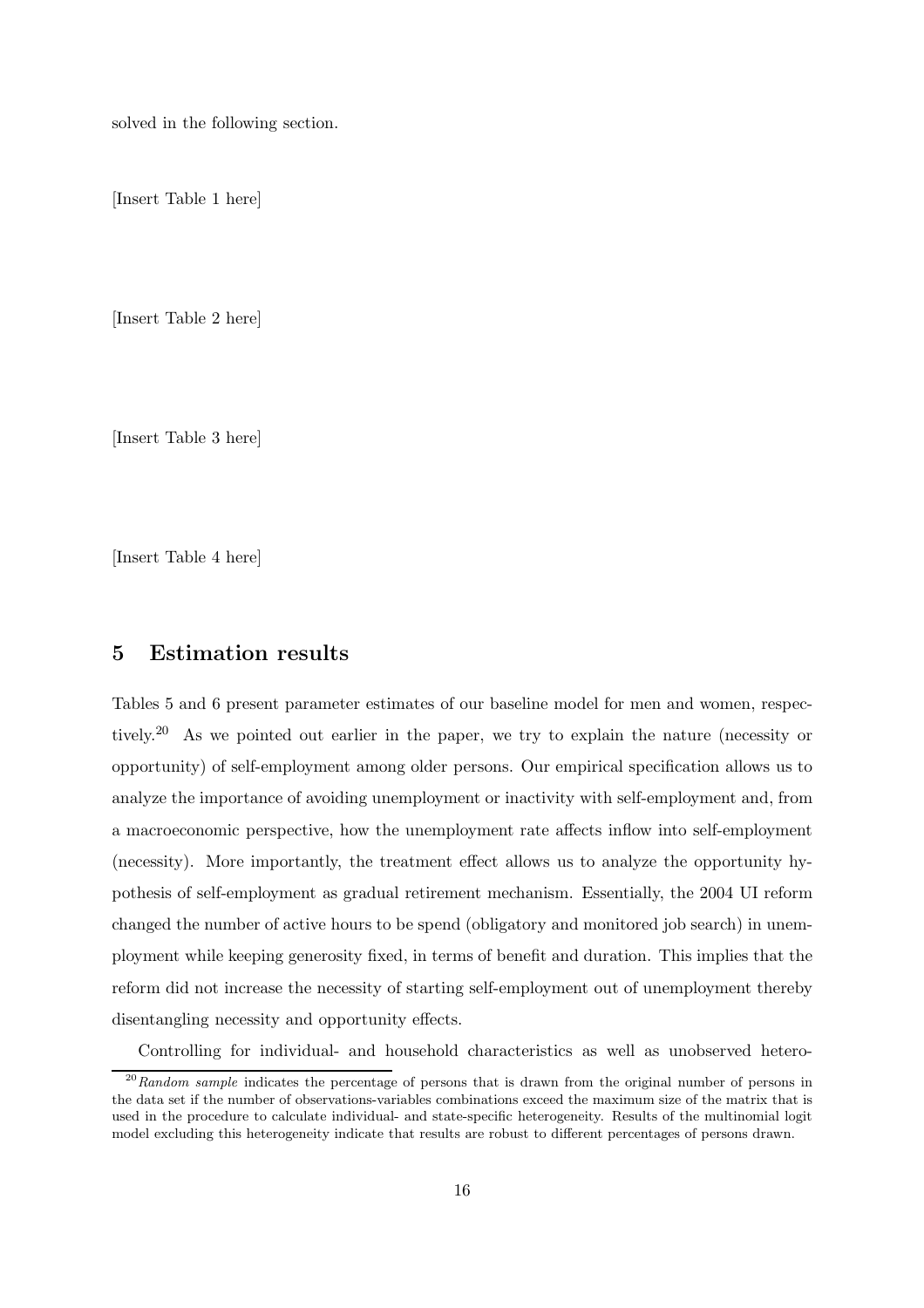geneity, the estimation results in tables 5 and 6 reject the opportunity hypothesis of selfemployment as gradual retirement mechanism. Search requirements in UI did not increase transitions from paid employment to self-employment relative to paid employment ( $PE_{t-1}$ · Treatment<sub>0409</sub>). In other words, self-employment has not been evaluated to be more attractive compared to paid-employment despite the (downward) flexibility in working hours associated with self-employment that unemployment may have provided prior to the reform (opportunity hypothesis). Neither did this reform increase transitions from unemployment to self-employment relative to paid employment  $(\text{UI}_{t-1} \cdot \text{ Treatment}_{0409})$  which shows that the reform did not induce necessity of self-employment to avoid unemployment. In stead, the increased search efforts have mostly likely increased the probability of finding a job in stead of having decreased the probability.

Regarding paid employment, the estimation results indicate that the increased search efforts for older unemployed have induced paid employment at the cost of unemployment. Both men and women of age 58+ are less likely to stay in unemployment relative to flowing from unemployment to paid employment  $(UI_{t-1} \cdot Treatment_{0409})$  after the introduction of search requirements. This result is in line with Lammers et al. (2012) and Hullegie and Van Ours (2012). Extending the analysis of Lammers et al. (2012) and Hullegie and Van Ours (2012), we find that men are even less likely to flow from paid employment to unemployment relative to staying in paid employment ( $PE_{t-1}$ · Treatment<sub>0409</sub>) due to the UI reform.

Although we find that the reform has induced active states on the labor market, we do find substitution effects between unemployment and inactivity due to the reform. Among men, we do not observe significant differences in inactivity compared to paid employment. Knowing that the number of people in paid employment have increased, however, indicates that the number of people in inactivity has increased as well although not significantly different from the increase in paid employment. For women, a different pattern emerges: the results suggest that flows from paid employment to inactivity relative to paid employment ( $PE<sub>t-1</sub>$ · Treatment<sub>0409</sub>) increased because of the reform. Finding such substitution effects is in line with Lammers et al. (2012). Nevertheless, we also find a decrease in transitions from unemployment to inactivity relative to paid-employment ( $UI_{t-1}$ · Treatment<sub>0409</sub>) suggesting that fewer women may exhaust their UI benefits and flow into inactivity (social assistance) afterwards.

Not only do the results suggest to reject the flexibility in hours hypothesis of self-employment at older ages, it also suggests that self-employment is primarily chosen to end a spell of unemployment at older ages. Firstly, we do not find significant increases in flows from paid employ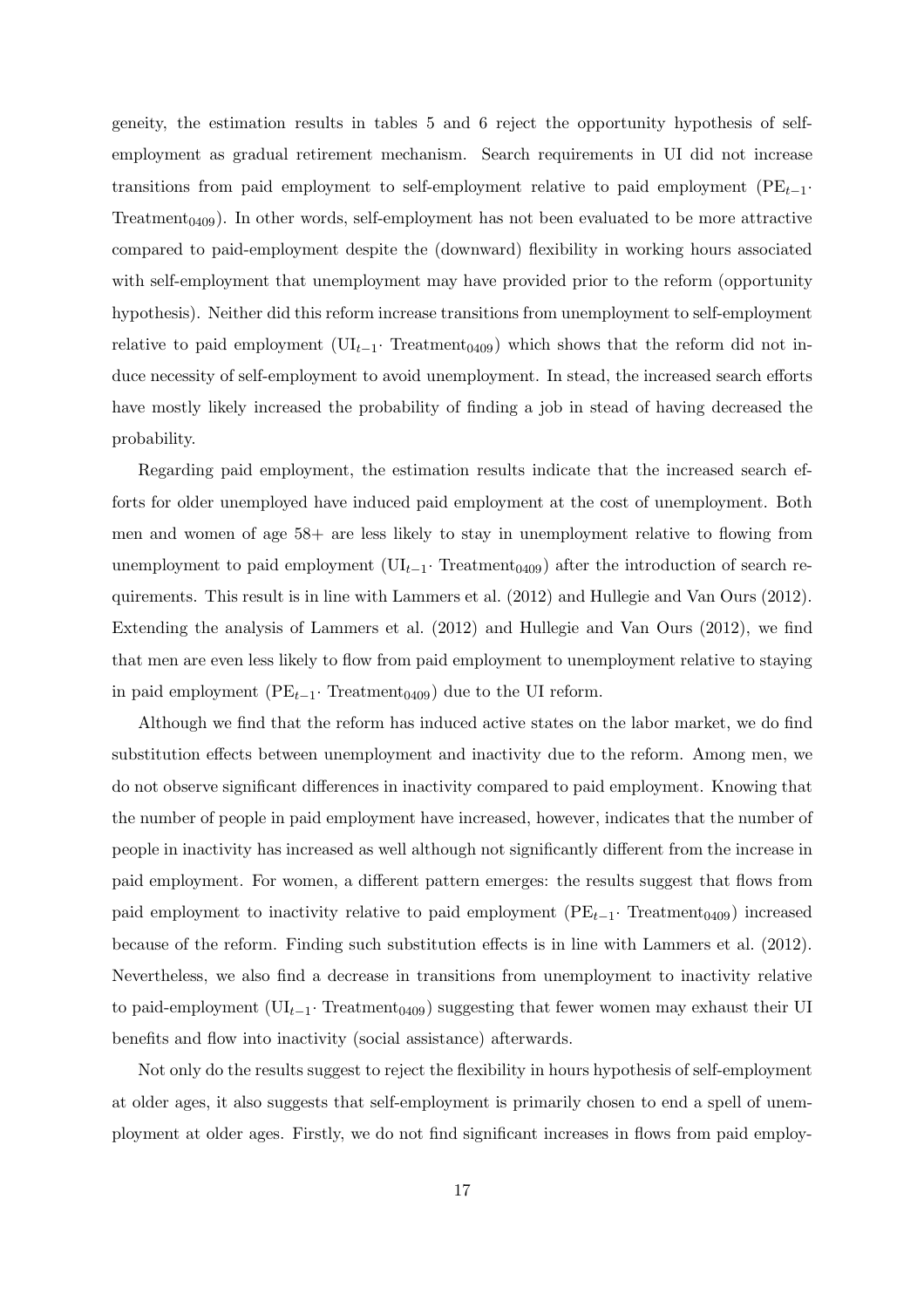ment to self-employment with age  $(PE_{t-1}.Age)$  although the hypothesis of self-employment as bridge to retirement would suggest so. Secondly, we do find such effects in flows from unemployment to self-employment ( $UI_{t-1}.Age$ ).

Among men, we find a significant positive difference between flowing from unemployment to self-employment compared to flowing from unemployment to paid employment ( $UI_{t-1}$ ) and we find that this difference increases with age ( $\text{UL}_{t-1}$ ·Age). A high unemployment rate (UR) is shown to decrease this difference in the table ( $UI_{t-1}\cdot UR$ ) although the effect of the unemployment rate is not found to be statistically significantly different from the effect of the unemployment rate on persons flowing from unemployment in a  $t-test<sup>21</sup>$  In periods of high unemployment rates probabilities to flow from paid-employment to self-employment (Unemployment rate (UR)) increase which is consistent with the recession push hypothesis. Among women, we find an age-specific difference between flowing from unemployment to self-employment compared to flowing from unemployment to paid employment only  $(\mathrm{UI}_{t-1} \cdot \mathrm{Age})$ . The general effect of the unemployment rate (Unemployment rate (UR)) is significantly negative for the probability of self-employment. The combination of the dynamics and the unemployment rates suggest that self-employment is primarily used to end a spell of unemployment at older ages although this function of self-employment is decreased in periods of high unemployment rates.

Numerous other effects are suggested by the estimation results that are not of great importance to identify the nature of self-employment at older ages but that may be interesting in understanding exit routes to retirement in general. Unless otherwise reported, these effects apply to both men and women. We find state dependence in unemployment that increases in age. State dependence is highest in inactivity and increased over time.<sup>22</sup> Entry in inactivity increased over time irrespective of previous labor market state. Nevertheless, inactivity is mostly used by older persons flowing from paid employment (most likely early retirees) and persons flowing from unemployment (most likely persons who exhausted the UI benefits). Younger cohorts are less likely to be in inactivity although they are more likely to be in unemployment. Unemployment entry generally decreased over the years. The probability of exiting unemployment is lower in periods of high unemployment rates.

The last part of tables 5 and 6 shows the variances and covariances of the random effects. The estimates show that the random effect for self-employment plays a significant role and is more important than the idiosyncratic error term (which has a variance of  $\pi^2/6$ , by normalization).

 $^{21}p - value = 0.1053$ 

 $22^{22}$ The inactive state contains retirement and disability, which are often irreversible states.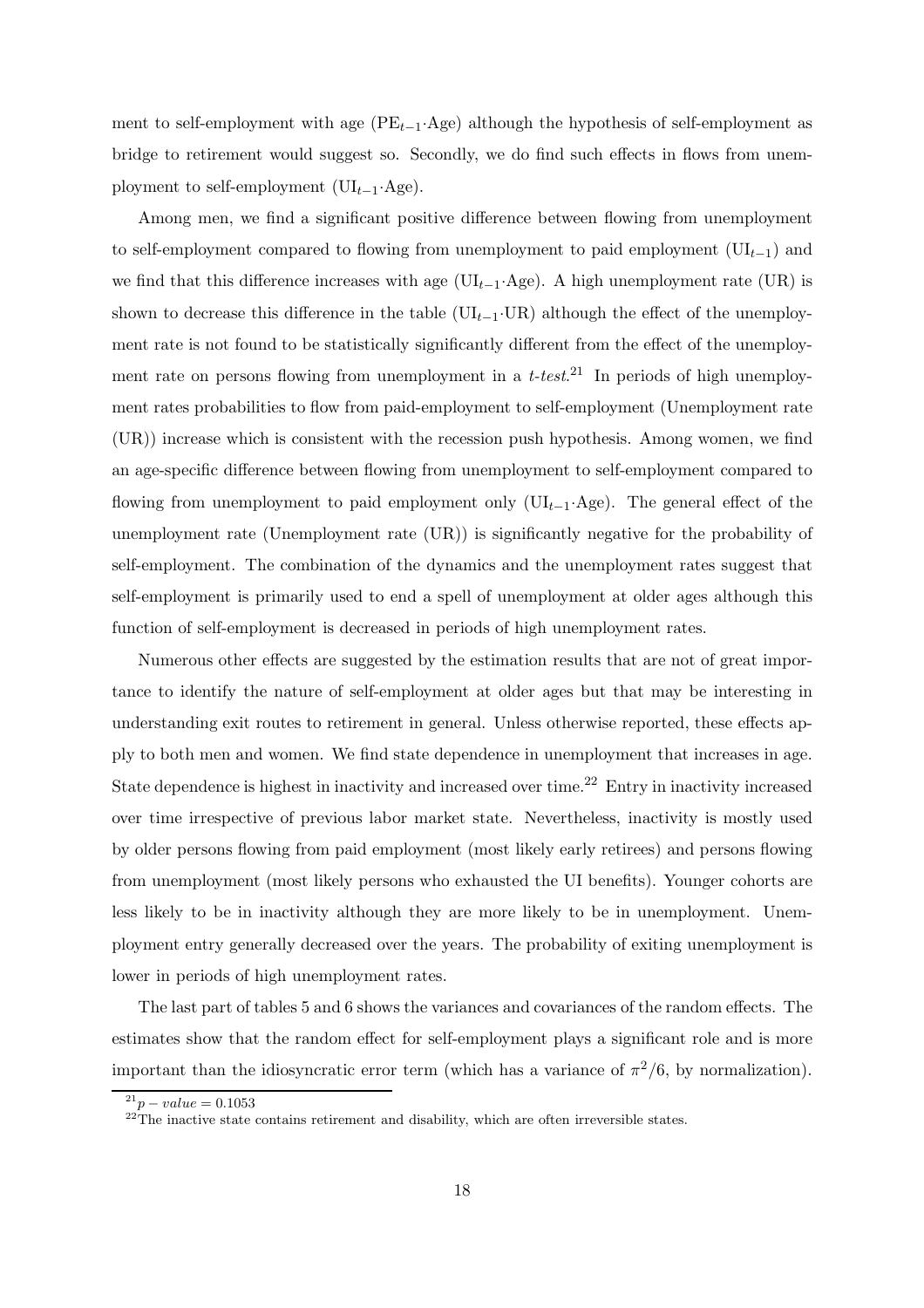This means that, compared to paid employment, time invariant unobserved characteristics play a substantial role in the choice for self-employment. The random effects for unemployment and inactivity are significant, but are less important than the idiosyncratic error terms, indicating that time invariant unobserved characteristics do not play a large role for unemployment and inactivity. Compared to the multinomial logit model where unobserved heterogeneity is not taken into account (Tables 7 and 8 ), including unobserved heterogeneity increases the likelihood and, as expected, reduces the coefficients that reflect the probability of people remaining in the same state as in the previous period.

[Insert Table 5 here]

[Insert Table 6 here]

Since coefficients in a multinomial logit model are relative to the base outcome (paid employment in our case), it is hard to directly interpret results next to the sign and significance of a variable. Therefore, we estimated average partial effects conditioned on the distribution of unobserved heterogeneity following Wooldridge (2005). The average partial effects of the dynamics, the treatment effect and the unemployment rate can be observed in table ?? and ?? for men and women respectively.

TO DO

## 6 Summary and Discussion

The estimation results did not show support for the hypothesis that self-employment is chosen as an opportunity to decrease active hours before full retirement. In stead, the results suggested that self-employment is primarily chosen as a way to end a spell of unemployment at older ages.

Among others, Hamilton (2000) finds that non-pecuniary considerations, such as flexibility in working hours, are generally most important for persons to become self-employed. In general, no robust empirical support for the effect of financial incentives on becoming self-employed is found (Berkhout et al., 2011).<sup>23</sup> This seems to be the case for older persons especially since it is

<sup>&</sup>lt;sup>23</sup>These results would also imply that the effect of substantial tax advantages of the self-employed over the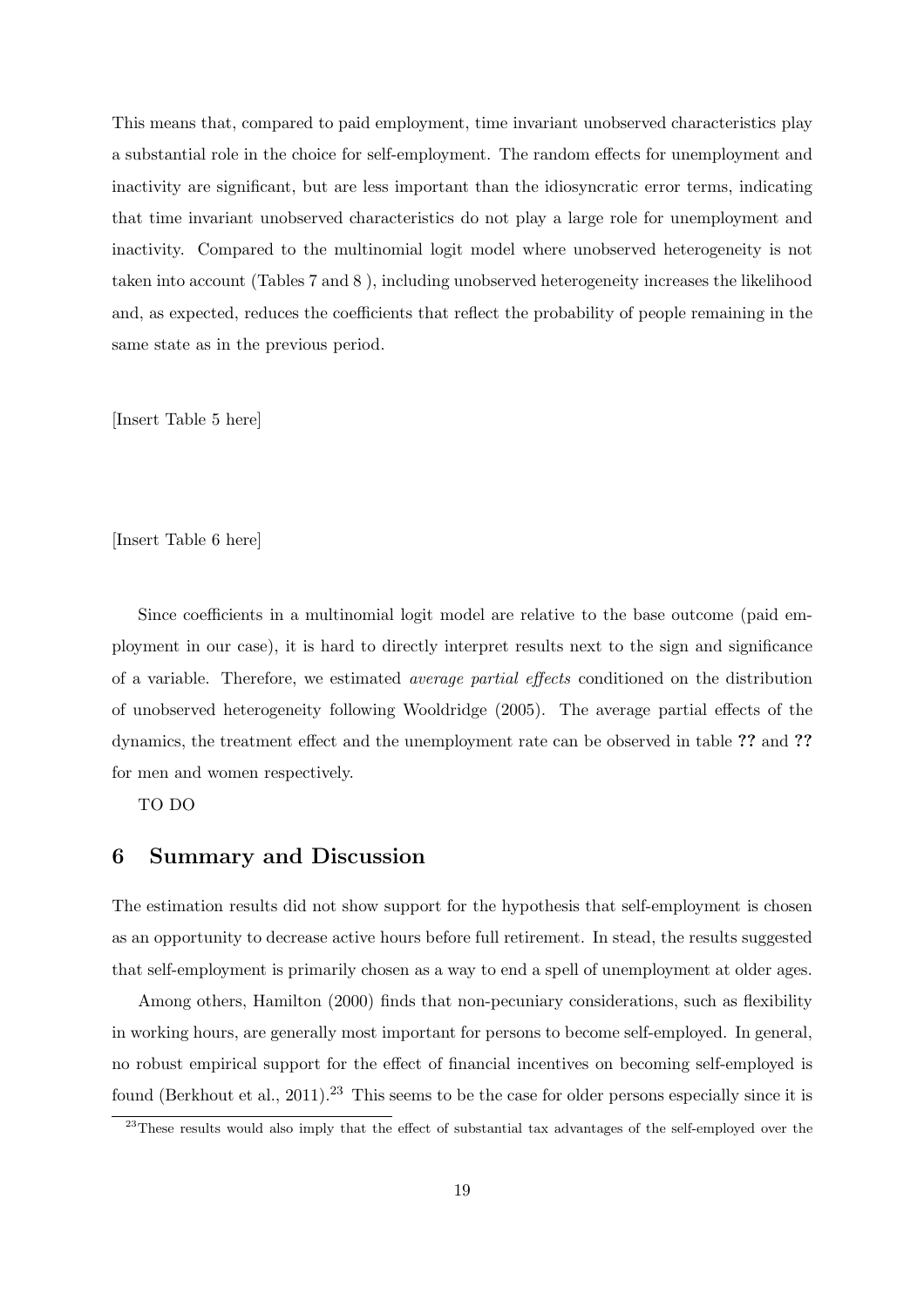found that self-employment acts as a gradual retirement mechanism (a.o. Bruce et al. (2000)). Therefore, this paper assumed that the opportunity of self-employment is completely defined by a (downward) flexibility in working hours, such that the treatment effects are a revealed preferences indication of the opportunity of self-employment at later ages. Other considerations of opportunity self-employment may, however, consist but remain unattended in this paper.

Regarding the necessity of self-employment, the paper assumed that necessity of self-employment is driven by a lack of adequate alternatives to self-employment. Therefore, the paper defined necessity self-employment as self-employment to avoid unemployment (UI). Although self-employment may also be chosen as a way to avoid inactivity (IA), inactivity is often a consequence of bad health (disability) or the choice to retire (early retirement) and, therefore, often unavoidable or choosing the opportunity to retire. Given these assumptions, the results suggested that necessity self-employment is present among older workers  $(U I_{it-1}$  and  $UR)$  while the treatment effect did not find evidence for causality between an increase in active hours in one of the alternatives and self-employment entry that should indicate opportunity self-employment.

A possible explanation for not finding evidence for the hours effect in choosing self-employment may be the availability of part-time paid employment that allows for gradual reductions in working hours. Unfortunately, our data set does not contain information on the number of hours worked. Results of Emmanoulidi and Kyriazidou (2012), however, suggest that including parttime employment would not alter the conclusion that self-employment is primarily chosen out of necessity. Emmanoulidi and Kyriazidou (2012) find that part-time paid employment is more often used as an exit route from paid employment while self-employment is more regularly chosen as an exit from inactivity.

The data set, however, does have information on the types of income received within a year. Adding a variable that equals one if a person received both labor income (LI) and unemployment insurance benefits (UIB) in the previous period and zero otherwise to the baseline regression corrects for the possibility that a person flowing from UI to PE to SE within a year is observed as a transition from UI to SE. The latter is a clear indication of self-employment out of necessity while the first is not. Including this variable does not affect the main conclusions, as can be seen in Tables 11 and 12, indicating that necessity self-employment is not overestimated by the baseline model.

[Insert Table 11 here]

paid-employed may be small.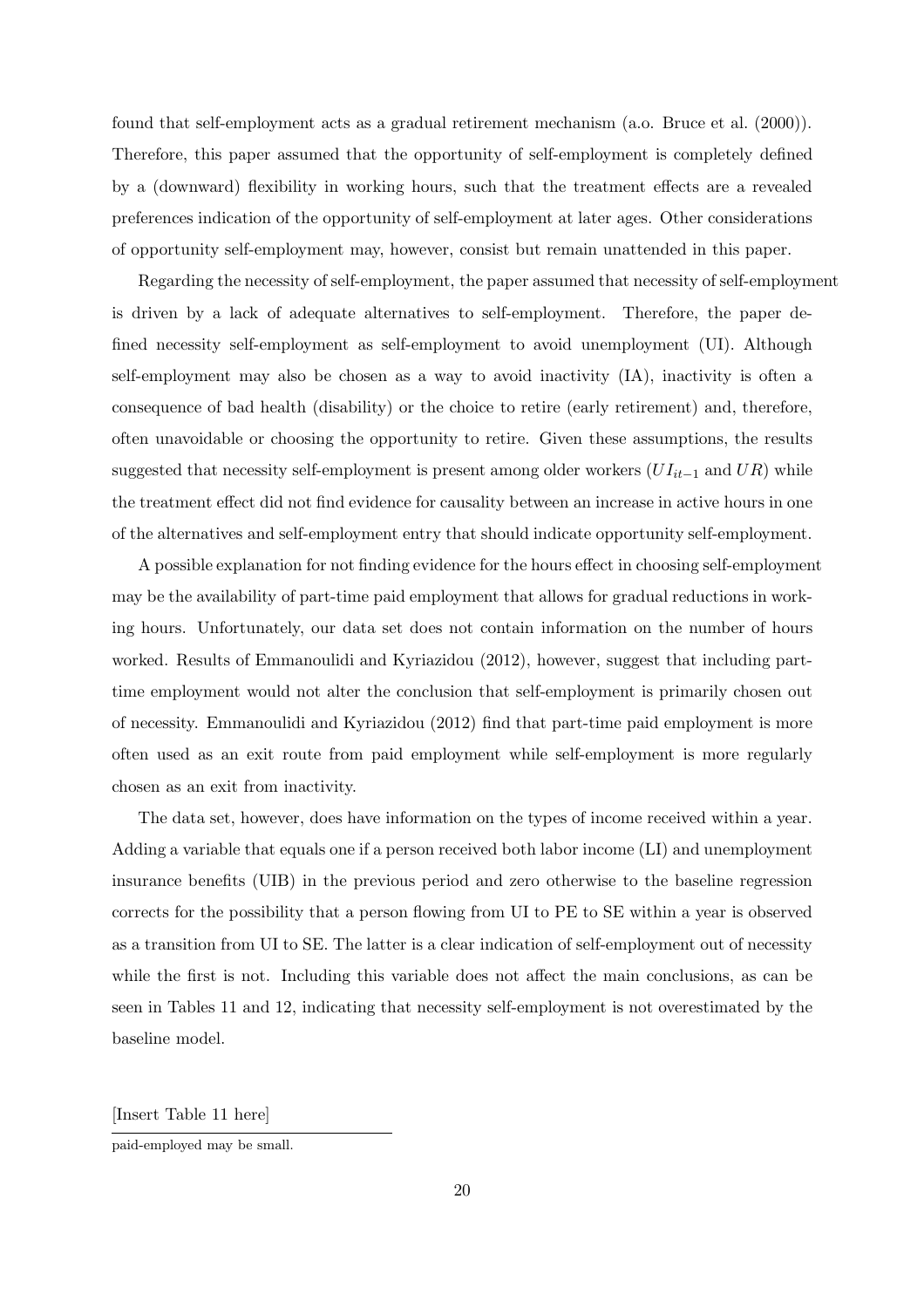An other explanation of why we primarily find necessity self-employment may be due to an other drawback of the data set at hand. The data set does not contain information on the accumulation of occupational pension rights. Such pension rights, however, may be a consideration of entering self-employment because occupational pension rights are not accumulated in self-employment. On the other hand, pension accumulation considerations are fare less important for transitions from unemployment to self-employment since occupational pensions are generally not accumulated (or accumulated with a large discount in some pension funds) during unemployment. This explanation is supported by the results of Moore and Mueller (2002) and Zissimopoulos and Karoly (2007).

Although the data set lacks pension wealth, it does provide information on income received from non-pension wealth and other indicators of the financial position of an individual. Due to possible endogeneity problems, we model the wealth variables on the basis of the initial period a person is observed  $(t = 0)$ . Tables 9 and 10 show that liquid wealth increases the probability of self-employment among men. Among women, we find that fixed wealth decreases the probability of choosing self-employment. Nevertheless, we do not find effects of homeownership and mortgage debt. Finally, we find that having a partner with labor income is associated with a lower probability of self-employment. One should, however, remain cautious interpreting this variable since participation at the household level may be endogenous. An F-test shows that the financial variables are jointly significant for both men and women.<sup>24</sup> Most importantly, correcting for heterogeneity in wealth does not alter the earlier results and the conclusion that self-employment at older ages seems to be primarily chosen to avoid unemployment.

[Insert Table 9 here]

[Insert Table 10 here]

Apart from information on previously mentioned part-time work and pension accumulation,  $24p - valuemen : XX, p-valuewomen : XX$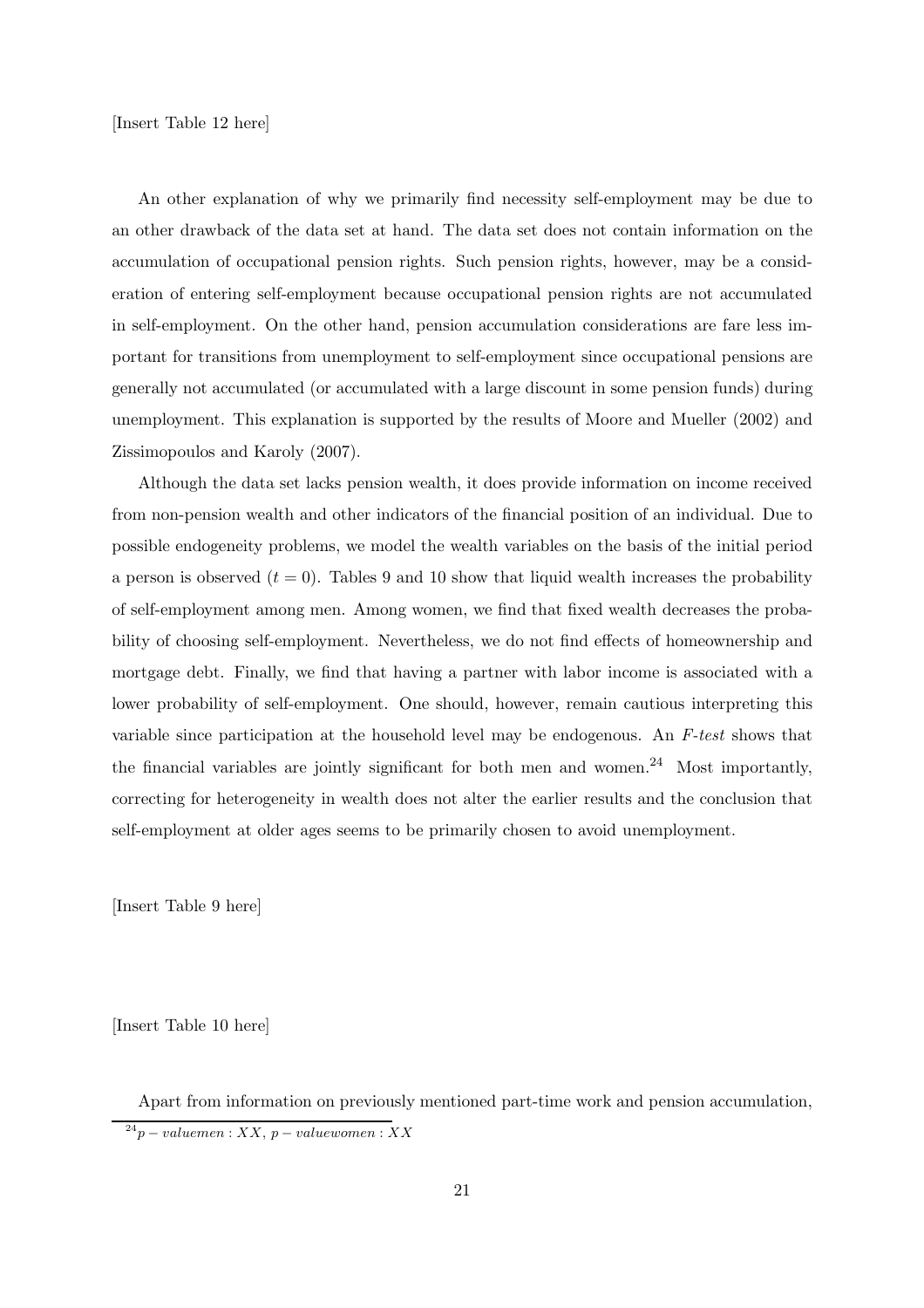the data set also lacks information regarding two other determinants that may be relevant for self-employment: education and health. The random effects term can correct for the unobserved levels of education. The random effects are, however, unable to correct for health shocks. Adding a variable to the baseline regression that should take into account heterogeneous health statuses does not alter the main conclusion regarding the nature of self-employment among older persons, however. This can be observed in Tables 13 and 14. In line with our results, Zucchelli et al. (2012) show that ill-health and health shocks do not increase the probability of using self-employment as retirement mechanism. Instead, they conclude that health seems to be an important determinant for early retirement.

[Insert Table 13 here]

[Insert Table 14 here]

From a policy perspective, we conclude that persons aged 50-63 are responsive to incentives in social insurances. Both men and women have adjusted their labor market state to the 2004 reform in UI such that active labor market participation has increased. Furthermore, we find that self-employment is primarily used to end or avoid a spell of unemployment meaning that there is a lot of hidden unemployment in self-employment among older persons. This may justify social insurance instruments for the older self-employed with insufficient income.<sup>25</sup>

## 7 Conclusion

This paper examines whether individuals at the end of their working lives choose self-employment as a gradual retirement mechanism that is chosen because of the (downward) flexibility in hours (opportunity) or whether self-employment is chosen because of a lack of alternatives (necessity). For this purpose we use a dynamic multinomial logit model correcting for unobserved heterogeneity applied to administrative data for people aged 50-63 in the Netherlands. This model allows us to analyze the pathways to self-employment before retirement by modeling

 $25$ Currently,  $55+$  persons who have worked for at least 1,225 hours a year in self-employment for a minimum of three years can apply for IOAZ-benefits (see section 2). Based on our conclusions, it may be relevant to loosen eligibility criteria.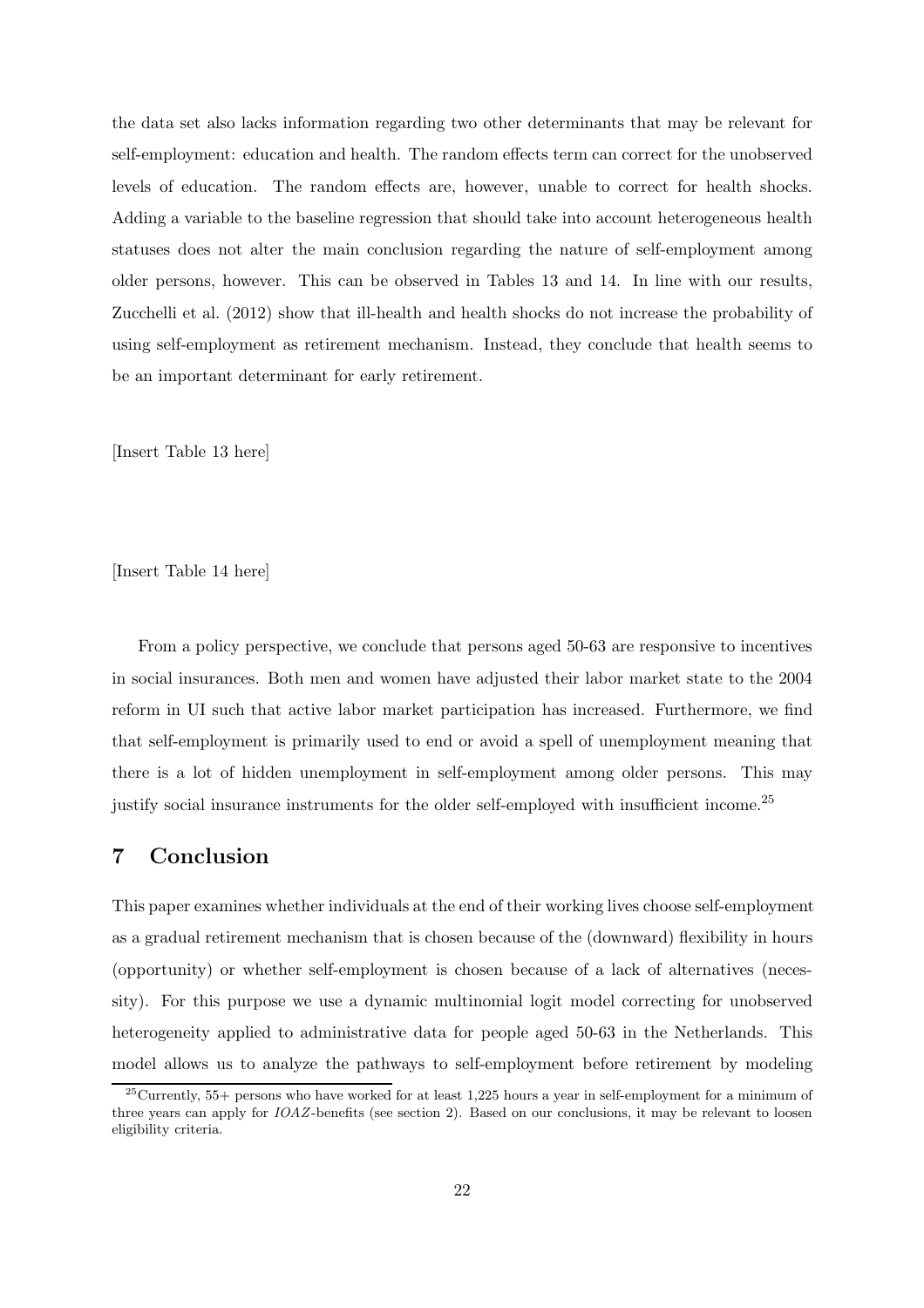state dependence and mobility between labor market states.

The importance of (downward) flexibility in hours that self-employment provides is tested by analyzing the effects of the introduction of search requirements for older unemployed on the pathways to self-employment. The introduction of search requirements in unemployment for persons aged 57.5+ on January 1st 2004 was an exogenous policy shock that decreased the attractiveness of unemployment as a retirement route in terms of active hours to be spend in unemployment. While search effort in unemployment increased for older unemployed, both the level of benefits and the duration of benefits remained constant. A difference-in-differences framework allows us to analyze whether entry in self-employment increased due to increased hours in one of the alternative retirement routes. If the reform would increase self-employment more than paid employment, this would be an indication of the importance of self-employment as gradual retirement mechanism.

However, the results show that the introduced search requirements in UI did not increase transitions from paid employment to self-employment relative to paid employment. This rejects the flexibility in hours hypothesis of self-employment at older ages: self-employment has not been evaluated to be more attractive compared to paid-employment despite the (downward) flexibility in working hours associated with self-employment that unemployment may have provided prior to the reform. Neither did we find significant age-dependent increases in flows from paid employment to self-employment although the hypothesis of self-employment as bridge to retirement would suggest so.

The results do suggest that self-employment is primarily chosen to end a spell of unemployment at older ages. We find a significant positive difference between flowing from unemployment to self-employment compared to flowing from unemployment to paid employment and we find that this difference increases with age. Self-employment entry, however, depends on the unemployment rate as well as our results suggest. Although self-employment is primarily used to end a spell of unemployment at older ages, this effect declines in periods of high unemployment rates. On the other hand, the probability to flow from paid employment to self-employment increases in periods with high unemployment rates which is consistent with the push hypothesis in the literature and indicating that self-employment also provides an alternative to avoid unemployment.

Finally, we conclude that there exist substitution effects between the introduced search requirements that are both positive (increased paid employment and self-employment, although self-employment did not increase more than paid employment, as well as decreases in the inac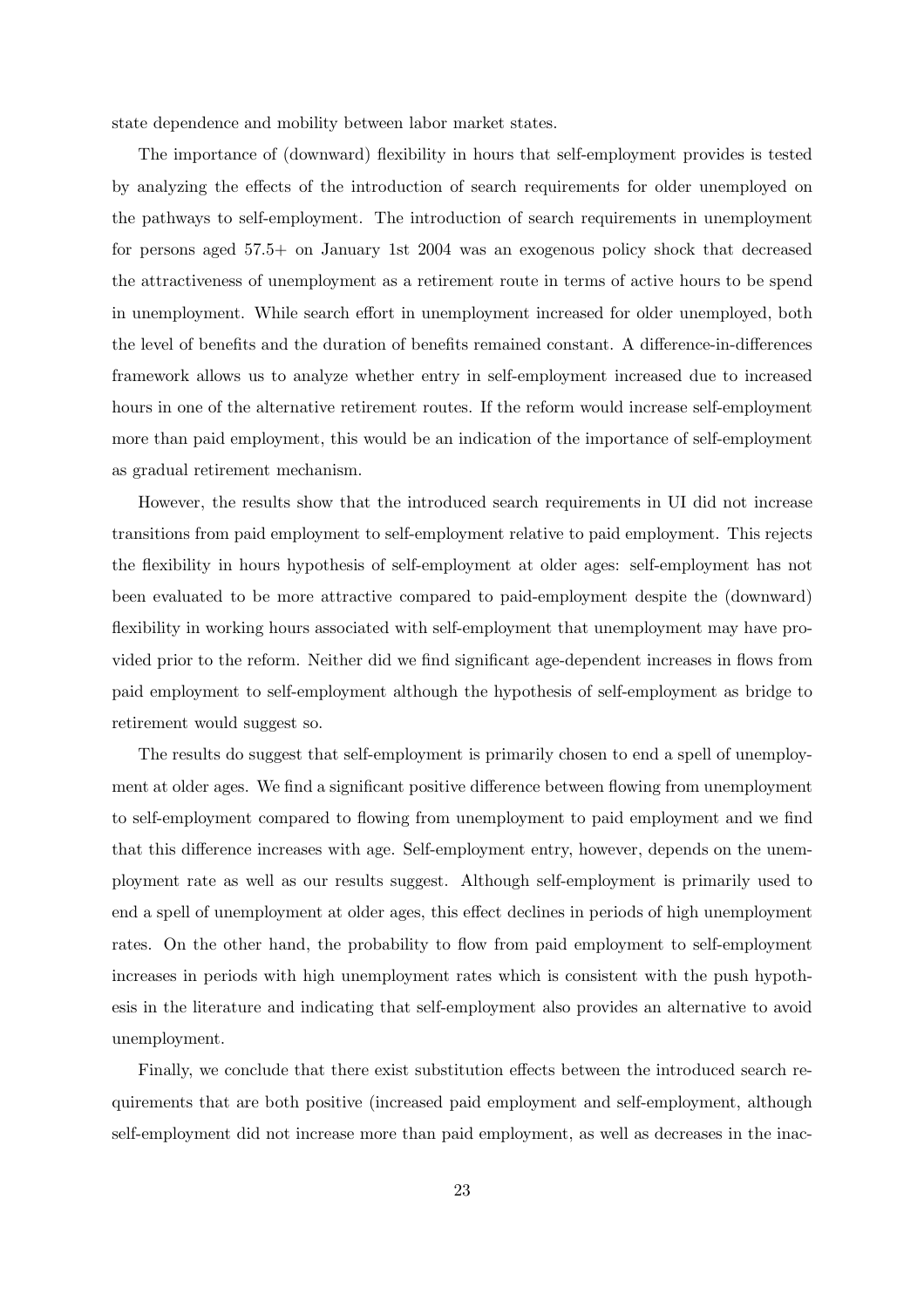tivity state) and negative (increased entry in inactivity).

For future research it would be interesting to investigate to what extent self-employment provides an alternative to unemployment by comparing income for those who move from unemployment to self-employment versus those who move from employment to self-employment. Furthermore, it would be interesting to see whether the transition to self-employment actually increases the financial well-being of persons in old age both prior to retirement and after retirement.

# References

- Aarts, L., Jong, d. P., 1990. Economic aspects of disability behavior. Erasmus University Rotterdam Dissertation.
- Akay, A., 2011. Finite-sample comparison of alternative methods for estimating dynamic panel data models. Journal of Applied EconometricsOnline version.
- Autor, D., Duggan, M., 2003. The rise in the disability rolls and the decline in unemployment. The Quarterly Journal of Economics 118, 157–205.
- Baumgartner, H., Caliendo, M., 2008. Turning unemployment into self-employment: effectiveness of two start-up programmes. Oxford Bulletin of Economics and Statistics 70 (3), 347–373.
- Benedict, M.E., H. I., 2008. Regional self-employment: the effect of state push and pull factors. Politics & Policy 36 (2), 268–286.
- Berkhout, P., Hartog, J., Van Praag, M., 2011. It's the opportunity cost, stupid! How selfemployment responds to financial incentives of return, risk and skew, IZA discussion paper series, No. 6166.
- Bhat, C., 2001. Quasi-random maximum simulated likelihood estimation of the mixed multinomial logit model. Transportation Research B 35, 677–693.
- Blau, D., 1998. Labour force dynamics of married older couples. Journal of Labor Economics 16 (3), 595–629.
- Blondal, S., Scarpetta, S., 1999. The retirement decision in OECD countries, OECD economics department working paper, No. 202.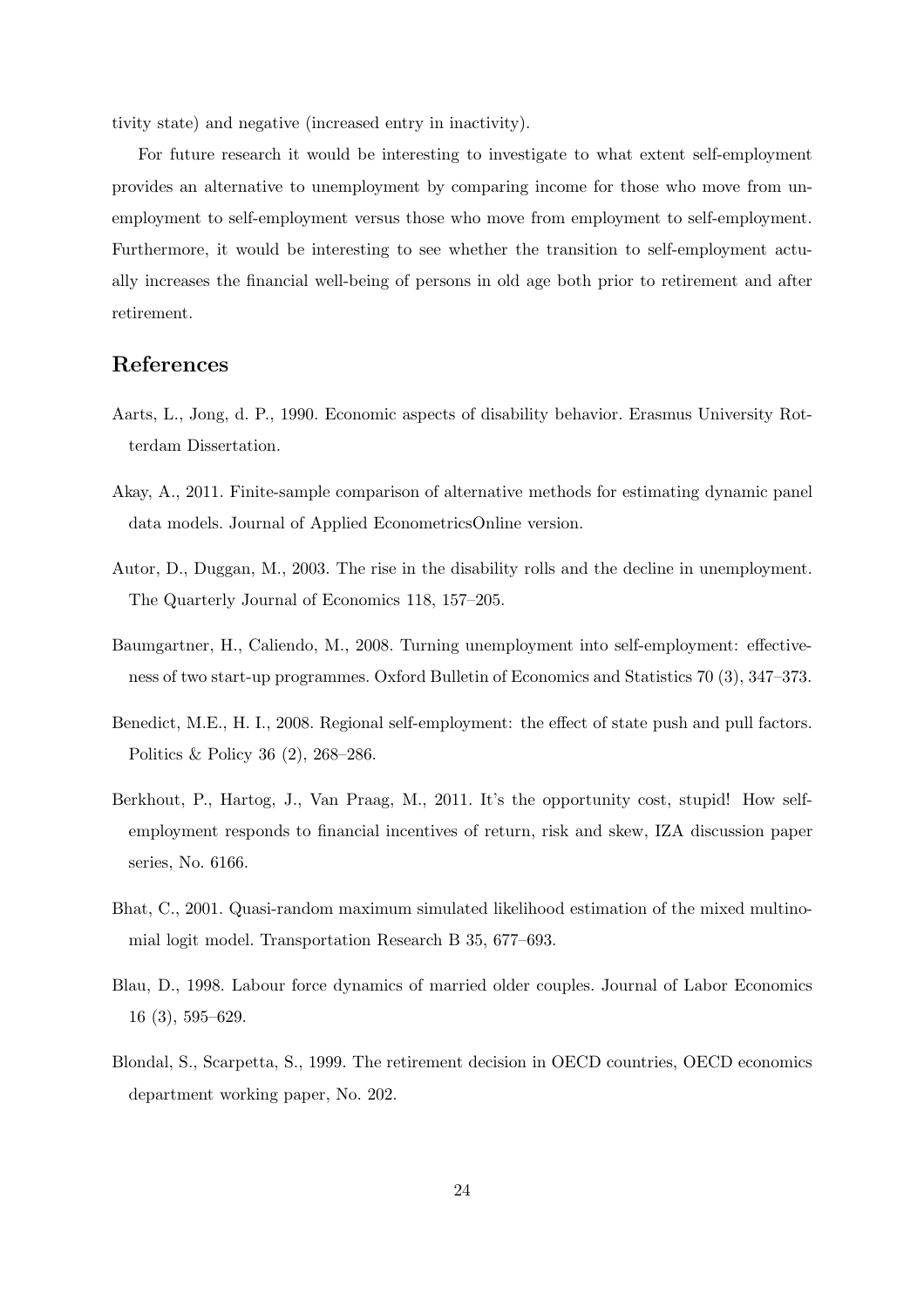- Bratsberg, B., Fevang, E., Røed, K., 2010. Disability in the welfare state: An unemployment problem in disguise?, IZA discussion paper No. 4897.
- Bruce, D., Holtz-Eakin, D., Quinn, J., 2000. Selfemployment and labour market transitions at older ages, Center for Retirement Research working paper series, No. 2000-12.
- Buddelmeyer, H., Lee, W., Wooden, M., 2010. Low-paid employment and unemployment dynamics in Australia. Economic Record 86 (272), 28–48.
- Cahill, K., Giandrea, M., Quinn, J., 2006. Retirement patterns from career employment. The Gerontologist 46 (4), 514–523.
- Caliendo, M., Uhlendorff, A., 2008. Self-employment dynamics, cross-mobility patterns and true state dependence, IZA discussion paper series, No. 3900.
- Cappellari, L., Dorsett, R., Haile, G., 2010. State dependence and unobserved heterogeneity in the employment transitions of the over-50s. Empirical Economics 38 (3), 523–554.
- Carrasco, R., 1999. Transitions to and from self-employment in Spain: an empirical analysis. Oxford Bulletin of Economics and Statistics 61, 315–341.
- CBS, 2009. Documentatierapport Inkomenspanel onderzoek (IPO). Centraal Bureau voor de Statistiek, Voorburg.
- Chan, S., Stevens, A., 1999. Employment and retirement following a late-career job loss. American Economic Review 89, 211–216.
- Chan, S., Stevens, A., 2001. Job loss and employment patterns of older workers. Journal of Labor Economics 9 (2), 186–205.
- Christelis, D., Sanz-de Galdeano, A., 2011. Smoking persistence across countries: an analysis using semi-parametric dynamic panel data models with selectivity. Journal of Health Economics 30 (5), 1077–1093.
- Constant, A., Zimmerman, K., 2004. Self-employment dynamics across the business cycle: migrant versus natives, CEPR discussion paper 4754.
- De Jong, P., Lindeboom, M., Van der Klaauw, B., 2011. Screening disability insurance applications. Journal of the European Economic Association 9 (1).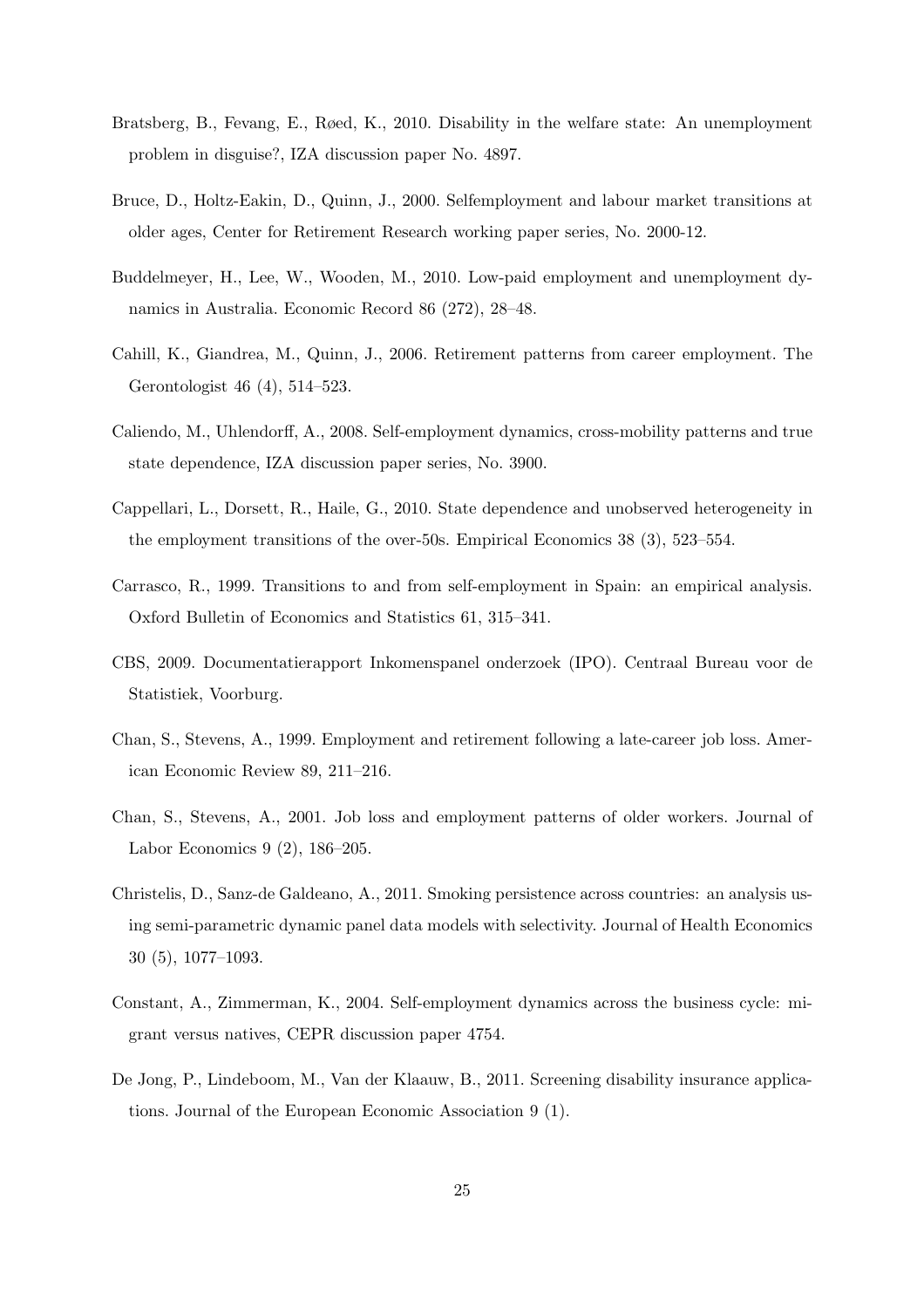- De Vos, K., Kalwij, A., Kapteyn, A., 2012. Disability insurance and labor market exit routes of older workers in the Netherlands. In: Wise, D. A. (Ed.), Social Security and Retirement around the World: Historical Trends in Mortality and Health, Employment, and Disability Insurance Participation and Reforms. Chicago University Press, Chicago, pp. 419–447.
- Devicienti, F., Poggi, A., 2011. Poverty and social exclusion: two sides of the same coin or dynamically interrelated processes? Applied Economics 43, 3549–3571.
- Ekerdt, D., DeViney, S., Kosloski, K., 1996. Profiling plans for retirement. Journal of Gerontology 51B (3).
- Emmanoulidi, E., Kyriazidou, E., 2012. Employment transitions of older persons in Britain: state dependence and long-run determinants, paper prepared for the European Society for Population Economics, Bern 2012.
- Euwals, R., Knoef, M., Van Vuuren, D., 2011. The trend in female labour force participation. What to expect for the future? Empirical Economics 40 (3), 729–753.
- Falter, J., 2001. Self-employment entry and duration in Switzerland, mimeo.
- Fredriksson, P., Holmlund, B., 2006. Improving incentives in unemployment insurance: a review of recent research. Journal of Economic Surveys 20 (3).
- Fuchs, V., 1982. Selfemployment and labor force participation of older males. Journal of Human Resources 17, 339–357.
- Ghent, L., Clark, R., 2001. The impact of a new phased retirement option on faculty retirement decisions. Research on Aging 23 (6).
- Giandrea, M., Cahill, K., Quinn, J., 2008. Self-employment transitions among older American workers with career jobs, BLS Working Papers, No. 418.
- Glocker, D., Steiner, V., 2007. Self-employment: a way to end unemployment? Empirical evidence from German pseudo-panel data, IZA discussion paper series, No. 2561.
- Gong, X., Van Soest, A., Villagomez, E., 2000. Mobility in the urban labor market: a panel data analysis for Mexico, IZA discussion paper series, No. 213.
- Gordon, R., Blinder, A., 1980. Market wages, reservation wages and retirement decisions. Journal of Public Economics 14, 277–308.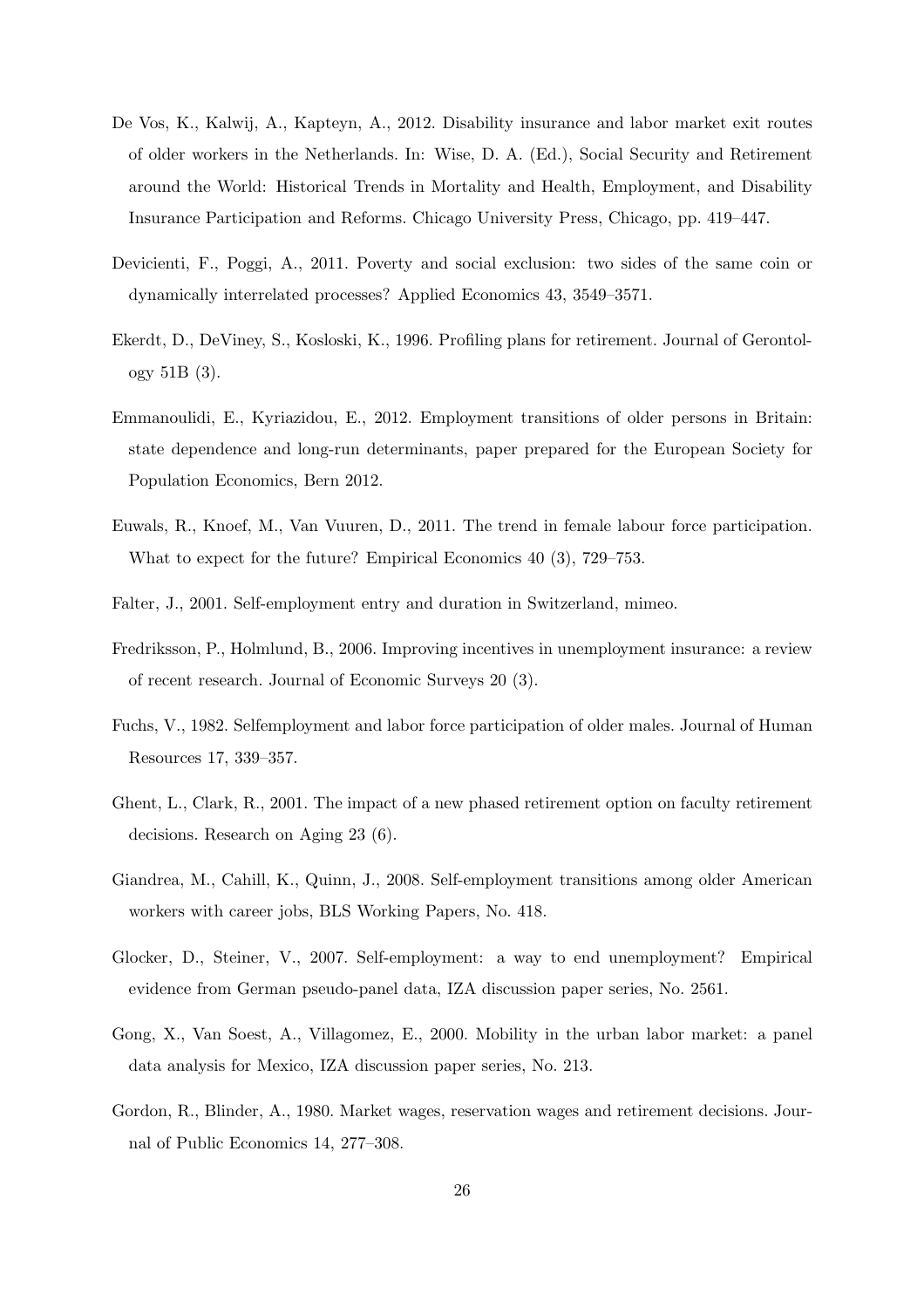- Gourieroux, C., Monfort, A., 1993. Simulation-based inference: A survey with special reference to panel data models. Journal of Econometrics 59, 5–33.
- Gu, Q., 2009. Self-employment among older workers. RAND Graduate School Dissertation.
- Gustman, A., Steinmeier, T., 1983. Retirement flows, NBER Working Paper, No. 1069.
- Gustman, A., Steinmeier, T., 1984. Partial retirement and the analysis of retirement behavior. Industrial and Labor Relations Review 37, 403–415.
- Haan, P., Wrohlich, K., 2011. Can child care policy encourage employment and fertility?: Evidence from a structural model. Labour Economics 18 (4).
- Hajivassiliou, V., Ruud, P., 1994. Classical estimation methods for LDV models using simulation. In: Engle, R., McFadden, D. (Eds.), Handbook of Econometrics. Elsevier, Amsterdam, North Holland, Netherlands, pp. 2383–2441.
- Hamilton, B., 2000. Does entrepreneurship pay? An empirical analysis of the return to selfemployment. Journal of Political Economy 108, 604–631.
- Hassink, W., Van Ours, J., Ridder, G., 1995. Dismissal through disability, ALERT Research Memorandum, No. 1995-36.
- Heckman, J., 1981. The incidental parameters problem and the problem of initial conditions in estimating a discrete time-discrete data stochastic process and some Monte Carlo evidence. In: Manski, C., McFadden, D. (Eds.), Structural Analysis of Discrete Data with Econometric Application. The MIT Press, Cambridge, pp. 2383–2441.
- Hochguertel, S., 2010. Self-employment around retirement age, Tinbergen Institute discussion paper, No. 2010-067/3.
- Hullegie, P., Van Ours, J., 2012. Seek and ye shall find: The effect of removing search requirements during unemployment, paper prepared for the EEA Malaga 2012.
- Huynen, B., Fouarge, D., Schils, T., 2004. Vervroegd uittreden of doorwerken? Sociaaleconomische trends 3e kwartaal.
- Kantarci, T., Van Soest, A., 2008. Gradual retirement: preferences and limitations. De Economist 156, 113–144.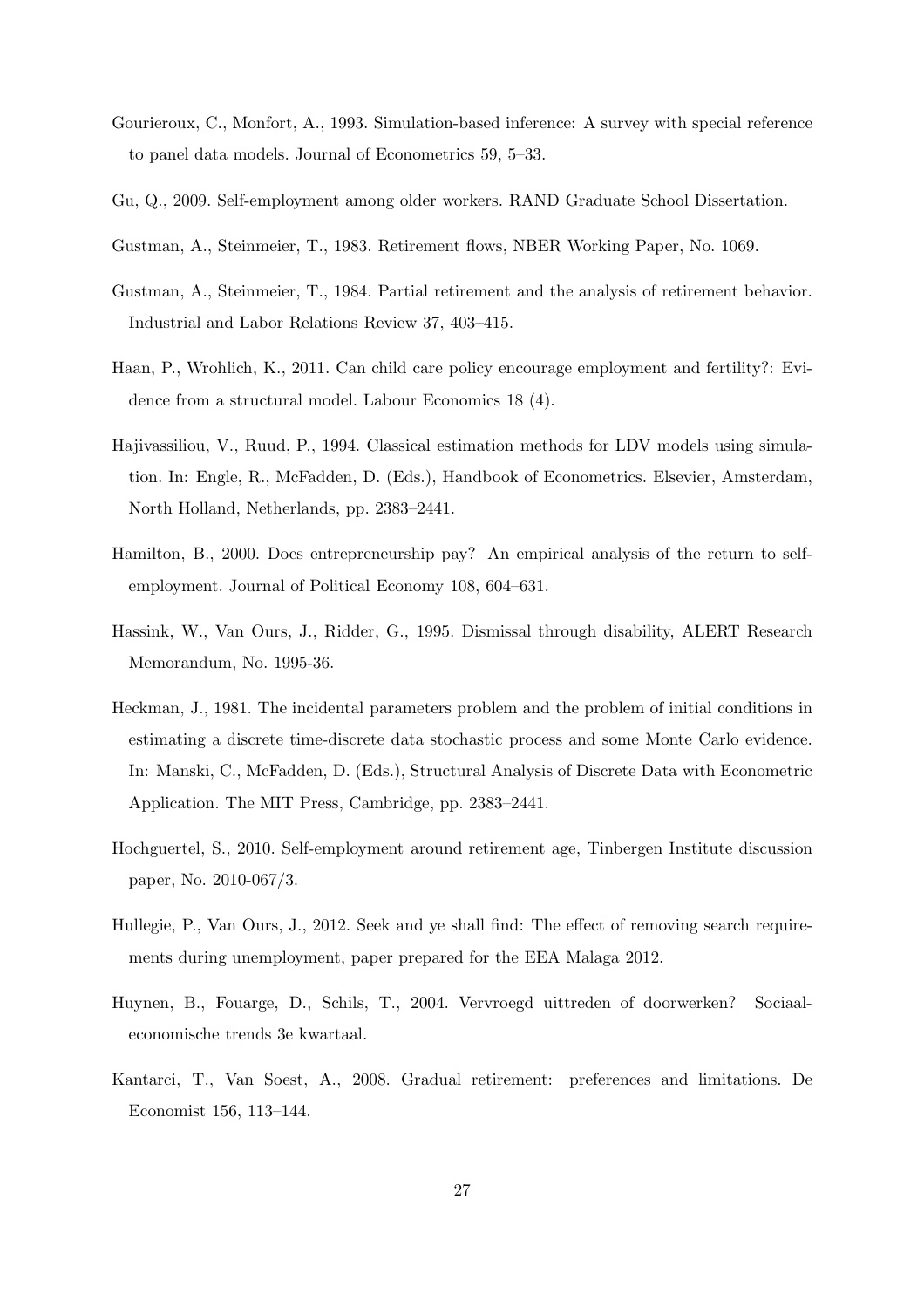- Kapteyn, A., De Vos, K., 1997. Social security and retirement in the Netherlands, NBER working paper series, No. 6135.
- Karlstrom, A., Palme, M., Svensson, I., 2008. The employment effect of stricter rules for eligibility for DI: Evidence from a natural experiment in Sweden. Journal of Public Economics 92 (10-11).
- Kim, H., DeVaney, S., 2005. The selection of partial or full retirement by older workers. Journal of Family and Economic Issues 26 (3).
- Koning, P., Van Vuuren, D., 2010. Disability insurance and unemployment insurance as substitute pathways. Applied Economics 42, 575–588.
- Lammers, M., Bloemen, H., Hochguertel, S., 2012. Job search requirements for older unemployed: transitions to employment, early retirement and disability benefits. European Economic Review forthcoming, http://dx.doi.org/10.1016/j.euroecorev.2012.11.003.
- Maestas, N., Li, X., 2006. Discouraged workers? Job search outcomes of older workers, Michigan Retirement Research Center Working Paper, No. 2006-133.
- Maestas, N., Zissimopoulos, J., 2010. How longer work lives ease the crunch of population aging. Journal of Economic Perspectives 24 (1).
- Martinez-Granado, M., 2002. Self-employment and labour market transitions: a multiple state model, CEPR Discussion Paper, No. 3661.
- Mastrogiacomo, M., Alessie, R., Lindeboom, M., 2004. Retirement behaviour of Dutch elderly households. Journal of Applied Econometrics 19, 777–793.
- Meager, N., 1992. Does unemployment lead to self-employment? Small Business Economics 4, 87–103.
- Michaud, P., Tatsiramos, K., 2011. Fertility and female employment dynamics in Europe: the effect of using alternative econometric modeling assumptions. Journal of Applied Econometrics 26, 641–668.
- Moore, C., Mueller, R., 2002. The transition from paid to self-employment in Canada: the importance of push factors. Applied Economics 34, 791–801.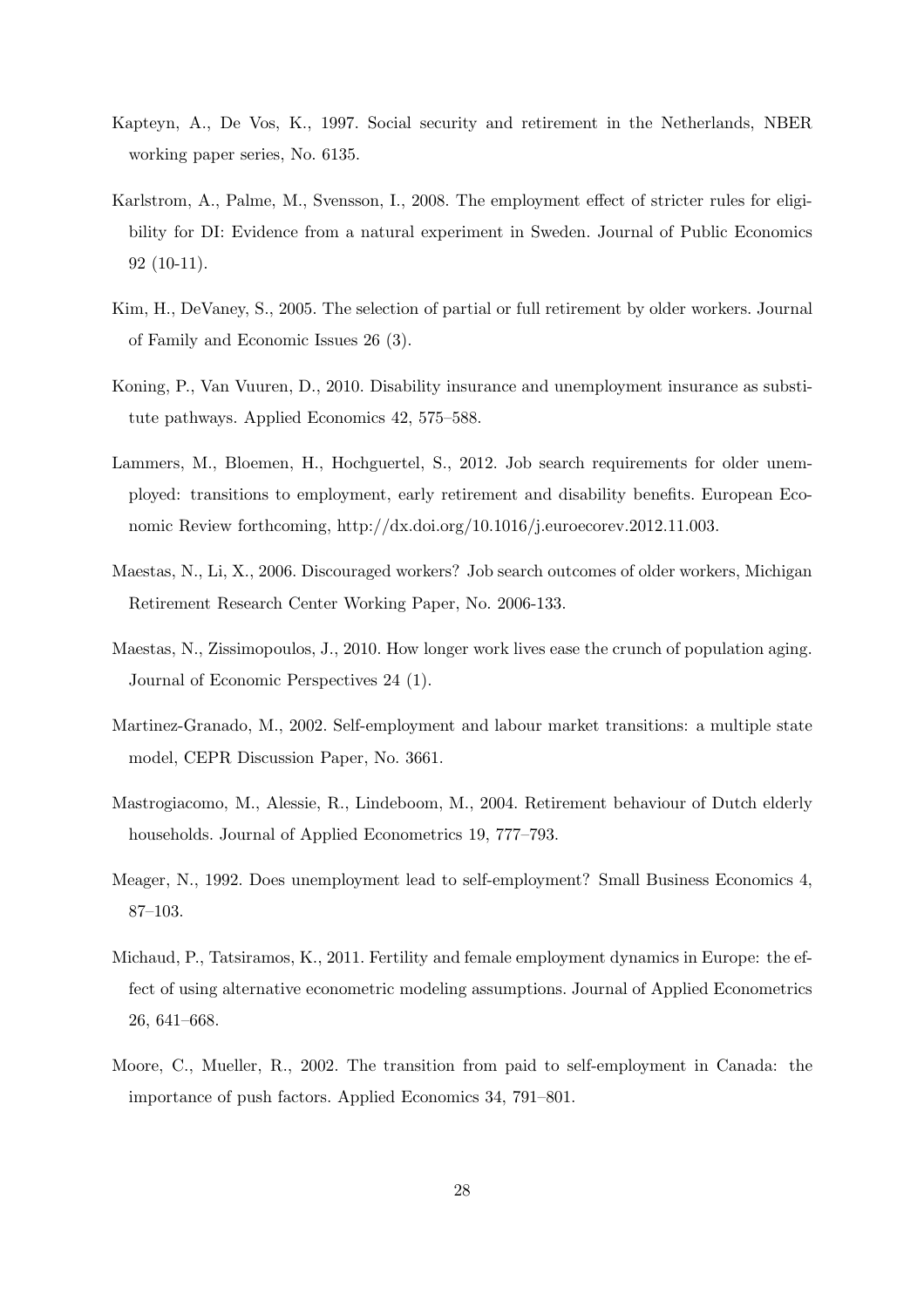- Morris, D., Millier, T., 2003. Employment of older people in the European Union. Labour 17 (4), 623–648.
- Mundlak, Y., 1978. On the pooling of time series and cross section data. Econometrica 46 (1), 69–85.
- OECD, 2011. Pensions at a glance 2011: Retirement-income systems in OECD and G20 countries, OECD publishing, www.oecd.org/els/social/pensions/PAG.
- Parker, S., Robson, M., 2004. Explaining international variations in entrepreneurship: Evidence from a panel of OECD countries. Southern Economic Journal 71, 287–301.
- Parker, S., Rougier, J., 2007. The retirement behaviour of the self-employed in Britain. Applied Economics 39, 697–713.
- Quinn, J., 1980. Labor-force participation patterns of older self-employed workers. Social Security Bulletin 43 (4).
- Quinn, J., Kozy, M., 1996. The role of bridge jobs in the retirement decision: Gender, race and ethnicity. The Gerontologist 15 (3).
- Reize, F., 2000. Leaving unemployment for self-employment, ZEW Discussion Paper, No. 00-26.
- Riphahn, R., 1997. Disability retirement and unemployment substitute pathways for labour force exit? An empirical test for the case of germany. Applied Economics 29 (5).
- Rissman, E., 2003. Self-employment as an alternative to unemployment, Federal Reserve Bank of Chicago Working Paper, No. 2003-34.
- Ruhm, C., 1990. Bridges to retirement: Older workers in a changing labor market. Vol. 5. Ithaca, New York, Ch. Career jobs, bridge employment, and retirement.
- Ruhm, C., 2006. Bridge jobs and partial retirement. Journal of Labor Economics 8 (4).
- Staubli, S., 2011. The impact of stricter criteria for disability insurance on labor force participation. Journal of Public Economics 95 (9-10).
- Tapia, J., 2008. Self-employment: a microeconometric approach. Universidad de Huelva Dissertation.
- Taylor, M., 1999. Earnings, independence or unemployment: why become self-employed? Economic Journal 109, C140–C155.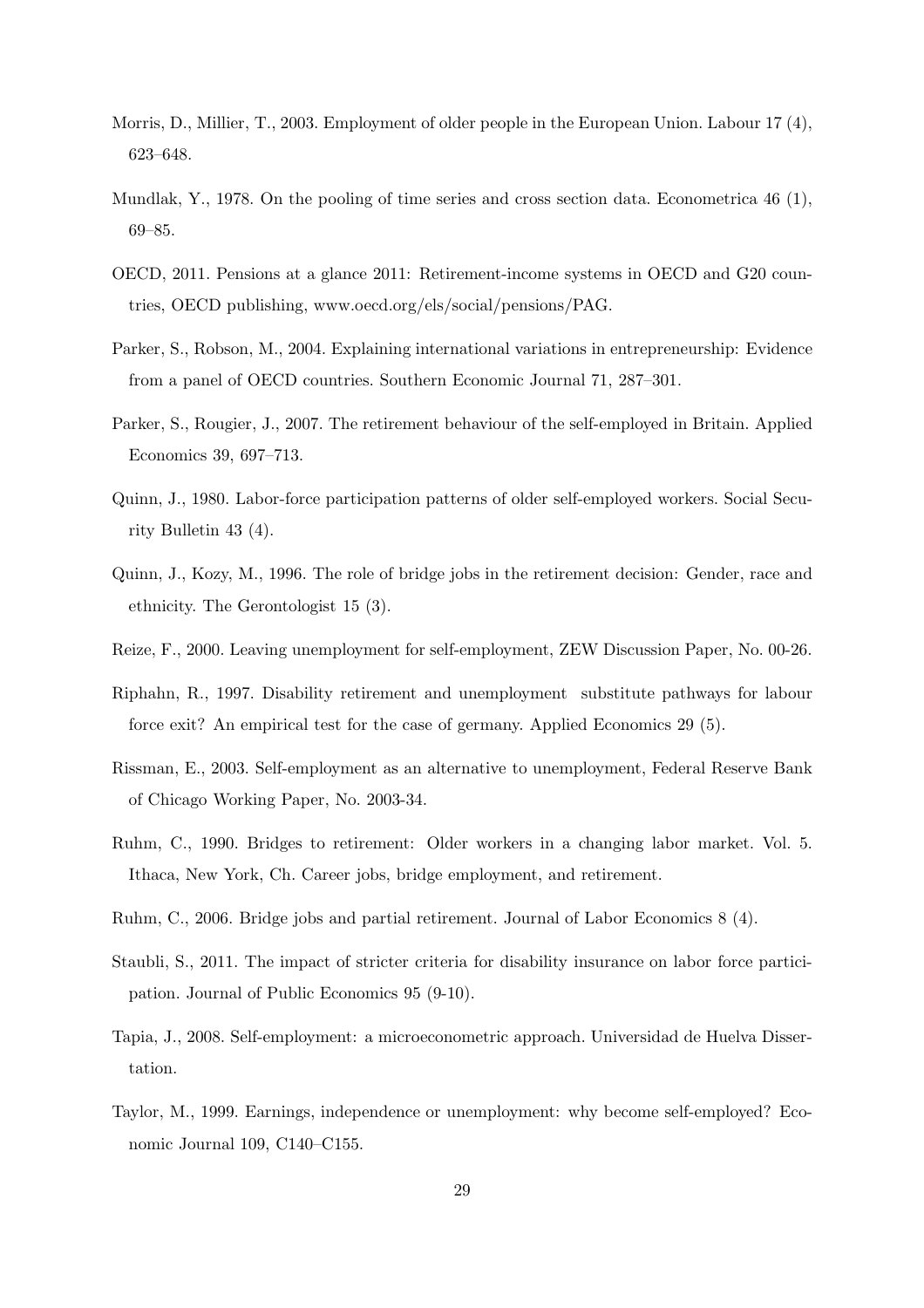- Train, K., 2000. Halton sequences for mixed logit, Economics Working Papers E00-278, University of California at Berkeley.
- Uhlendorff, A., 2006. From no pay to low pay and back again? A multi-state model of low pay dynamics, IZA discussion paper series, No. 2482.
- Van Es, F., Van Vuuren, D., 2010. A decomposition of the growth in self-employment, CPB discussion paper, No. 145.
- Verveen, E., Zuidam, M., Engelen, M., 2005. Quick scan sollicitatieplicht ouderen, research voor Beleid.
- Walker, E., Webster, B., 2007. Gender, age and self-employment: some things change, some stay the same. Women In Management Review 22 (2).
- Wooldridge, J., 2005. Simple solutions to the initial conditions problem in dynamic, nonlinear panel data models with unobserved heterogeneity. Journal of Applied Econometrics 20 (1), 39–54.
- Wooldridge, J., 2010. Correlated random effects models with unbalanced panels, Department of Economics, Michigan State university mimeo.
- Zissimopoulos, J., Karoly, L., 2007. Transitions to self-employment at older ages: the role of wealth, health, health insurance and other factors.
- Zissimopoulos, J., Maestas, N., Karoly, L., 2007. The effect of retirement incentives on retirement behavior: Evidence from the self-employed in the United States and England, Michigan Retirement Research Center Working Paper, No. 2007-155.
- Zucchelli, E., Harris, M., Zhao, X., 2012. Ill-health and transitions to part-time work and selfemployment among older workers, Health, Econometrics and Data Group Working Paper, 12/04.

# 8 Tables and Figures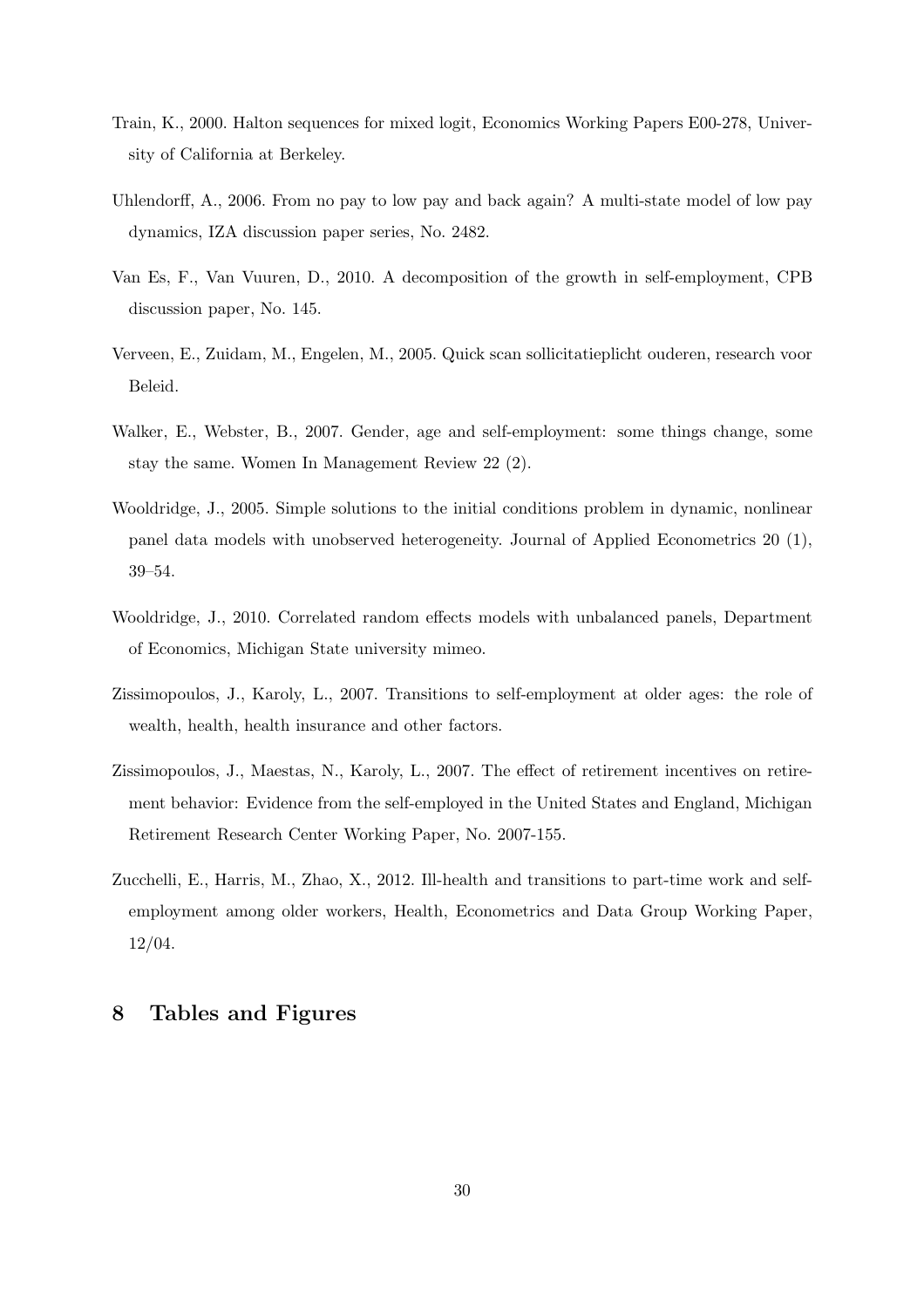|            | Year t      |       |       |       |             |           |       |       |       |        |
|------------|-------------|-------|-------|-------|-------------|-----------|-------|-------|-------|--------|
|            | Age $50-57$ |       |       |       |             | Age 58-63 |       |       |       |        |
| Year $t-1$ | <b>PE</b>   | SЕ    |       | ĪА    | $\rm Total$ | РE        | SE    | UI    | IΑ    | Total  |
| PE         | 94.70       | 1.12  | 1.30  | 2.88  | 100.00      | 73.57     | 0.99  | 2.51  | 22.93 | 100.00 |
| SЕ         | 5.98        | 87.31 | 0.13  | 6.59  | 100.00      | 3.70      | 82.54 | 0.04  | 13.72 | 100.00 |
| UI         | 16.27       | 1.80  | 64.62 | 17.31 | 100.00      | 1.81      | 0.55  | 80.61 | 17.03 | 100.00 |
| IA         | 4.15        | 3.15  | 0.81  | 91.90 | 100.00      | 1.70      | 1.12  | 0.35  | 96.82 | 100.00 |
| Total      | 64.97       | 12.31 | 2.28  | 20.45 | 100.00      | 24.64     | 8.59  | 5.88  | 60.89 | 100.00 |

Table 1: Average year-to-year transitions 1989-2003 (men)

Table 2: Average year-to-year transitions 2004-2009 (men)

|             | Year t |       |       |       |        |           |       |       |       |        |  |
|-------------|--------|-------|-------|-------|--------|-----------|-------|-------|-------|--------|--|
| Age $50-57$ |        |       |       |       |        | Age 58-63 |       |       |       |        |  |
| Year $t-1$  | PE     | SЕ    | UI    | ΙA    | Total  | <b>PE</b> | SЕ    | UI    | IА    | Total  |  |
| PE          | 96.13  | 0.95  | 1.21  | 1.71  | 100.00 | 81.21     | 0.92  | 1.42  | 16.45 | 100.00 |  |
| <b>SE</b>   | 3.45   | 92.48 | 0.04  | 4.03  | 100.00 | 3.12      | 85.76 | 0.29  | 10.83 | 100.00 |  |
| UI          | 26.61  | 3.91  | 53.82 | 15.66 | 100.00 | 4.74      | 1.26  | 73.14 | 20.85 | 100.00 |  |
| ΙA          | 3.48   | 2.70  | 1.12  | 92.70 | 100.00 | 1.23      | 1.49  | 0.58  | 96.71 | 100.00 |  |
| Total       | 70.15  | 12.84 | 2.29  | 14.72 | 100.00 | 38.32     | 10.30 | 3.85  | 47.53 | 100.00 |  |

Table 3: Average year-to-year transitions 1989-2003 (women)

|             | Year t |       |       |       |                |           |       |       |       |        |
|-------------|--------|-------|-------|-------|----------------|-----------|-------|-------|-------|--------|
| Age $50-57$ |        |       |       |       |                | Age 58-63 |       |       |       |        |
| Year $t-1$  | РE     | SЕ    | U     | IΑ    | $\text{Total}$ | <b>PE</b> | SЕ    | UI    | IА    | Total  |
| РE          | 92.94  | 1.65  | 1.45  | 3.96  | 100.00         | 75.43     | 2.17  | 2.22  | 20.18 | 100.00 |
| SЕ          | 7.40   | 88.18 | 0.16  | 4.25  | 100.00         | 5.69      | 80.37 | 0.10  | 13.84 | 100.00 |
| UI          | 16.82  | 2.00  | 69.41 | 11.76 | 100.00         | 2.51      | 0.97  | 82.98 | 13.54 | 100.00 |
| IΑ          | 2.80   | 0.93  | 0.46  | 95.82 | 100.00         | $1.07\,$  | 0.59  | 0.13  | 98.21 | 100.00 |
| Total       | 51.13  | 10.96 | 2.69  | 35.23 | $100.00\,$     | 18.05     | 5.89  | 3.20  | 72.86 | 100.00 |

Table 4: Average year-to-year transitions 2004-2009 (women)

|            | Year t      |       |       |       |             |       |           |       |       |        |  |
|------------|-------------|-------|-------|-------|-------------|-------|-----------|-------|-------|--------|--|
|            | Age $50-57$ |       |       |       |             |       | Age 58-63 |       |       |        |  |
| Year $t-1$ | PЕ          | SЕ    | UI    | ΙA    | $\rm Total$ | PЕ    | SЕ        | UI    | IΑ    | Total  |  |
| PE         | 95.67       | 1.21  | 1.07  | 2.05  | 100.00      | 82.80 | 1.50      | 1.10  | 14.60 | 100.00 |  |
| SЕ         | 5.46        | 91.84 | 0.10  | 2.60  | 100.00      | 3.55  | 89.73     | 0.09  | 6.63  | 100.00 |  |
| UI         | 21.59       | 4.26  | 57.39 | 16.76 | 100.00      | 6.61  | 1.50      | 75.08 | 16.82 | 100.00 |  |
| IA         | 3.13        | 1.27  | 1.09  | 94.52 | 100.00      | 0.95  | 0.82      | 0.29  | 97.94 | 100.00 |  |
| Total      | 63.93       | 11.36 | 2.11  | 22.60 | 100.00      | 30.78 | 10.26     | 2.96  | 56.00 | 100.00 |  |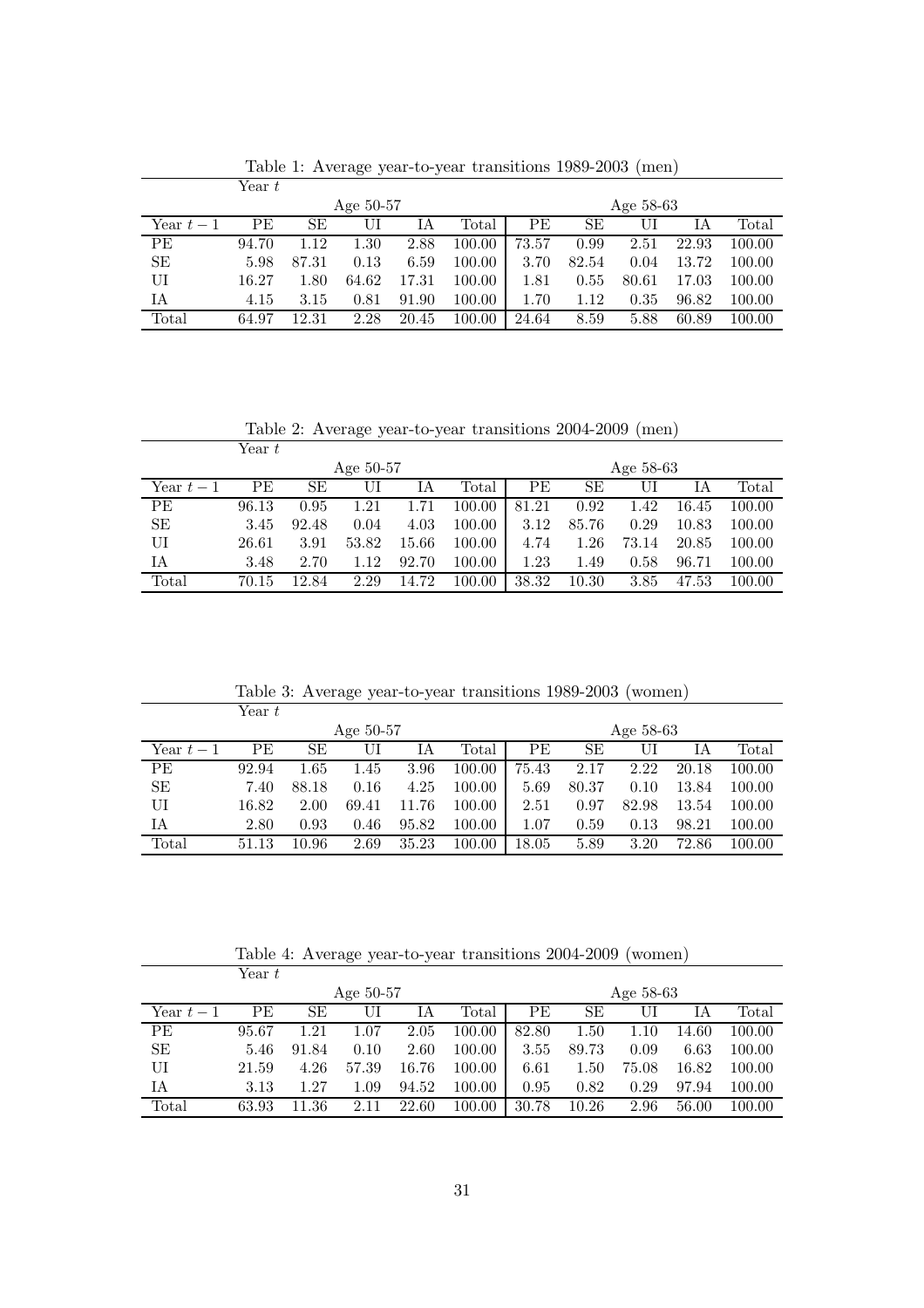|                                                 | Self-employment |       | Unemployment                                                               |       | Inactivity        |           |
|-------------------------------------------------|-----------------|-------|----------------------------------------------------------------------------|-------|-------------------|-----------|
| Effects relative to paid-employment             | Coeff.          | S.E.  | Coeff.                                                                     | S.E.  | Coeff.            | S.E.      |
| Personal characteristics                        |                 |       |                                                                            |       |                   |           |
| Birth year $(10)$                               | 0.08            | 0.15  | $0.26**$                                                                   | 0.13  | $-2.13***$        | 0.09      |
| Immigrant                                       | $-0.45***$      | 0.17  | $0.30***$                                                                  | 0.10  | $-0.05$           | 0.06      |
|                                                 |                 |       |                                                                            |       |                   |           |
| Household characteristics                       |                 |       |                                                                            |       |                   |           |
| Partner                                         | $-0.07$         | 0.11  | $0.25**$                                                                   | 0.11  | $0.21***$         | 0.07      |
| Number of children                              | 0.06            | 0.07  | $-0.01$                                                                    | 0.07  | $0.11^{\ast\ast}$ | 0.05      |
| Age youngest child                              | 0.00            | 0.01  | $-0.03***$                                                                 | 0.01  | $-0.02***$        | $_{0.01}$ |
| Mobility                                        |                 |       |                                                                            |       |                   |           |
| $SE_{t-1}$                                      | $3.61***$       | 0.49  |                                                                            |       | $2.93***$         | 0.45      |
| $\mathrm{UI}_{t\,-\,1}$                         | $2.68**$        | 1.34  | $1.52***$                                                                  | 0.54  | $2.65***$         | 0.58      |
| $IA_{t-1}$                                      | $2.56***$       | 0.57  |                                                                            |       | $5.26***$         | 0.29      |
|                                                 |                 |       |                                                                            |       |                   |           |
| Age groups                                      |                 |       |                                                                            |       |                   |           |
| $PE_{t-1}$ . Age 54-57                          | $-0.16$         | 0.12  | 0.01                                                                       | 0.10  | $-0.31***$        | 0.07      |
| $SE_{t-1}$ Age 54-57                            | $-0.08$         | 0.13  |                                                                            |       | $-0.20$           | 0.15      |
| $UI_{t-1}$ . Age 54-57                          | $0.86*$         | 0.47  | 1.64                                                                       | 0.18  | 0.28              | 0.21      |
| $IA_{t-1}$ Age 54-57                            | $0.46**$        | 0.18  |                                                                            |       | $-0.06$           | 0.18      |
| $PE_{t-1}$ Age 58-63                            | $-0.16$         | 0.19  | $0.80***$                                                                  | 0.14  | $0.64***$         | 0.09      |
| $SE_{t-1}$ Age 58-63                            | $-0.15$         | 0.19  |                                                                            |       | $-0.24$           | 0.16      |
| $UI_{t-1}$ Age 58-63                            | $1.79***$       | 0.54  | $3.96***$                                                                  | 0.26  | $1.10***$         | 0.27      |
| $\mathrm{IA}_{t-1}\!\cdot\!\mathrm{Age}$ 58-63  | 0.14            | 0.21  |                                                                            |       | 0.06              | 0.11      |
|                                                 |                 |       |                                                                            |       |                   |           |
| Time periods                                    |                 |       |                                                                            |       |                   |           |
| $PE_{t-1}$ Year 94-98                           | $-0.45***$      | 0.16  | $-0.57***$                                                                 | 0.11  | $0.54***$         | 0.08      |
| $SE_{t-1}$ . Year 94-98                         | $0.81***$       | 0.17  |                                                                            |       | $1.61***$         | 0.18      |
| $\text{UI}_{t\,-\,1}\!\cdot\!\text{Year}$ 94-98 | 0.41            | 0.75  | $-0.31$                                                                    | 0.28  | $0.98***$         | 0.30      |
| $\mathrm{IA}_{t-1}\cdot\mathrm{Year}$ 94-98     | 0.20            | 0.21  |                                                                            |       | $1.23***$         | 0.11      |
| $\text{PE}_{t-1}\!\cdot\!\text{Year}$ 99-03     | $-0.48**$       | 0.24  | $-1.03***$                                                                 | 0.15  | $1.28***$         | 0.10      |
| $\text{SE}_{t-1}\!\cdot\!\text{Year}$ 99-03     | $0.49**$        | 0.24  |                                                                            |       | $1.99***$         | 0.26      |
| $\text{UI}_{t\,-\,1}\!\cdot\!\text{Year}$ 99-03 | $-1.23$         | 1.01  | 0.29                                                                       | 0.37  | $1.79***$         | 0.40      |
| $IA_{t-1}$ Year 99-03                           | 0.27            | 0.31  |                                                                            |       | $1.67***$         | 0.17      |
| $PE_{t-1}$ . Year 04-09                         | $-0.36$         | 0.26  | $-0.98***$                                                                 | 0.19  | $2.14***$         | 0.14      |
| $SE_{t-1}$ . Year 04-09                         | $1.07***$       | 0.28  |                                                                            |       | $3.32***$         | 0.27      |
| $\text{UI}_{t\,-\,1}\!\cdot\!\text{Year}$ 04-09 | $\rm 0.02$      | 0.90  | $-0.44$                                                                    | 0.36  | $2.43***$         | 0.38      |
| $IA_{t-1}$ . Year 04-09                         | $0.79**$        | 0.32  |                                                                            |       | $3.15***$         | $_{0.19}$ |
| Treatment                                       |                 |       |                                                                            |       |                   |           |
| $PE_{t-1}$ . Treatment <sub>0409</sub>          | $-0.35$         | 0.24  | $-0.44***$                                                                 | 0.15  | 0.14              | 0.09      |
| $UI_{t-1}$ ·Treatment <sub>0409</sub>           | $-0.64$         | 0.67  | $-0.75**$                                                                  | 0.31  | $-0.35$           | 0.33      |
|                                                 |                 |       |                                                                            |       |                   |           |
| Unemployment                                    |                 |       |                                                                            |       |                   |           |
| Unemployment rate (UR)                          | $0.11**$        | 0.05  | $0.08**$                                                                   | 0.04  | $-0.08***$        | 0.02      |
| $SE_{t-1} \cdot UR$                             | $-0.10$         | 0.08  |                                                                            |       | $-0.05$           | 0.07      |
| $\text{UI}_{t-1}\cdot UR$                       | $-0.34*$        | 0.19  | $0.32***$                                                                  | 0.08  | 0.01              | 0.09      |
| $IA_{t-1} \cdot UR$                             | $-0.09$         | 0.09  |                                                                            |       | $-0.11**$         | 0.05      |
| Constant                                        | $-21.89$        | 28.94 | $-54.96**$                                                                 | 25.63 | 409.99***         | 16.87     |
|                                                 |                 |       |                                                                            |       |                   |           |
| Random effects                                  |                 |       |                                                                            |       |                   |           |
| $\sigma^2_{se}$                                 | $4.09***$       | 0.31  |                                                                            |       |                   |           |
| $\sigma_{\textit{se},ui}$                       | 0.17            | 0.18  |                                                                            |       |                   |           |
| $\sigma_{\stackrel{se}{2},ia}$                  | $-0.83***$      | 0.08  |                                                                            |       |                   |           |
| $\sigma_{ui}^{\sim}$                            | $0.71***$       | 0.16  |                                                                            |       |                   |           |
| $\frac{\sigma_{ui,ia}}{z^2}$                    | $-0.07$         | 0.06  |                                                                            |       |                   |           |
| $\sigma_{ia}^z$                                 | $0.17***$       | 0.03  |                                                                            |       |                   |           |
| Initial conditions correction                   | Yes             |       |                                                                            |       |                   |           |
| Random sample                                   | 65%             |       |                                                                            |       |                   |           |
| Halton draws                                    | 50              |       |                                                                            |       |                   |           |
| Observations                                    | 99,171          |       |                                                                            |       |                   |           |
| Persons                                         | 12,447          |       |                                                                            |       |                   |           |
| Log likelihood                                  | $-31,096.60$    |       |                                                                            |       |                   |           |
| Adj. $R^2$                                      | 0.51            |       |                                                                            |       |                   |           |
|                                                 |                 |       | Significant at the 0.10 level; ** at the 0.05 level; *** at the 0.01 level |       |                   |           |

Table 5: Estimation results baseline model (men)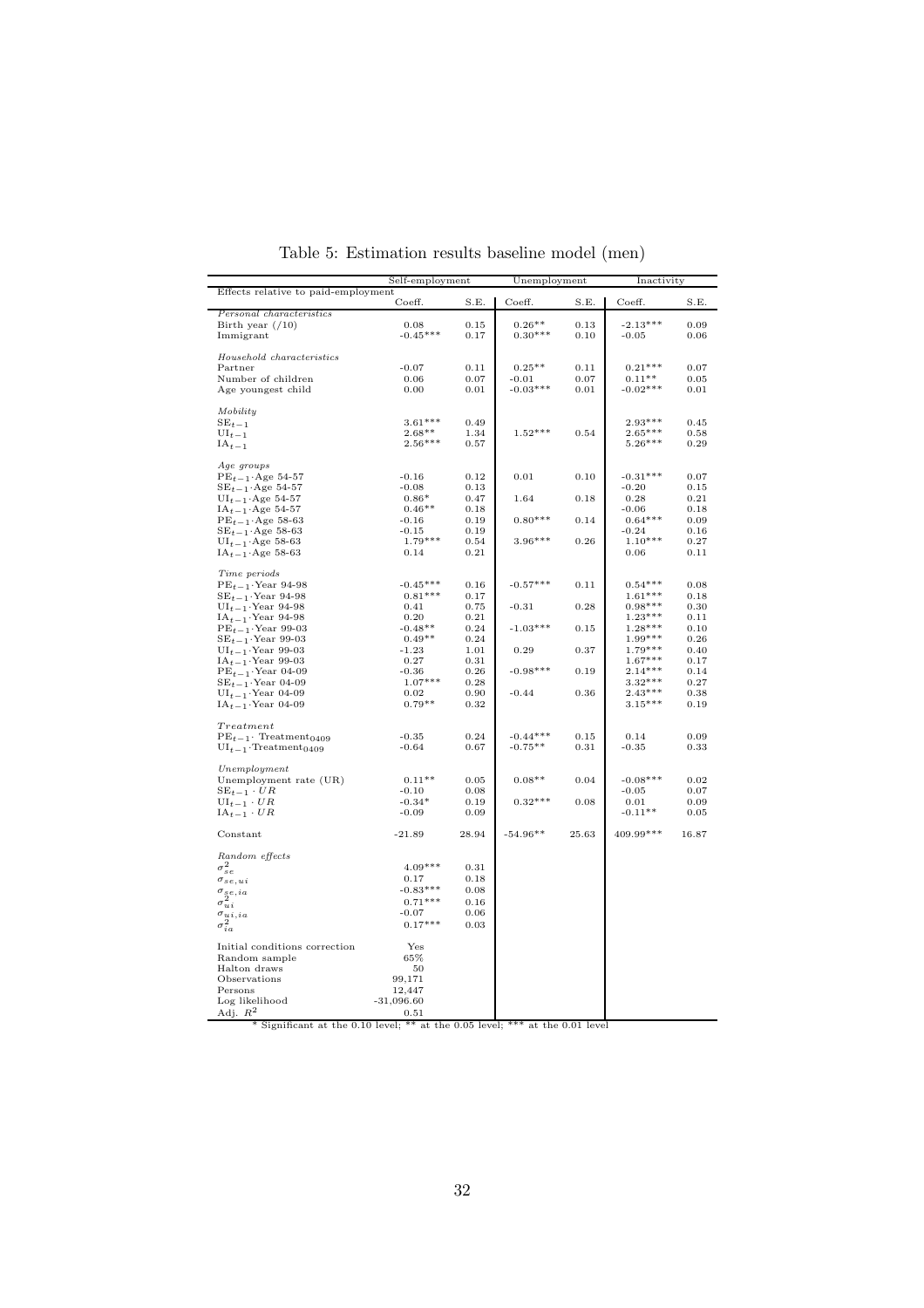|                                                  | Self-employment     | Unemployment |                                                                            | Inactivity |            |           |
|--------------------------------------------------|---------------------|--------------|----------------------------------------------------------------------------|------------|------------|-----------|
| Effects relative to paid-employment              | Coeff.              | S.E.         | Coeff.                                                                     | S.E.       | Coeff.     | S.E.      |
| Personal characteristics                         |                     |              |                                                                            |            |            |           |
| Birth year                                       | $-0.05***$          | 0.02         | $0.04***$                                                                  | 0.01       | $-0.22***$ | 0.01      |
| Immigrant                                        | $-0.16$             | 0.14         | $0.32***$                                                                  | 0.11       | 0.09       | 0.08      |
|                                                  |                     |              |                                                                            |            |            |           |
| Household characteristics                        |                     |              |                                                                            |            |            |           |
| Partner                                          | $-0.12$             | 0.13         | $0.35**$                                                                   | 0.16       | $0.59***$  | 0.11      |
| Number of children                               | 0.15                | 0.11         | 0.00                                                                       | 0.16       | $0.19**$   | 0.08      |
| Age youngest child                               | $-0.01$             | 0.01         | $-0.04**$                                                                  | 0.02       | $-0.01$    | 0.01      |
|                                                  |                     |              |                                                                            |            |            |           |
| Mobility                                         |                     |              |                                                                            |            |            |           |
| $SE_{t-1}$                                       | $3.56***$           | 0.48         |                                                                            |            | $2.93***$  | 0.56      |
| $UI_{t-1}$                                       | $1.01\,$            | 1.32         | 0.42                                                                       | 0.55       | $1.15*$    | 0.66      |
| $IA_{t-1}$                                       | $1.84***$           | 0.61         |                                                                            |            | $4.49***$  | 0.32      |
|                                                  |                     |              |                                                                            |            |            |           |
| Age groups                                       |                     |              |                                                                            |            |            |           |
| $PEt-1·Age 54-57$                                | $-0.22*$            | 0.12         | 0.10                                                                       | 0.11       | $-0.39***$ | 0.08      |
|                                                  |                     |              |                                                                            |            | $-0.12$    | 0.19      |
| $SE_{t-1}$ . Age 54-57                           | $-0.16$<br>$1.11**$ | 0.14         | $1.30***$                                                                  |            |            |           |
| $\text{UI}_{t-1} \cdot \text{Age } 54\text{-}57$ |                     | 0.45         |                                                                            | 0.19       | 0.00       | 0.23      |
| $\mathrm{IA}_{t-1} \cdot \mathrm{Age}$ 54-57     | 0.20                | 0.21         |                                                                            |            | $-0.16$    | 0.10      |
| $PE_{t-1}$ Age 58-63                             | $-0.04$             | $0.20\,$     | $0.67***$                                                                  | 0.17       | $0.38***$  | 0.11      |
| $SE_{t-1}$ Age 58-63                             | 0.00                | 0.19         |                                                                            |            | 0.20       | 0.21      |
| $UI_{t-1}$ Age 58-63                             | $1.59***$           | 0.61         | $3.62***$                                                                  | 0.30       | $1.06***$  | $_{0.32}$ |
| $IA_{t-1}$ Age 58-63                             | $0.40*$             | 0.24         |                                                                            |            | 0.17       | 0.13      |
|                                                  |                     |              |                                                                            |            |            |           |
| Time periods                                     |                     |              |                                                                            |            |            |           |
| $PE_{t-1}$ Year 94-98                            | $0.54***$           | 0.17         | $-0.74***$                                                                 | 0.12       | $0.85***$  | 0.10      |
| $SE_{t-1}$ ·Year 94-98                           | $1.19***$           | 0.21         |                                                                            |            | $1.06***$  | 0.27      |
| $UI_{t-1}$ . Year 94-98                          | 0.52                | 0.75         | $-0.11$                                                                    | 0.27       | $1.84***$  | 0.36      |
| $IA_{t-1}$ . Year 94-98                          | $0.55**$            | 0.26         |                                                                            |            | $1.42***$  | 0.13      |
| $PE_{t-1}$ . Year 99-03                          | $-0.28$             | 0.23         | $-1.57***$                                                                 | 0.15       | $1.35***$  | 0.13      |
| $SE_{t-1}$ . Year 99-03                          | $0.48*$             | 0.27         |                                                                            |            | $1.27***$  | 0.35      |
| $\mathrm{UI}_{t-1}\cdot\mathrm{Year}$ 99-03      | 0.25                | 0.94         | 0.44                                                                       | 0.37       | $2.28***$  | 0.46      |
| $\mathrm{IA}_{t-1}\cdot\mathrm{Year}$ 99-03      | $-0.04$             | 0.36         |                                                                            |            | $1.76***$  | 0.19      |
| $PE_{t-1}$ ·Year 04-09                           |                     |              | $-1.68***$                                                                 |            | $2.08***$  |           |
|                                                  | $-0.03$             | 0.28         |                                                                            | 0.19       |            | 0.17      |
| $SE_{t-1}$ ·Year 04-09                           | $1.32***$           | 0.31         |                                                                            |            | $2.53***$  | 0.35      |
| $UI_{t-1}$ . Year 04-09                          | 1.01                | 0.90         | 0.26                                                                       | 0.38       | $3.89***$  | 0.45      |
| $IA_{t-1}$ . Year 04-09                          | $0.63*$             | 0.37         |                                                                            |            | $3.00***$  | 0.21      |
|                                                  |                     |              |                                                                            |            |            |           |
| Treatment                                        |                     |              |                                                                            |            |            |           |
| $PE_{t-1}$ . Treatment <sub>0409</sub>           | $-0.02$             | 0.21         | $-0.22$                                                                    | 0.19       | $0.24**$   | 0.10      |
| $UI_{t-1}$ . Treatment <sub>0409</sub>           | $-0.88$             | 0.74         | $-0.90***$                                                                 | 0.35       | $-0.90**$  | 0.40      |
|                                                  |                     |              |                                                                            |            |            |           |
| Unemployment                                     |                     |              |                                                                            |            |            |           |
| Unemployment rate (UR)                           | $-0.09*$            | 0.05         | 0.04                                                                       | 0.04       | $-0.15***$ | 0.03      |
| $SE_{t-1} \cdot UR$                              | $-0.06$             | 0.07         |                                                                            |            | $-0.20**$  | 0.09      |
| $UI_{t-1} \cdot UR$                              | $-0.07$             | 0.20         | $0.47***$                                                                  | 0.09       | 0.11       | 0.10      |
| $IA_{t-1} \cdot UR$                              | 0.00                | 0.09         |                                                                            |            | 0.01       | 0.05      |
|                                                  |                     |              |                                                                            |            |            |           |
| Constant                                         | 100.48***           | 0.32         | $-80.80***$                                                                | 27.06      | 417.90***  | 21.06     |
|                                                  |                     |              |                                                                            |            |            |           |
| Random effects                                   |                     |              |                                                                            |            |            |           |
| $\sigma^2_{se}$                                  | 2.95***             | 0.25         |                                                                            |            |            |           |
| $\sigma_{se,ui}$                                 | $0.35*$             | 0.20         |                                                                            |            |            |           |
|                                                  | $-0.01$             | 0.19         |                                                                            |            |            |           |
| $\sigma_{\underset{2}{se},ia}$                   | $0.98***$           | 0.19         |                                                                            |            |            |           |
| $\sigma_{ui}^{\ast}$                             |                     |              |                                                                            |            |            |           |
| $\frac{\sigma_{u i, i a}}{2}$                    | $-0.11$             | 0.14         |                                                                            |            |            |           |
| $\sigma_{ia}^2$                                  | $1.20***$           | 0.12         |                                                                            |            |            |           |
|                                                  |                     |              |                                                                            |            |            |           |
| Initial conditions correction                    | Yes                 |              |                                                                            |            |            |           |
| Random sample                                    | 100%                |              |                                                                            |            |            |           |
| Halton draws                                     | 50                  |              |                                                                            |            |            |           |
| Observations                                     | 97,395              |              |                                                                            |            |            |           |
| Persons                                          | 13,906              |              |                                                                            |            |            |           |
| Log likelihood                                   | $-26,157.23$        |              |                                                                            |            |            |           |
| Adj. $R^2$                                       | 0.52                |              |                                                                            |            |            |           |
|                                                  |                     |              | Significant at the 0.10 level; ** at the 0.05 level; *** at the 0.01 level |            |            |           |

Table 6: Estimation results baseline model (women)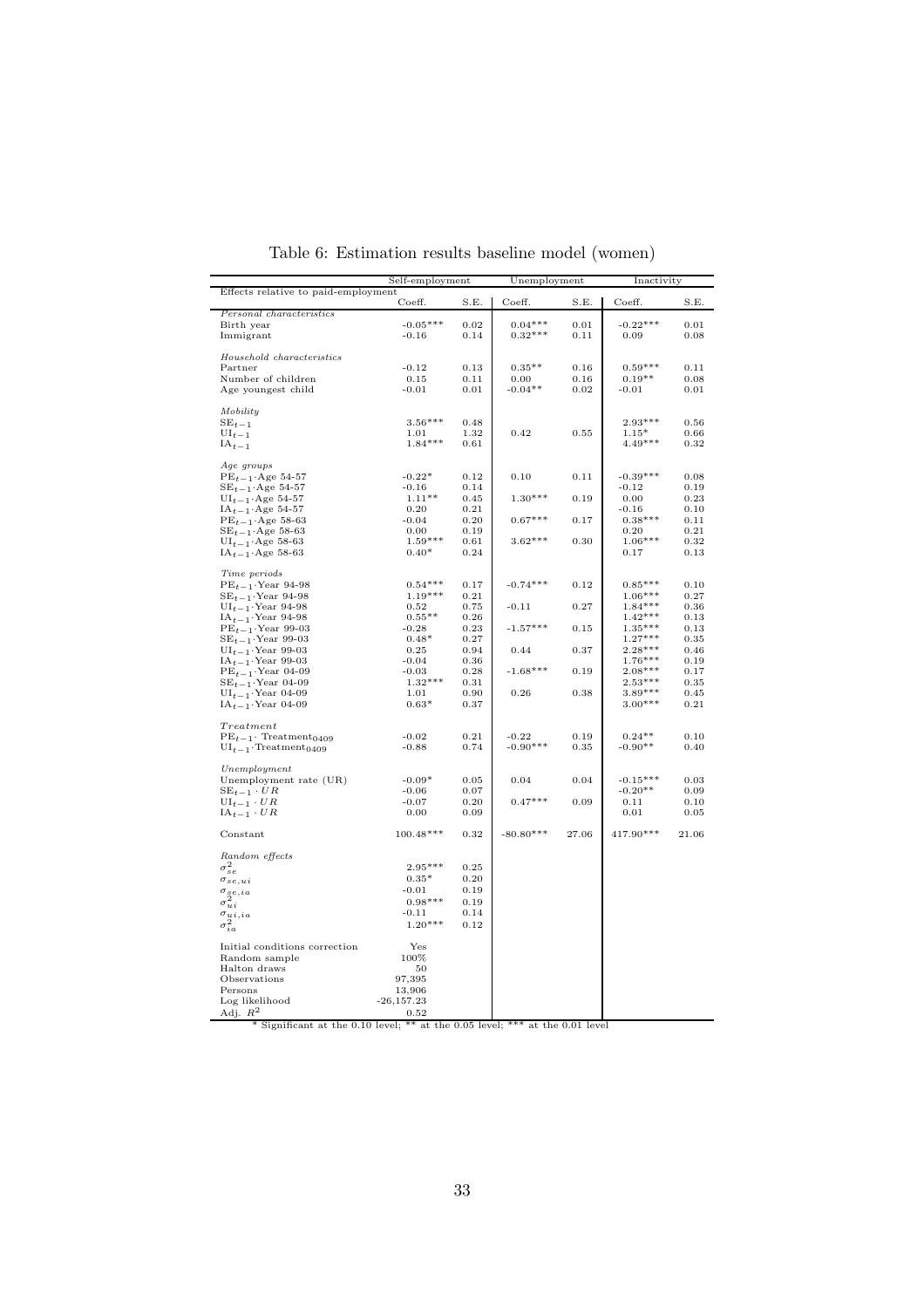|                                                                                   | Self-employment   |              | Unemployment |            | Inactivity |              |
|-----------------------------------------------------------------------------------|-------------------|--------------|--------------|------------|------------|--------------|
| Effects relative to paid-employment                                               | Coeff.            | S.E.         | Coeff.       | S.E.       | Coeff.     | S.E.         |
| Personal characteristics                                                          |                   |              |              |            |            |              |
| Birth year                                                                        | $-0.03***$        | 0.01         | $0.02*$      | 0.01       | $-0.19***$ | 0.01         |
| Immigrant                                                                         | $-0.42***$        | 0.10         | $0.25***$    | 0.09       | $-0.05$    | 0.06         |
| Household characteristics                                                         |                   |              |              |            |            |              |
| Partner                                                                           | 0.01              | 0.08         | $0.26*$      | 0.10       | $0.20***$  | 0.06         |
| Number of children                                                                | 0.09              | 0.06         | $-0.01$      | 0.07       | $0.11**$   | 0.04         |
| Age youngest child                                                                | 0.00              | 0.01         | $-0.02***$   | 0.01       | $-0.02***$ | 0.01         |
| Mobility                                                                          |                   |              |              |            |            |              |
| $SE_{t-1}$                                                                        | $4.37***$         | 0.46         |              |            | $2.75***$  | 0.44         |
|                                                                                   | $2.32**$          | 1.15         | $1.77***$    | 0.52       | $2.59***$  | 0.57         |
| $\mathbf{UI}_{t-1}$                                                               |                   |              |              |            |            |              |
| $IA_{t-1}$                                                                        | $2.88***$         | 0.51         |              |            | $5.29***$  | 0.29         |
| Age groups                                                                        |                   |              |              |            |            |              |
| $PE_{t-1}$ Age 54-57                                                              | $-0.42***$        | 0.11         | $-0.03$      | 0.09       | $-0.26***$ | 0.07         |
| $SE_{t-1}$ Age 54-57                                                              | $0.32***$         | 0.12         |              |            | $-0.29**$  | 0.15         |
| $UI_{t-1}$ Age 54-57                                                              | 0.28              | 0.40         | $1.70***$    | 0.17       | $0.35*$    | 0.20         |
| $IA_{t-1}$ Age 54-57                                                              | 0.26              | 0.16         |              |            | 0.01       | 0.10         |
| $\text{PE}_{t-1}\!\cdot\!\text{Age}$ 58-63                                        | $-0.40**$         | 0.17         | $0.70***$    | 0.14       | $0.72***$  | 0.09         |
| $SE_{t-1}$ Age 58-63                                                              | $0.42***$         | 0.16         |              |            | $-0.40**$  | 0.16         |
| $UI_{t-1}$ Age 58-63                                                              | $1.07**$          | 0.49         | $3.91***$    | $\rm 0.26$ | $1.18***$  | 0.26         |
| $IA_{t-1}$ Age 58-63                                                              | 0.19              | 0.19         |              |            | 0.15       | 0.12         |
| Time periods                                                                      |                   |              |              |            |            |              |
| $PE_{t-1}$ . Year 94-98                                                           | $-0.38***$        | 0.14         | $-0.58***$   | 0.10       | $0.43***$  | 0.07         |
| $SE_{t-1}$ . Year 94-98                                                           | $1.18***$         | 0.16         |              |            | $1.35***$  | 0.18         |
| $UI_{t-1}$ . Year 94-98                                                           | 0.73              | 0.68         | $-0.10$      | 0.26       | $0.83***$  | 0.29         |
| $IA_{t-1}$ Year 94-98                                                             | 0.28              | 0.18         |              |            | $1.15***$  | 0.11         |
| $PE_{t-1}$ . Year 99-03                                                           | $-0.06$           | 0.21         | $-1.02***$   | 0.14       | $1.14***$  | 0.10         |
| $SE_{t-1}$ Year 99-03                                                             | $1.05***$         | 0.22         |              |            | $1.70***$  | 0.26         |
| $UI_{t-1}$ . Year 99-03                                                           | $-0.45$           | 0.91         | 0.51         | 0.35       | $1.60***$  | 0.39         |
| $IA_{t-1}$ Year 99-03                                                             | 0.44              | 0.27         |              |            | $1.53***$  | 0.17         |
|                                                                                   | 0.19              | 0.24         | $-0.93***$   | 0.18       | $1.89***$  | 0.14         |
| $PE_{t-1}$ Year 04-09                                                             | $1.85***$         |              |              |            | $2.94***$  |              |
| $SE_{t-1}$ . Year 04-09                                                           |                   | 0.26         |              | 0.34       | $2.04***$  | 0.26         |
| $\text{UI}_{t\,-\,1}\!\cdot\!\text{Year}$ 04-09<br>$IA_{t-1}$ Year 04-09          | 0.75<br>$1.01***$ | 0.80<br>0.29 | $-0.10$      |            | $2.92***$  | 0.36<br>0.18 |
|                                                                                   |                   |              |              |            |            |              |
| Treatment<br>$PE_{t-1}$ . Treatment <sub>0409</sub>                               | $-0.31$           | 0.21         | $-0.44***$   | 0.15       | $0.14*$    | 0.09         |
|                                                                                   | $-0.46$           | 0.61         | $-0.77***$   | 0.30       | $-0.35$    | 0.33         |
| $UI_{t-1}$ ·Treatment <sub>0409</sub>                                             |                   |              |              |            |            |              |
| Unemployment                                                                      |                   |              |              |            |            |              |
| Unemployment rate (UR)                                                            | $0.12**$          | 0.05         | $0.07*$      | 0.04       | $-0.07***$ | 0.02         |
| $SE_{t-1} \cdot UR$                                                               | $-0.11$           | 0.07         |              |            | $-0.03$    | 0.07         |
| $UI_{t-1} \cdot UR$                                                               | $-0.24$           | 0.16         | $0.28***$    | 0.08       | 0.02       | 0.08         |
| $IA_{t-1} \cdot UR$                                                               | $-0.14*$          | 0.08         |              |            | $-0.11**$  | 0.05         |
| Constant                                                                          | 62.79**           | 25.45        | $-46.67*$    | 24.67      | 373.40***  | 16.00        |
| Initial conditions correction                                                     | Yes               |              |              |            |            |              |
| Random sample                                                                     | 65%               |              |              |            |            |              |
| Halton draws                                                                      | n.a.              |              |              |            |            |              |
| Observations                                                                      | 99,171            |              |              |            |            |              |
| Persons                                                                           | 12,447            |              |              |            |            |              |
| Log likelihood                                                                    | $-31,646.44$      |              |              |            |            |              |
| Adj. $R^2$                                                                        | 0.71              |              |              |            |            |              |
| $*$<br>Significant at the 0.10 level; ** at the 0.05 level; *** at the 0.01 level |                   |              |              |            |            |              |

Table 7: Estimation results baseline model without random effects (men)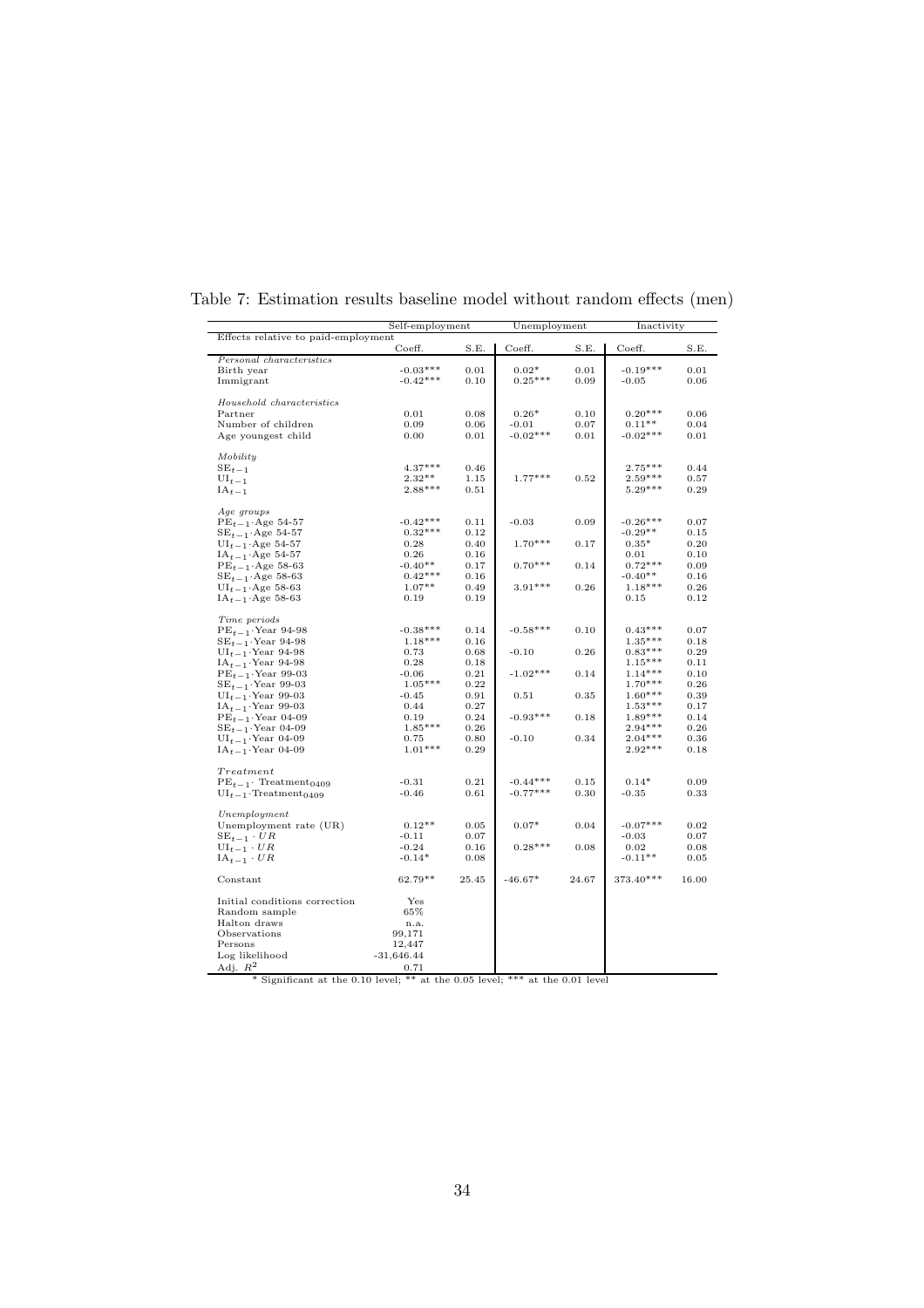|                                                                                               | Self-employment |       | Unemployment |       | Inactivity |       |
|-----------------------------------------------------------------------------------------------|-----------------|-------|--------------|-------|------------|-------|
| Effects relative to paid-employment                                                           |                 |       |              |       |            |       |
| Personal characteristics                                                                      | Coeff.          | S.E.  | Coeff.       | S.E.  | Coeff.     | S.E.  |
| Birth year                                                                                    | $-0.05***$      | 0.01  | $0.03***$    | 0.01  | $-0.16***$ | 0.01  |
| Immigrant                                                                                     | $-0.24**$       | 0.10  | $0.26***$    | 0.10  | 0.04       | 0.06  |
|                                                                                               |                 |       |              |       |            |       |
| Household characteristics                                                                     |                 |       |              |       |            |       |
| Partner                                                                                       | $-0.07$         | 0.10  | $0.35**$     | 0.14  | $0.49***$  | 0.09  |
| Number of children                                                                            | 0.13            | 0.09  | 0.02         | 0.14  | $0.17**$   | 0.07  |
| Age youngest child                                                                            | $-0.02*$        | 0.01  | $-0.04**$    | 0.02  | $-0.02**$  | 0.01  |
| Mobility                                                                                      |                 |       |              |       |            |       |
| $\text{SE}_{t-1}$                                                                             | $4.05***$       | 0.43  |              |       | $2.77***$  | 0.51  |
| $\mathrm{UI}_{t\,-\,1}$                                                                       | 1.04            | 1.22  | 0.81         | 0.51  | $1.46**$   | 0.60  |
| $IA_{t-1}$                                                                                    | $1.79***$       | 0.56  |              |       | $4.55***$  | 0.30  |
|                                                                                               |                 |       |              |       |            |       |
| Age groups                                                                                    |                 |       |              |       |            |       |
| $PE_{t-1}$ Age 54-57                                                                          | $-0.39***$      | 0.11  | 0.03         | 0.10  | $-0.41***$ | 0.07  |
| $SE_{t-1}$ . Age 54-57                                                                        | $0.33***$       | 0.12  |              |       | $-0.08$    | 0.17  |
| $UI_{t-1}$ Age 54-57                                                                          | $0.94**$        | 0.39  | $1.50***$    | 0.17  | $-0.21$    | 0.20  |
| $IA_{t-1}$ Age 54-57                                                                          | 0.14            | 0.19  |              |       | 0.10       | 0.09  |
| $PE_{t-1}$ Age 58-63                                                                          | $-0.24$         | 0.17  | $0.51***$    | 0.16  | $0.28***$  | 0.10  |
| $SE_{t-1}$ Age 58-63                                                                          | $0.62***$       | 0.17  |              |       | 0.17       | 0.18  |
| $UI_{t-1}$ Age 58-63                                                                          | $1.31**$        | 0.56  | $3.59***$    | 0.28  | $0.70**$   | 0.30  |
| $IA_{t-1}$ Age 58-63                                                                          | $0.39*$         | 0.21  |              |       | $0.34***$  | 0.12  |
| Time periods                                                                                  |                 |       |              |       |            |       |
| $PE_{t-1}$ Year 94-98                                                                         | $0.31**$        | 0.15  | $-0.75***$   | 0.12  | $0.47***$  | 0.09  |
| $SE_{t-1}$ . Year 94-98                                                                       | $1.17***$       | 0.18  |              |       | $0.68***$  | 0.24  |
| $UI_{t-1}$ . Year 94-98                                                                       | 0.52            | 0.70  | 0.01         | 0.24  | $1.14***$  | 0.31  |
| $IA_{t-1}$ Year 94-98                                                                         | $0.46*$         | 0.24  |              |       | $1.14***$  | 0.12  |
| $PE_{t-1}$ . Year 99-03                                                                       | $-0.25$         | 0.21  | $-1.53***$   | 0.15  | $0.87***$  | 0.12  |
|                                                                                               | $0.66***$       | 0.23  |              |       | $0.82***$  | 0.32  |
| $SE_{t-1}$ . Year 99-03<br>$UI_{t-1}$ . Year 99-03                                            | 0.18            | 0.88  | $0.60*$      | 0.33  | $1.54***$  | 0.42  |
|                                                                                               | 0.18            | 0.33  |              |       | $1.41***$  | 0.17  |
| $IA_{t-1}$ Year 99-03                                                                         |                 |       | $-1.62***$   |       | $1.33***$  |       |
| $PE_{t-1}$ Year 04-09                                                                         | $-0.01$         | 0.24  |              | 0.18  |            | 0.15  |
| $SE_{t-1}$ . Year 04-09                                                                       | $1.49***$       | 0.27  |              |       | $1.80***$  | 0.32  |
| $\text{UI}_{t\,-\,1}\!\cdot\!\text{Year}$ 04-09                                               | 1.05            | 0.83  | 0.45         | 0.34  | $2.72***$  | 0.40  |
| $IA_{t-1}$ Year 04-09                                                                         | $0.72**$        | 0.34  |              |       | $2.39***$  | 0.19  |
| Treatment                                                                                     |                 |       |              |       |            |       |
| $PE_{t-1}$ . Treatment <sub>0409</sub>                                                        | $-0.07$         | 0.18  | $-0.19$      | 0.18  | $0.21**$   | 0.09  |
| $UI_{t-1}$ . Treatment <sub>0409</sub>                                                        | $-0.98$         | 0.69  | $-0.83***$   | 0.32  | $-0.70*$   | 0.37  |
| Unemployment                                                                                  |                 |       |              |       |            |       |
| Unemployment rate (UR)                                                                        | $-0.04$         | 0.04  | 0.03         | 0.04  | $-0.10***$ | 0.03  |
| $SE_{t-1} \cdot UR$                                                                           | $-0.06$         | 0.07  |              |       | $-0.19**$  | 0.08  |
| $UI_{t-1} \cdot UR$                                                                           | $-0.07$         | 0.18  | $0.41***$    | 0.08  | 0.11       | 0.09  |
| $\text{IA}_{t-1} \cdot UR$                                                                    | 0.00            | 0.09  |              |       | 0.01       | 0.05  |
| Constant                                                                                      | 83.88***        | 27.80 | $-70.01***$  | 25.68 | 316.42***  | 18.22 |
| Initial conditions correction                                                                 | Yes             |       |              |       |            |       |
| Random sample                                                                                 | 100%            |       |              |       |            |       |
|                                                                                               |                 |       |              |       |            |       |
| Halton draws                                                                                  | n.a.            |       |              |       |            |       |
| Observations                                                                                  | 97,395          |       |              |       |            |       |
| Persons                                                                                       | 13,906          |       |              |       |            |       |
| Log likelihood                                                                                | $-26,600.85$    |       |              |       |            |       |
| Adj. $R^2$<br>¥<br>Significant at the 0.10 level; ** at the 0.05 level; *** at the 0.01 level | 0.76            |       |              |       |            |       |

Table 8: Estimation results baseline model without random effects (women)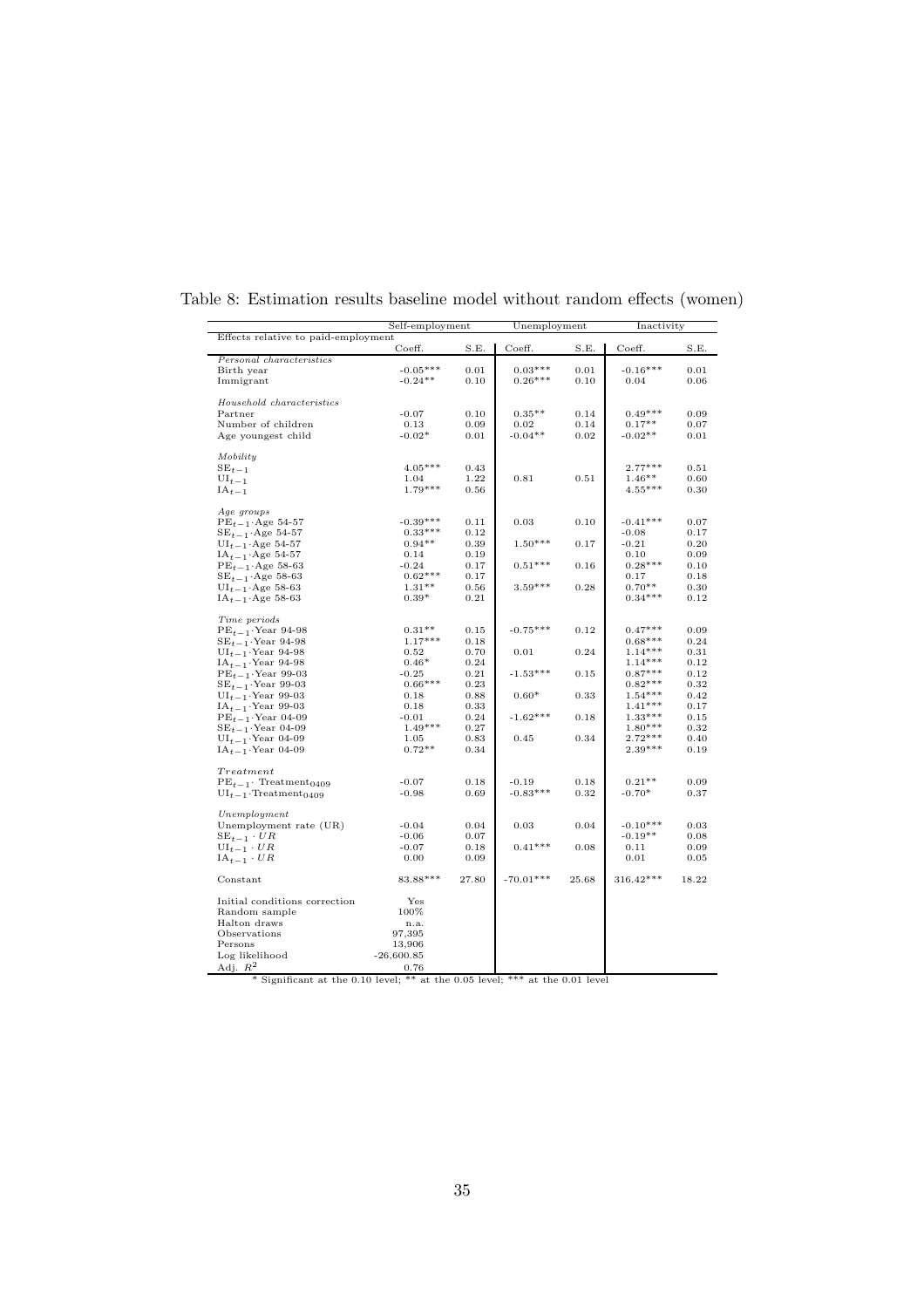|                                              | Self-employment |      | Unemployment |      | Inactivity |      |
|----------------------------------------------|-----------------|------|--------------|------|------------|------|
| Effects relative to paid-employment          |                 |      |              |      |            |      |
|                                              | Coeff.          | S.E. | Coeff.       | S.E. | Coeff.     | S.E. |
| Treatment                                    |                 |      |              |      |            |      |
| $PE_{t-1}$ . Treatment <sub>0409</sub>       | $-0.14$         | 0.26 | $-0.44***$   | 0.17 | 0.11       | 0.10 |
| $UI_{t-1}$ . Treatment <sub>0409</sub>       | $-0.36$         | 0.71 | $-0.42$      | 0.35 | $-0.02$    | 0.38 |
| Financial variables                          |                 |      |              |      |            |      |
| Partner with labor income                    | $-0.52***$      | 0.08 | $-0.31***$   | 0.07 | $-0.21***$ | 0.04 |
| Homeowner <sub>t=0</sub>                     | $-0.05$         | 0.10 | $-0.37***$   | 0.08 | $-0.09**$  | 0.04 |
| Mortgage $_{t=0}/10^6$                       | $0.99**$        | 0.46 | $-0.37$      | 0.46 | $-0.37$    | 0.25 |
| Liquid wealth $_{t=0}/10^4$                  | $0.11***$       | 0.03 | $-0.04$      | 0.06 | 0.01       | 0.02 |
| Fixed wealth <sub>t=0</sub> /10 <sup>4</sup> | $0.21**$        | 0.09 | 0.00         | 0.11 | 0.02       | 0.05 |
| Risky assets <sub>t=0</sub> /10 <sup>3</sup> | 0.48            | 0.42 | 0.09         | 0.48 | $-0.39*$   | 0.23 |
| Including variables baseline                 | Yes             |      |              |      |            |      |
| Random effects                               | Yes             |      |              |      |            |      |
| Initial conditions correction                | Yes             |      |              |      |            |      |
| Random sample                                | 55%             |      |              |      |            |      |
| Halton draws                                 | 50              |      |              |      |            |      |
| Observations                                 | 83,803          |      |              |      |            |      |
| Persons                                      | 10,522          |      |              |      |            |      |
| Log likelihood                               | $-26, 205.52$   |      |              |      |            |      |
| $Adi R^2$                                    | 0.51            |      |              |      |            |      |

Table 9: Estimation results with financial variables (men)

 $\begin{tabular}{l|c|c|c|c} \hline \text{Adj.} $\mathbb{R}^2$ & 0.51 & 0.51$ & \text{Adj.} $\mathbb{R}^2$ & 0.51$ & \text{Adj.} $\mathbb{R}^2$ & 0.51$ & \text{Aydid} $\mathbb{R}^2$ & 0.51$ & \text{Aydid} $\mathbb{R}^2$ & 0.51$ & \text{Aydid} $\mathbb{R}^2$ & 0.51$ & \text{Aydid} $\mathbb{R}^2$ & 0.51$ & \text{Aydid} $\mathbb{R}^2$ & 0.51$ & \text{$ 

Table 10: Estimation results with financial variables (women)

|                                                            |                 |      |              |      | Inactivity |      |  |
|------------------------------------------------------------|-----------------|------|--------------|------|------------|------|--|
|                                                            | Self-employment |      | Unemployment |      |            |      |  |
| Effects relative to paid-employment                        |                 |      |              |      |            |      |  |
|                                                            | Coeff.          | S.E. | Coeff.       | S.E. | Coeff.     | S.E. |  |
| Treatment                                                  |                 |      |              |      |            |      |  |
| $PE_{t-1}$ . Treatment <sub>0409</sub>                     | $-0.06$         | 0.22 | $-0.35*$     | 0.20 | $0.22**$   | 0.11 |  |
| $UI_{t-1}$ . Treatment <sub>0409</sub>                     | $-0.69$         | 0.78 | $-0.89**$    | 0.36 | $-0.87**$  | 0.42 |  |
| Financial variables                                        |                 |      |              |      |            |      |  |
| Partner with labor income                                  | $-0.32***$      | 0.07 | $-0.33***$   | 0.08 | $-0.67***$ | 0.05 |  |
| Homeowner $_{t=0}$                                         | 0.07            | 0.15 | $-0.16$      | 0.16 | $-0.02$    | 0.07 |  |
| Mortgage <sub>t=0</sub> /10 <sup>5</sup>                   | $-0.09$         | 0.08 | $-0.17$      | 0.10 | $-2.11$    | 7.43 |  |
| Liquid wealth <sub><math>t=0</math></sub> /10 <sup>5</sup> | $0.64*$         | 0.36 | $-0.51$      | 1.06 | $-0.39$    | 0.26 |  |
| Fixed wealth <sub><math>t=0</math></sub> /10 <sup>4</sup>  | $-0.41*$        | 0.24 | $-0.41$      | 0.25 | 0.02       | 0.12 |  |
| Risky assets <sub>t=0</sub> /10 <sup>2</sup>               | 0.01            | 0.11 | 0.19         | 0.21 | $-0.02$    | 0.04 |  |
| Including variables baseline                               | Yes             |      |              |      |            |      |  |
| Random effects                                             | Yes             |      |              |      |            |      |  |
| Initial conditions correction                              | Yes             |      |              |      |            |      |  |
| Random sample                                              | 90%             |      |              |      |            |      |  |
| Halton draws                                               | 50              |      |              |      |            |      |  |
| Observations                                               | 87,625          |      |              |      |            |      |  |
| Persons                                                    | 12,512          |      |              |      |            |      |  |
| Log likelihood                                             | $-23,542.41$    |      |              |      |            |      |  |
| Adj. $R^2$                                                 | 0.53            |      |              |      |            |      |  |

Significant at the 0.10 level; \*\* at the 0.05 level; \*\*\* at the 0.01 level *Liquidwealth*<sub>t=0</sub> is the income the household of a person received from interest, dividend, stocks, bonds minus interest payments from other debt than mortgages in the initial period observed. *Fixedwealth*<sub>t=0</sub> is the income the household a person received from housing and other property minus the interest payments from mortgages in the initial period observed. *Riskyassets*<sub>t=0</sub> i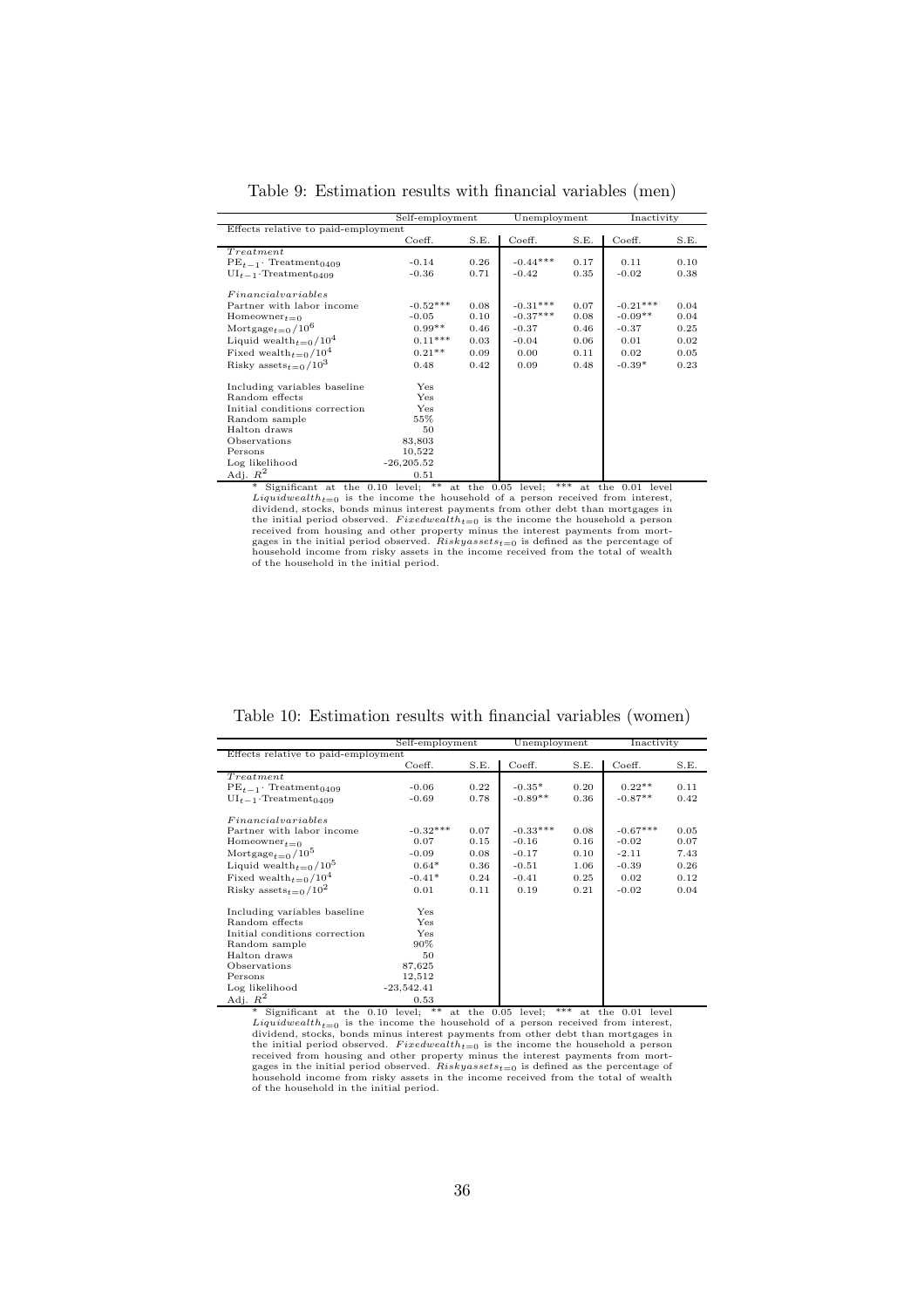|                                        | Self-employment |      | Unemployment |      | Inactivity |      |  |
|----------------------------------------|-----------------|------|--------------|------|------------|------|--|
| Effects relative to paid-employment    |                 |      |              |      |            |      |  |
|                                        | Coeff.          | S.E. | Coeff.       | S.E. | Coeff.     | S.E. |  |
| Treatment                              |                 |      |              |      |            |      |  |
| $PE_{t-1}$ . Treatment <sub>0409</sub> | $-0.34$         | 0.24 | $-0.28*$     | 0.16 | $0.18**$   | 0.09 |  |
| $UI_{t-1}$ . Treatment <sub>0409</sub> | $-0.57$         | 0.66 | $-0.58*$     | 0.31 | $-0.25$    | 0.33 |  |
|                                        |                 |      |              |      |            |      |  |
| Mobility                               |                 |      |              |      |            |      |  |
| $SE_{t-1}$                             | $3.62***$       | 0.49 |              |      | $2.96***$  | 0.45 |  |
| $UI_{t-1}$                             | $2.39*$         | 1.33 | $-0.44$      | 0.55 | $2.12***$  | 0.58 |  |
| $IA_{t-1}$                             | $2.56***$       | 0.57 |              |      | $5.28***$  | 0.30 |  |
| LI & $UIB_{t-1}$                       | $0.29*$         | 0.15 | $3.07***$    | 0.07 | $0.69***$  | 0.06 |  |
|                                        |                 |      |              |      |            |      |  |
| Age groups                             |                 |      |              |      |            |      |  |
| $PE_{t-1}$ Age 54-57                   | $-0.18$         | 0.12 | 0.03         | 0.10 | $-0.34***$ | 0.07 |  |
| $SE_{t-1}$ Age 54-57                   | $-0.09$         | 0.13 |              |      | $-0.22$    | 0.15 |  |
| $UI_{t-1}$ Age 54-57                   | $0.84*$         | 0.48 | $1.51***$    | 0.19 | 0.24       | 0.21 |  |
| $IA_{t-1}$ Age 54-57                   | $0.43**$        | 0.18 |              |      | $-0.11$    | 0.10 |  |
| $PE_{t-1}$ Age 58-63                   | $-0.20$         | 0.19 | $0.75***$    | 0.15 | $0.59***$  | 0.09 |  |
|                                        | $-0.17$         | 0.17 |              |      | $-0.29*$   | 0.16 |  |
| $SE_{t-1}$ Age 58-63                   | $1.71***$       | 0.55 | $4.04***$    | 0.27 | $1.11***$  | 0.27 |  |
| $UI_{t-1}$ Age 58-63                   |                 | 0.22 |              |      | $-0.01$    | 0.12 |  |
| $IA_{t-1}$ Age 58-63                   | 0.09            |      |              |      |            |      |  |
| Time periods                           |                 |      |              |      |            |      |  |
| $PE_{t-1}$ . Year 94-98                | $-0.44***$      | 0.16 | $-0.85***$   | 0.11 | $0.57***$  | 0.08 |  |
| $SE_{t-1}$ ·Year 94-98                 | $0.84***$       | 0.17 |              |      | $1.66***$  | 0.18 |  |
| $UI_{t-1}$ . Year 94-98                | 0.44            | 0.75 | $-0.39$      | 0.28 | $1.05***$  | 0.30 |  |
|                                        | 0.21            | 0.21 |              |      | $1.25***$  | 0.11 |  |
| $IA_{t-1}$ Year 94-98                  | $-0.47**$       | 0.24 | $-1.34***$   | 0.15 | $1.31***$  | 0.10 |  |
| $PE_{t-1}$ Year 99-03                  | $0.52**$        |      |              |      | $2.04***$  | 0.27 |  |
| $SE_{t-1}$ Year 99-03                  |                 | 0.24 |              |      |            |      |  |
| $UI_{t-1}$ . Year 99-03                | $-1.06$         | 1.02 | $1.46***$    | 0.38 | $2.31***$  | 0.41 |  |
| $IA_{t-1}$ . Year 99-03                | 0.29            | 0.31 |              |      | $1.70***$  | 0.17 |  |
| $PE_{t-1}$ . Year 04-09                | $-0.34$         | 0.26 | $-1.43***$   | 0.19 | $2.18***$  | 0.15 |  |
| $SE_{t-1}$ Year 04-09                  | $1.12***$       | 0.28 |              |      | $3.42***$  | 0.27 |  |
| $UI_{t-1}$ Year 04-09                  | 0.26            | 0.91 | $1.40***$    | 0.37 | $2.83***$  | 0.38 |  |
| $IA_{t-1}$ Year 04-09                  | $0.82**$        | 0.33 |              |      | $3.22***$  | 0.19 |  |
|                                        |                 |      |              |      |            |      |  |
| Unemployment                           |                 |      |              |      |            |      |  |
| Unemployment rate (UR)                 | $0.11**$        | 0.05 | $0.12***$    | 0.04 | $-0.09***$ | 0.02 |  |
| $SE_{t-1} \cdot UR$                    | $-0.10$         | 0.08 |              |      | $-0.05$    | 0.07 |  |
| $UI_{t-1} \cdot UR$                    | $-0.34*$        | 0.19 | $0.24***$    | 0.08 | $-0.01$    | 0.09 |  |
| $IA_{t-1} \cdot UR$                    | $-0.09$         | 0.09 |              |      | $-0.11**$  | 0.05 |  |
|                                        |                 |      |              |      |            |      |  |
| Including variables baseline           | Yes             |      |              |      |            |      |  |
| Random effects                         | Yes             |      |              |      |            |      |  |
| Initial conditions correction          | $_{\rm Yes}$    |      |              |      |            |      |  |
| Random sample                          | 100%            |      |              |      |            |      |  |
| Halton draws                           | 50              |      |              |      |            |      |  |
| Observations                           | 99,171          |      |              |      |            |      |  |
| Persons                                | 12,447          |      |              |      |            |      |  |
| Log likelihood                         | $-30,184.62$    |      |              |      |            |      |  |
| Adj. $R^2$                             | 0.52            |      |              |      |            |      |  |

| Table 11: Estimation results with extra mobility variable (men) |  |  |
|-----------------------------------------------------------------|--|--|
|-----------------------------------------------------------------|--|--|

\* Significant at the 0.10 level; \*\* at the 0.05 level; \*\*\* at the 0.01 level LI & UIB<sub>t-1</sub> equals 1 if a person received both labor income (LI) and unemployment insurance equals 1 feares benefits (UIB) in the previous per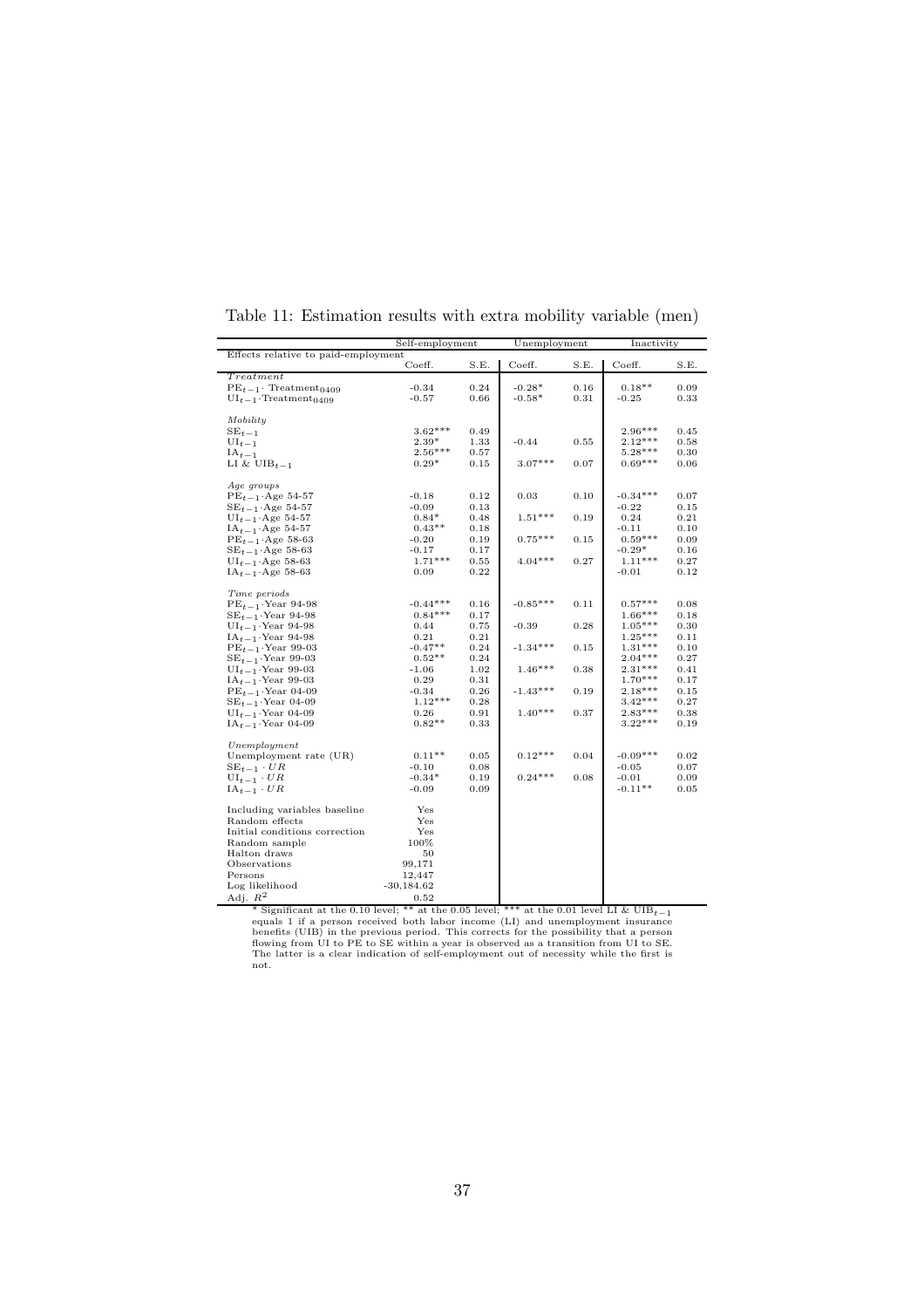|                                                 |              | Self-employment |            | Unemployment |            | Inactivity |  |
|-------------------------------------------------|--------------|-----------------|------------|--------------|------------|------------|--|
| Effects relative to paid-employment             |              |                 |            |              |            |            |  |
|                                                 | Coeff.       | S.E.            | Coeff.     | S.E.         | Coeff.     | S.E.       |  |
| Treatment                                       |              |                 |            |              |            |            |  |
| $PE_{t-1}$ . Treatment <sub>0409</sub>          | $-0.01$      | 0.21            | $-0.13$    | 0.19         | $0.27***$  | 0.10       |  |
| $UI_{t-1}$ ·Treatment <sub>0409</sub>           | $-0.85$      | 0.74            | $-1.04***$ | $_{0.35}$    | $-0.95**$  | 0.40       |  |
|                                                 |              |                 |            |              |            |            |  |
| Mobility                                        | $3.55***$    | 0.48            |            |              | $2.93***$  | 0.56       |  |
| $SE_{t-1}$<br>$UI_{t-1}$                        | 1.10         | 1.32            | $-1.56***$ | $_{0.55}$    | $_{0.51}$  | 0.66       |  |
| $IA_{t-1}$                                      | $1.84***$    | 0.61            |            |              | $4.50***$  | 0.32       |  |
| LI & UIB <sub>t-1</sub>                         | 0.12         | 0.16            | $2.60***$  | 0.08         | $0.71***$  | 0.08       |  |
|                                                 |              |                 |            |              |            |            |  |
| Age groups                                      |              |                 |            |              |            |            |  |
| $PE_{t-1}$ Age 54-57                            | $-0.24**$    | 0.12            | 0.08       | $_{0.11}$    | $-0.40***$ | 0.08       |  |
| $SE_{t-1}$ Age 54-57                            | $-0.15$      | 0.14            |            |              | $-0.13$    | 0.19       |  |
| $UI_{t-1}$ Age 54-57                            | $1.07**$     | 0.46            | $1.20***$  | 0.19         | $-0.03$    | 0.23       |  |
| $IA_{t-1}$ Age 54-57                            | 0.18         | 0.21            |            |              | $-0.19*$   | 0.10       |  |
| $PE_{t-1}$ Age 58-63                            | $-0.07$      | 0.20            | $0.66***$  | 0.17         | $0.35***$  | 0.11       |  |
| $SE_{t-1}$ Age 58-63                            | 0.00         | 0.19            |            |              | 0.19       | 0.21       |  |
| $UI_{t-1}$ Age 58-63                            | $1.60***$    | 0.62            | $3.85***$  | $_{0.30}$    | $1.20***$  | 0.33       |  |
| $IA_{t-1}$ Age 58-63                            | 0.37         | 0.24            |            |              | 0.13       | 0.13       |  |
|                                                 |              |                 |            |              |            |            |  |
| Time periods                                    |              |                 |            |              |            |            |  |
| $PE_{t-1}$ Year 94-98                           | $0.54***$    | 0.17            | $-0.93***$ | 0.12         | $0.86***$  | 0.10       |  |
| $SE_{t-1}$ . Year 94-98                         | $1.19***$    | 0.20            |            |              | $1.08***$  | 0.27       |  |
| $UI_{t-1}$ . Year 94-98                         | 0.55         | 0.75            | $-0.15$    | 0.27         | $1.85***$  | 0.36       |  |
| $IA_{t-1}$ Year 94-98                           | $0.56**$     | 0.26            |            |              | $1.44***$  | 0.13       |  |
| $PE_{t-1}$ . Year 99-03                         | $-0.27$      | 0.23            | $-1.73***$ | $_{0.15}$    | $1.37***$  | 0.13       |  |
| $SE_{t-1}$ . Year 99-03                         | $0.50*$      | 0.27            |            |              | $1.31***$  | 0.35       |  |
| $UI_{t-1}$ . Year 99-03                         | 0.16         | 0.96            | $1.44***$  | 0.37         | $2.72***$  | 0.47       |  |
| $IA_{t-1}$ Year 99-03                           | $-0.02$      | 0.36            |            |              | $1.79***$  | 0.19       |  |
| $PE_{t-1}$ . Year 04-09                         | $-0.02$      | 0.28            | $-1.88***$ | 0.19         | $2.10***$  | 0.17       |  |
| $SE_{t-1}$ ·Year 04-09                          | $1.34***$    | 0.31            |            |              | $2.59***$  | 0.35       |  |
| $UI_{t-1}$ . Year 04-09                         | 0.98         | 0.91            | $1.94***$  | 0.38         | $4.42***$  | 0.46       |  |
| $IA_{t-1}$ Year 04-09                           | $0.64*$      | 0.37            |            |              | $3.04***$  | 0.21       |  |
|                                                 |              |                 |            |              |            |            |  |
| Unemployment                                    |              |                 |            |              |            |            |  |
| Unemployment rate (UR)                          | $-0.09*$     | 0.05            | 0.04       | 0.04         | $-0.15***$ | 0.03       |  |
| $SE_{t-1} \cdot UR$                             | $-0.06$      | 0.07            |            |              | $-0.20**$  | 0.09       |  |
| $UI_{t-1} \cdot UR$                             | $-0.09$      | 0.19            | $0.47***$  | 0.09         | 0.13       | 0.10       |  |
| $IA_{t-1} \cdot UR$                             | 0.00         | 0.09            |            |              | 0.01       | 0.05       |  |
|                                                 |              |                 |            |              |            |            |  |
| Including variables baseline                    | Yes          |                 |            |              |            |            |  |
| Random effects<br>Initial conditions correction | Yes<br>Yes   |                 |            |              |            |            |  |
|                                                 | 100%         |                 |            |              |            |            |  |
| Random sample<br>Halton draws                   | 50           |                 |            |              |            |            |  |
| Observations                                    | 97,395       |                 |            |              |            |            |  |
| Persons                                         | 13,906       |                 |            |              |            |            |  |
| Log likelihood                                  | $-25,652.57$ |                 |            |              |            |            |  |
| Adj. $R^2$                                      |              |                 |            |              |            |            |  |
|                                                 | 0.53         |                 |            |              |            |            |  |

Table 12: Estimation results with extra mobility variable (women)

\* Significant at the 0.10 level; \*\* at the 0.05 level; \*\*\* at the 0.01 level LI & UIB<sub>t-1</sub> equals 1 if a person received both labor income (LI) and unemployment insurance benefits (UIB) in the previous period. This correc not.

Table 13: Estimation results with health status correction (men)

|                                        | Self-employment |      | Unemployment |      | Inactivity |      |
|----------------------------------------|-----------------|------|--------------|------|------------|------|
| Effects relative to paid-employment    |                 |      |              |      |            |      |
|                                        | Coeff.          | S.E. | Coeff.       | S.E. | Coeff.     | S.E. |
| Treatment                              |                 |      |              |      |            |      |
| $PE_{t-1}$ . Treatment <sub>0409</sub> | $-0.35$         | 0.23 | $-0.37**$    | 0.16 | $0.18**$   | 0.09 |
| $UI_{t-1}$ . Treatment <sub>0409</sub> | $-0.64$         | 0.66 | $-0.56*$     | 0.31 | $-0.17$    | 0.34 |
| Health status                          |                 |      |              |      |            |      |
| $Health_{t=0}$                         | $-0.46***$      | 0.13 | $0.95***$    | 0.10 | $0.79***$  | 0.06 |
| Including variables baseline           | Yes             |      |              |      |            |      |
| Random effects                         | $_{\rm Yes}$    |      |              |      |            |      |
| Inital conditions correction           | Yes             |      |              |      |            |      |
| Random sample                          | $100\%$         |      |              |      |            |      |
| Halton draws                           | 50              |      |              |      |            |      |
| Observations                           | 99,171          |      |              |      |            |      |
| Persons                                | 12,447          |      |              |      |            |      |
| Log likelihood                         | $-30,943.81$    |      |              |      |            |      |
| Adj. $R^2$                             | 0.51            |      |              |      |            |      |

\* Significant at the 0.10 level; \*\* at the 0.05 level; \*\*\* at the 0.01 level Health<sub>t=0</sub> equals 1 if a person received disability benefits in the initial period observed and 0 otherwise.